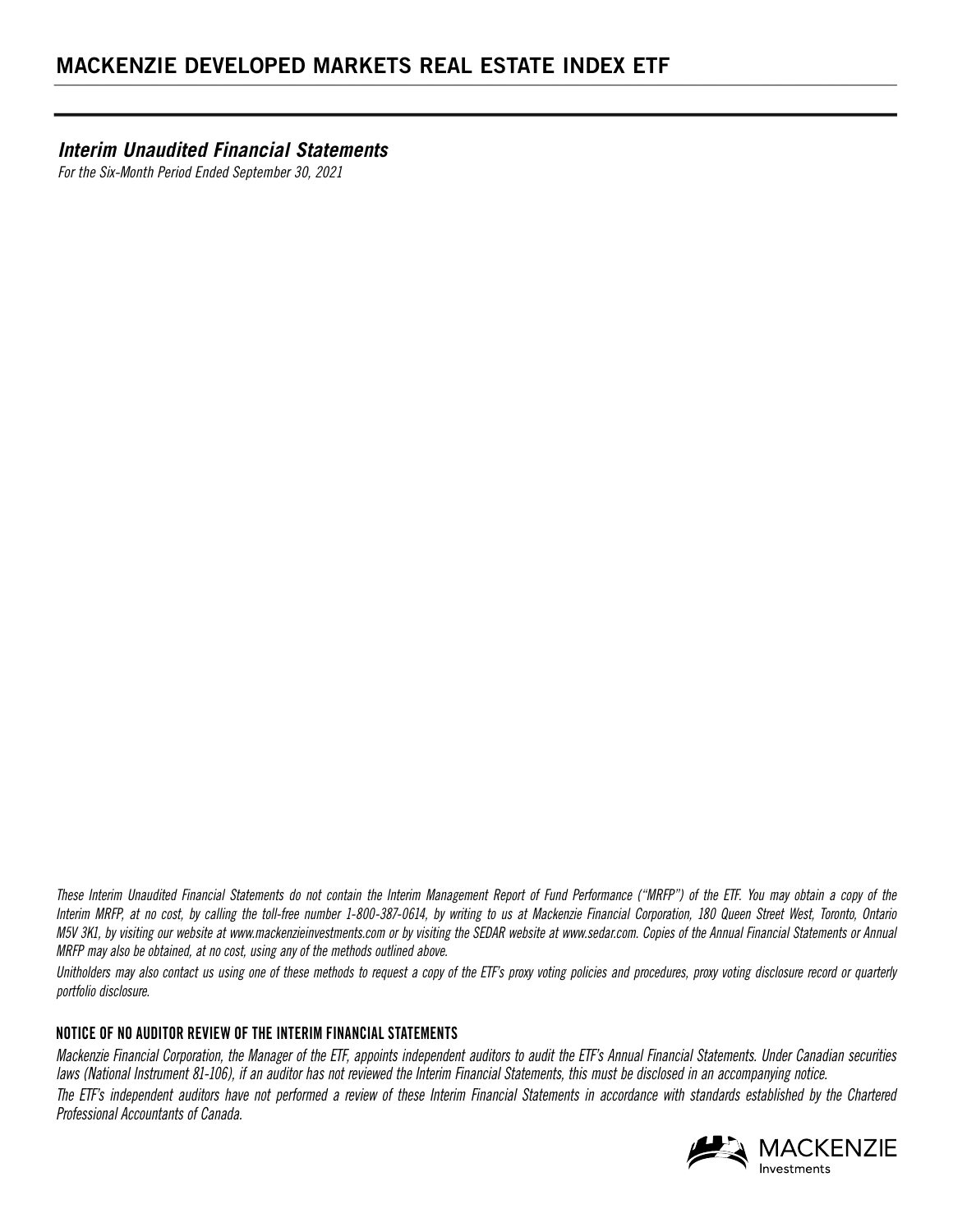*at (in \$ 000 except per unit amounts)*

|                                          | Sep. 30<br>2021 | Mar. 31<br>2021<br>(Audited) |
|------------------------------------------|-----------------|------------------------------|
|                                          | \$              | \$                           |
| <b>ASSETS</b>                            |                 |                              |
| <b>Current assets</b>                    |                 |                              |
| Investments at fair value                | 5,990           | 5,547                        |
| Cash and cash equivalents                | 17              | 9                            |
| Dividends receivable                     | 18              | 19                           |
| Accounts receivable for investments sold |                 |                              |
| Accounts receivable for units issued     |                 |                              |
| Due from manager                         | 10              | 4                            |
| <b>Total assets</b>                      | 6.035           | 5.579                        |

#### **LIABILITIES Current liabilities**

| Net assets attributable to unitholders     | 6.020 | 5.570 |
|--------------------------------------------|-------|-------|
| <b>Total liabilities</b>                   | 15    |       |
| Due to manager                             | 15    |       |
| Accounts payable for units redeemed        |       |       |
| Accounts payable for investments purchased |       |       |
| <b>GUITENT NADITIONS</b>                   |       |       |

CAD Units 120.40 111.40 6,020 5,570

### **STATEMENTS OF FINANCIAL POSITION STATEMENTS OF COMPREHENSIVE INCOME**

*for the periods ended September 30 (in \$ 000 except per unit amounts)*

|                                                      | 2021<br>\$ | 2020<br>\$ |
|------------------------------------------------------|------------|------------|
| Income                                               |            |            |
| <b>Dividends</b>                                     | 106        | 15         |
| Other changes in fair value of investments and other |            |            |
| net assets                                           |            |            |
| Net realized gain (loss)                             | 67         |            |
| Net unrealized gain (loss)                           | 381        | 107        |
| Total income (loss)                                  | 554        | 122        |
|                                                      |            |            |
| Expenses (note 6)                                    |            |            |
| Management fees                                      | 14         |            |
| Interest charges                                     | 1          |            |
| Commissions and other portfolio transaction costs    | 6          | 3          |
| Independent Review Committee fees                    |            |            |
| <b>Expenses before amounts absorbed by Manager</b>   | 21         | 3          |
| Expenses absorbed by Manager                         | ĥ          |            |
| <b>Net expenses</b>                                  | 15         | 3          |
| Increase (decrease) in net assets attributable to    |            |            |
| unitholders from operations before tax               | 539        | 119        |
| Foreign withholding taxes                            | 13         | 2          |
| Foreign income taxes paid (recovered)                |            |            |
| Increase (decrease) in net assets attributable to    |            |            |
| unitholders from operations                          | 526        | 117        |

|         | Net assets attributable to unitholders (note 3) |         |            |
|---------|-------------------------------------------------|---------|------------|
|         | per unit                                        |         | per series |
|         | Mar. 31                                         |         | Mar. 31    |
| Sep. 30 | 2021                                            | Sep. 30 | 2021       |
| 2021    | (Audited)                                       | 2021    | (Audited)  |

 **6,020 5,570** 

#### **Increase (decrease) in net assets attributable to unitholders from operations (note 3)**

|           |       | annulolaoro ironi oporationo (noto o) |      |            |
|-----------|-------|---------------------------------------|------|------------|
|           |       | per unit                              |      | per series |
|           | 2021  | 2020                                  | 2021 | 2020       |
| CAD Units | 10.53 | 2.34                                  | 526  |            |
|           |       |                                       | 526  | 117        |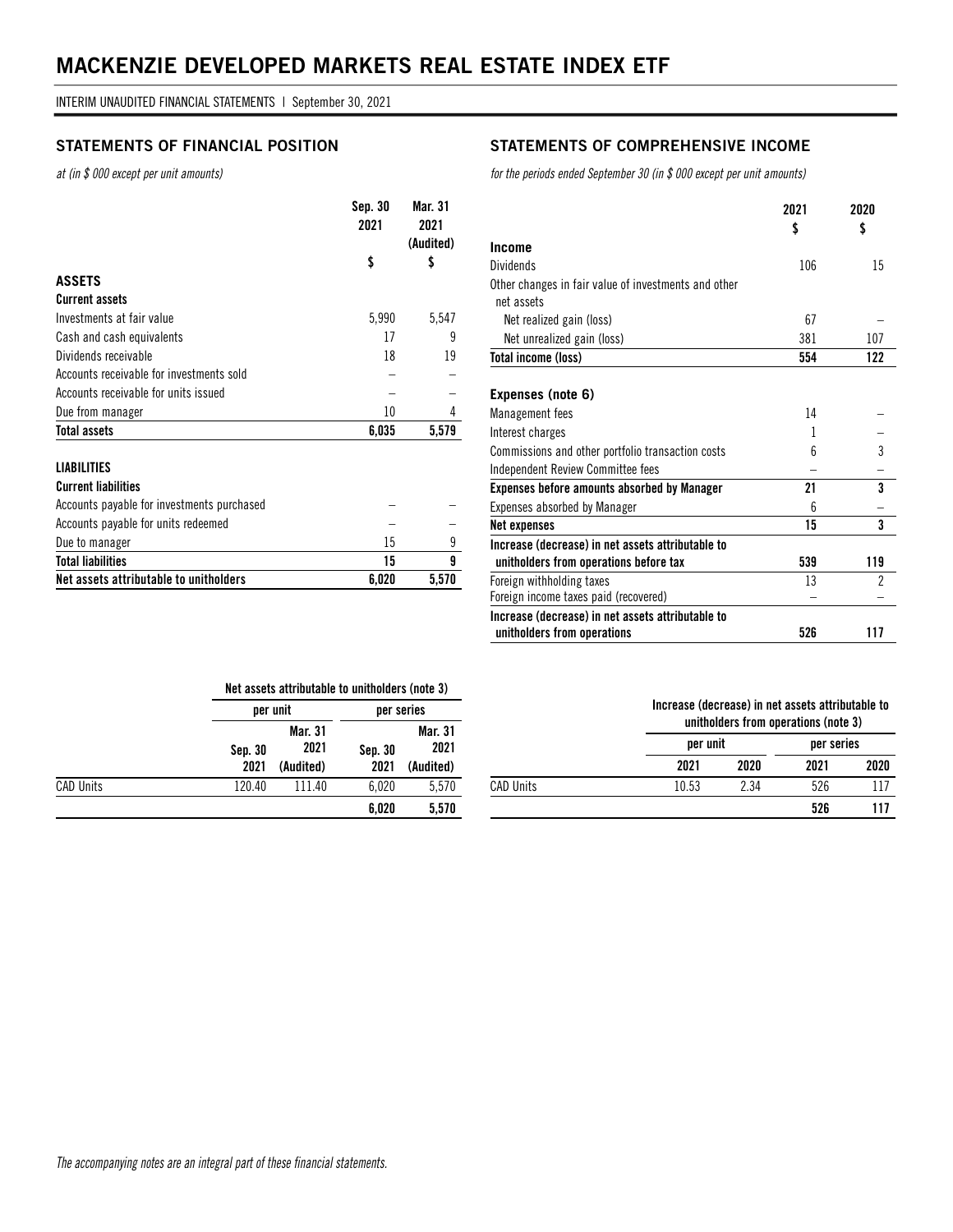### **STATEMENTS OF CHANGES IN FINANCIAL POSITION**

*for the periods ended September 30 (in \$ 000 except per unit amounts)*

|                                                   | 2021             | 2020  |
|---------------------------------------------------|------------------|-------|
|                                                   | <b>CAD Units</b> |       |
| NET ASSETS ATTRIBUTABLE TO UNITHOLDERS            | \$               |       |
| Beginning of period                               | 5,570            |       |
| Increase (decrease) in net assets from operations | 526              | 117   |
| Distributions paid to unitholders:                |                  |       |
| Investment income                                 | (76)             |       |
| Capital gains                                     |                  |       |
| Total distributions paid to unitholders           | (76)             |       |
| Unit transactions:                                |                  |       |
| Proceeds from units issued                        |                  | 5,000 |
| Reinvested distributions                          |                  |       |
| Payments on redemption of units                   |                  |       |
| Total unit transactions                           |                  | 5,000 |
| Total increase (decrease) in net assets           | 450              | 5,117 |
| End of period                                     | 6,020            | 5,117 |
| Increase (decrease) in units (note 7):            | <b>Units</b>     |       |
| Units outstanding – beginning of period           | 50               |       |
| <b>Issued</b>                                     |                  | 50    |
| <b>Reinvested distributions</b>                   |                  |       |
| Redeemed                                          |                  |       |
| Units outstanding – end of period                 | 50               | 50    |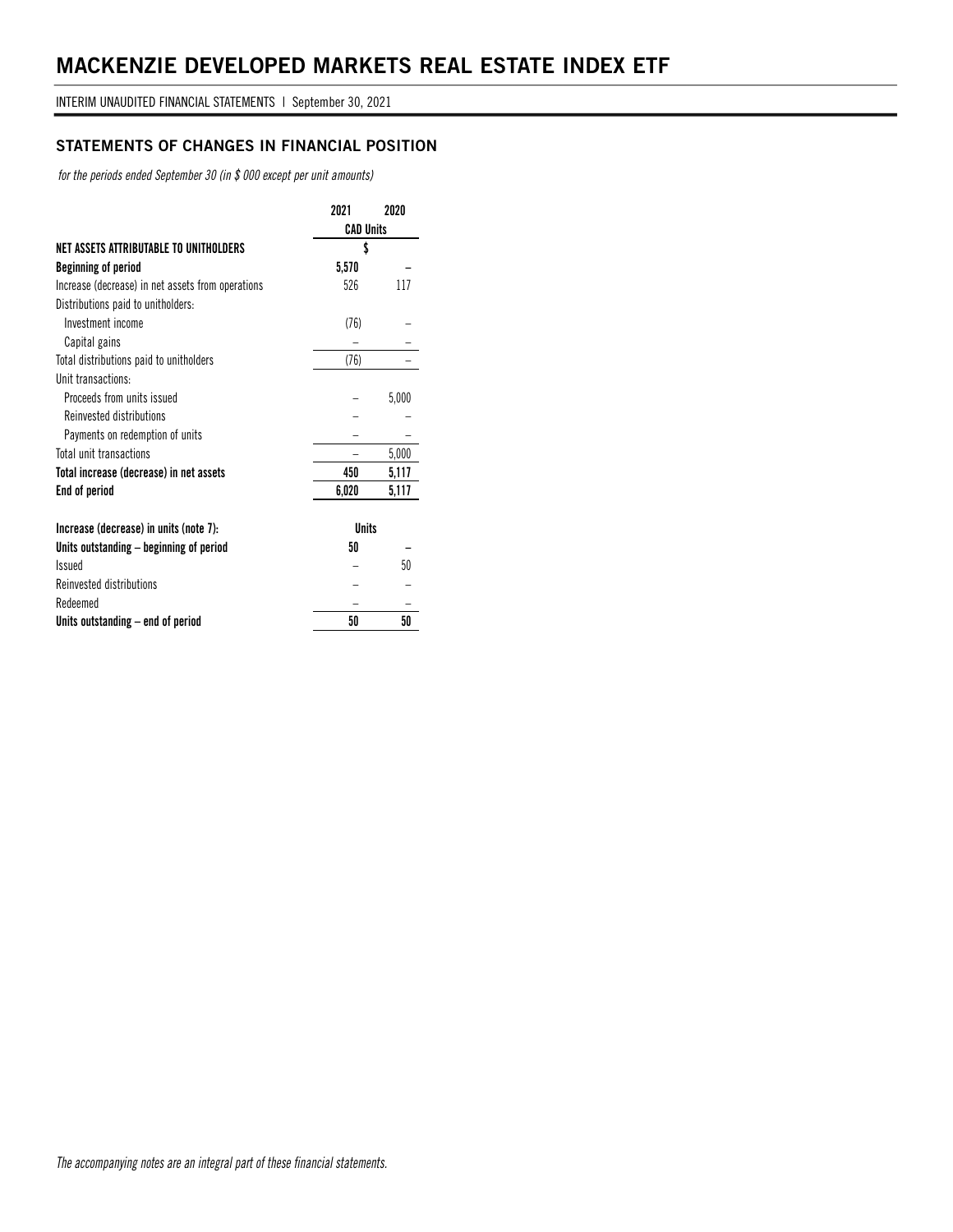### **STATEMENTS OF CASH FLOWS**

*for the periods ended September 30 (in \$ 000 except per unit amounts)*

|                                                                      | 2021  | 2020           |
|----------------------------------------------------------------------|-------|----------------|
|                                                                      | \$    | \$             |
| Cash flows from operating activities                                 |       |                |
| Net increase (decrease) in net assets attributable to                |       |                |
| unitholders from operations                                          | 526   | 117            |
| Adjustments for:                                                     |       |                |
| Net realized loss (gain) on investments                              | (67)  |                |
| Change in net unrealized loss (gain) on investments                  | (381) | (107)          |
| Purchase of investments                                              | (337) | (4, 924)       |
| Proceeds from sale and maturity of investments                       | 342   |                |
| Change in dividends receivable                                       | 1     | (13)           |
| Change in due from manager                                           | (6)   |                |
| Change in due to manager                                             | 6     |                |
| Net cash from operating activities                                   | 84    | (4, 927)       |
|                                                                      |       |                |
| Cash flows from financing activities                                 |       |                |
| Proceeds from units issued                                           |       | 5,000          |
| Payments on redemption of units                                      |       |                |
| Distributions paid net of reinvestments                              | (76)  |                |
| Net cash from financing activities                                   | (76)  | 5,000          |
|                                                                      |       |                |
| Net increase (decrease) in cash and cash equivalents                 | 8     | 73             |
| Cash and cash equivalents at beginning of period                     | 9     |                |
| Effect of exchange rate fluctuations on cash and cash                |       |                |
| equivalents                                                          |       |                |
| Cash and cash equivalents at end of period                           | 17    | 73             |
|                                                                      |       |                |
| Cash                                                                 | 17    | 73             |
| Cash equivalents                                                     |       |                |
| Cash and cash equivalents at end of period                           | 17    | 73             |
|                                                                      |       |                |
| Supplementary disclosures on cash flow from operating<br>activities: |       |                |
| Dividends received                                                   | 107   | $\overline{c}$ |
| Foreign taxes paid                                                   | 13    | 2              |
| Interest received                                                    |       |                |
| Interest paid                                                        | 1     |                |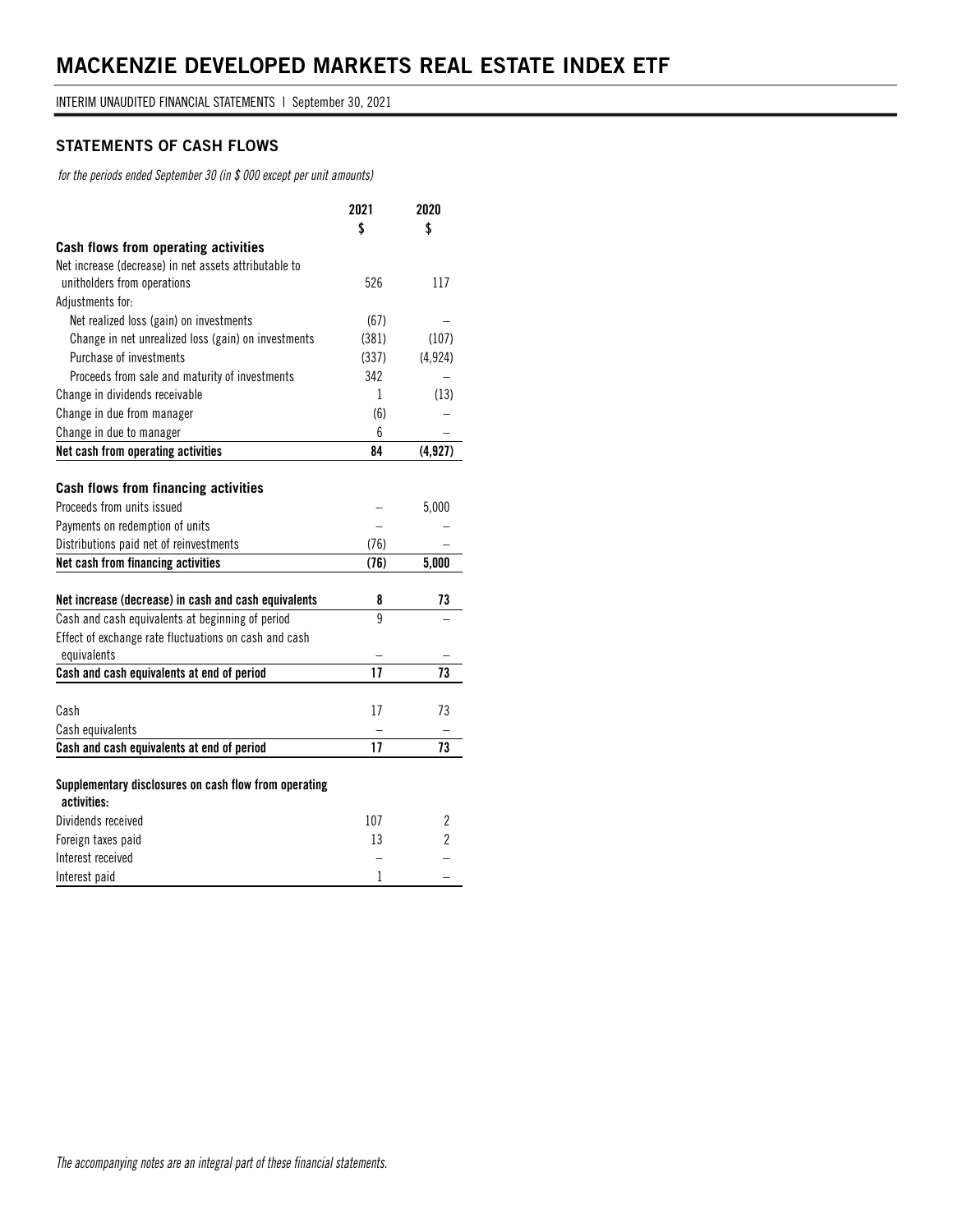INTERIM UNAUDITED FINANCIAL STATEMENTS | September 30, 2021

### **SCHEDULE OF INVESTMENTS**

|                                                     | Country               | <b>Sector</b>      | Par Value/<br>No. of<br><b>Shares/Units</b> | Average<br>Cost<br>(\$000) | Fair<br>Value<br>(\$000) |
|-----------------------------------------------------|-----------------------|--------------------|---------------------------------------------|----------------------------|--------------------------|
| <b>EQUITIES</b>                                     |                       |                    |                                             |                            |                          |
| Abacus Property Group Stapled Securities            | Australia             | Real Estate        | 775                                         | $\overline{c}$             | 3                        |
| <b>Acadia Realty Trust</b>                          | <b>United States</b>  | <b>Real Estate</b> | 177                                         | 3                          | 5                        |
| ADO Properties SA                                   | Germany               | Real Estate        | 187                                         | $\overline{1}$             | 4                        |
| Advance Residence Investment Corp.                  | Japan                 | Real Estate        | 3                                           | 12                         | 12                       |
| Aedifica SA                                         | Belgium               | <b>Real Estate</b> | 75                                          | 12                         | 12                       |
| AEON Mall Co. Ltd.                                  | Japan                 | <b>Real Estate</b> | 191                                         | 4                          | 4                        |
| AEON REIT Investment Corp.                          | Japan                 | Real Estate        | 3                                           | 5                          | $\overline{5}$           |
| AFI Properties Ltd                                  | <b>Israel</b>         | <b>Real Estate</b> | 75                                          | 3                          | $5\phantom{.0}$          |
| AGNC Investment Corp.                               | <b>United States</b>  | <b>Financials</b>  | 1,078                                       | 20                         | 22                       |
| Agree Realty Corp.                                  | <b>United States</b>  | <b>Real Estate</b> | 139                                         | 12                         | 12                       |
| Airport City Ltd.                                   | <b>Israel</b>         | <b>Real Estate</b> | 135                                         | $\overline{2}$             | 3                        |
| Alexander & Baldwin Inc.                            | <b>United States</b>  | <b>Real Estate</b> | 141                                         | 3                          | $\overline{4}$           |
| Alexander's Inc.                                    | <b>United States</b>  | Real Estate        | $\overline{4}$                              | 1                          | $\mathbf{1}$             |
| Alexandria Real Estate Equities Inc.                | <b>United States</b>  | <b>Real Estate</b> | 319                                         | 69                         | 77                       |
| Allied Properties Real Estate Investment Trust      | Canada                | Real Estate        | 260                                         | 9                          | 10                       |
| Allreal Holding AG                                  | Switzerland           | <b>Real Estate</b> | 29                                          | 8                          | $\overline{1}$           |
| Alony Hetz Properties & Investments Ltd.            | <b>Israel</b>         | <b>Real Estate</b> | 304                                         | 5                          | $\boldsymbol{6}$         |
| alstria office REIT-AG                              | Germany               | <b>Real Estate</b> | 351                                         | $\overline{7}$             | 8                        |
| American Assets Trust Inc.                          | <b>United States</b>  | Real Estate        | 102                                         | 3                          | $\overline{5}$           |
| American Campus Communities Inc.                    | <b>United States</b>  | <b>Real Estate</b> | 283                                         | 13                         | 17                       |
| American Homes 4 Rent Class A                       | <b>United States</b>  | Real Estate        | 577                                         | 21                         | 28                       |
| American Tower Corp. Class A                        | <b>United States</b>  | <b>Real Estate</b> | 939                                         | 298                        | 317                      |
| <b>Americold Realty Trust</b>                       | <b>United States</b>  | <b>Real Estate</b> | 522                                         | 25                         | 19                       |
| Amot Investments Ltd.                               | <b>Israel</b>         | <b>Real Estate</b> | 365                                         | 3                          | $\mathbf{3}$             |
| Annaly Capital Management Inc.                      | <b>United States</b>  | Financials         | 2,887                                       | 28                         | 31                       |
| Apartment Income Real Estate Investment Trust Corp. | <b>United States</b>  | <b>Real Estate</b> | 324                                         | 15                         | 20                       |
| Apollo Commercial Real Estate Finance Inc.          | <b>United States</b>  | <b>Financials</b>  | 288                                         | 3                          | 5                        |
| Apple Hospitality REIT Inc.                         | <b>United States</b>  | <b>Real Estate</b> | 432                                         | 5                          | $\boldsymbol{9}$         |
| Arbor Realty Trust Inc.                             | <b>United States</b>  | <b>Financials</b>  | 282                                         | 5                          | $\overline{1}$           |
| Aroundtown SA                                       | Germany               | <b>Real Estate</b> | 2,070                                       | 14                         | 18                       |
| Artis Real Estate Investment Trust                  | Canada                | Real Estate        | 203                                         | 2                          | $\overline{2}$           |
| Ascendas India Trust                                | Singapore             | <b>Real Estate</b> | 2,252                                       | 3                          | 3                        |
| Ascendas Real Estate Investment Trust               | Singapore             | Real Estate        | 6,833                                       | 21                         | 19                       |
| <b>Ascott Trust</b>                                 | Singapore             | Real Estate        | 3,831                                       | 3                          | $\sqrt{3}$               |
| Ashtrom Group Ltd.                                  | <b>Israel</b>         | Industrials        | 79                                          | 2                          | $\sqrt{2}$               |
| Assura PLC                                          | <b>United Kingdom</b> | Real Estate        | 5,539                                       | 7                          | $\overline{7}$           |
| Atrium Ljungberg AB                                 | Sweden                | Real Estate        | 83                                          | $\boldsymbol{2}$           | $\mathbf{2}$             |
| AvalonBay Communities Inc.                          | <b>United States</b>  | <b>Real Estate</b> | 288                                         | 57                         | 81                       |
| Aventus Group                                       | Australia             | Real Estate        | 542                                         | $\boldsymbol{2}$           | $\overline{2}$           |
| Azrieli Group Ltd.                                  | Israel                | <b>Real Estate</b> | 76                                          | $\boldsymbol{6}$           | $\boldsymbol{9}$         |
| Befimmo SCA Sicafi                                  | Belgium               | <b>Real Estate</b> | 59                                          | 3                          | $\sqrt{3}$               |
| Big Shopping Centers Ltd.                           | Israel                | Real Estate        | 24                                          | 4                          | $5\,$                    |
| Big Yellow Group PLC                                | <b>United Kingdom</b> | Real Estate        | 359                                         | 7                          | 9                        |
| Blackstone Mortgage Trust Inc.                      | <b>United States</b>  | Financials         | 288                                         | 8                          | 11                       |
| Boardwalk Real Estate Investment Trust              | Canada                | Real Estate        | 55                                          | $\overline{\mathbf{c}}$    | 3                        |
| Boston Properties Inc.                              | <b>United States</b>  | Real Estate        | 295                                         | 32                         | 40                       |
| <b>Brandywine Realty Trust</b>                      | <b>United States</b>  | <b>Real Estate</b> | 348                                         | 5                          | $\boldsymbol{6}$         |
| BrightSpire Capital Inc.                            | <b>United States</b>  | <b>Financials</b>  | 172                                         | 2                          | 2                        |
| The British Land Co. PLC                            | <b>United Kingdom</b> | Real Estate        | 1,740                                       | $10\,$                     | 15                       |
| Brixmor Property Group Inc.                         | <b>United States</b>  | Real Estate        | 612                                         | 9                          | 17                       |
| Broadmark Realty Capital Inc.                       | <b>United States</b>  | Financials         | 260                                         | 3                          | 3                        |
| Broadstone Net Lease Inc.                           | <b>United States</b>  | Real Estate        | 319                                         | 11                         | $10\,$                   |
|                                                     |                       |                    |                                             |                            |                          |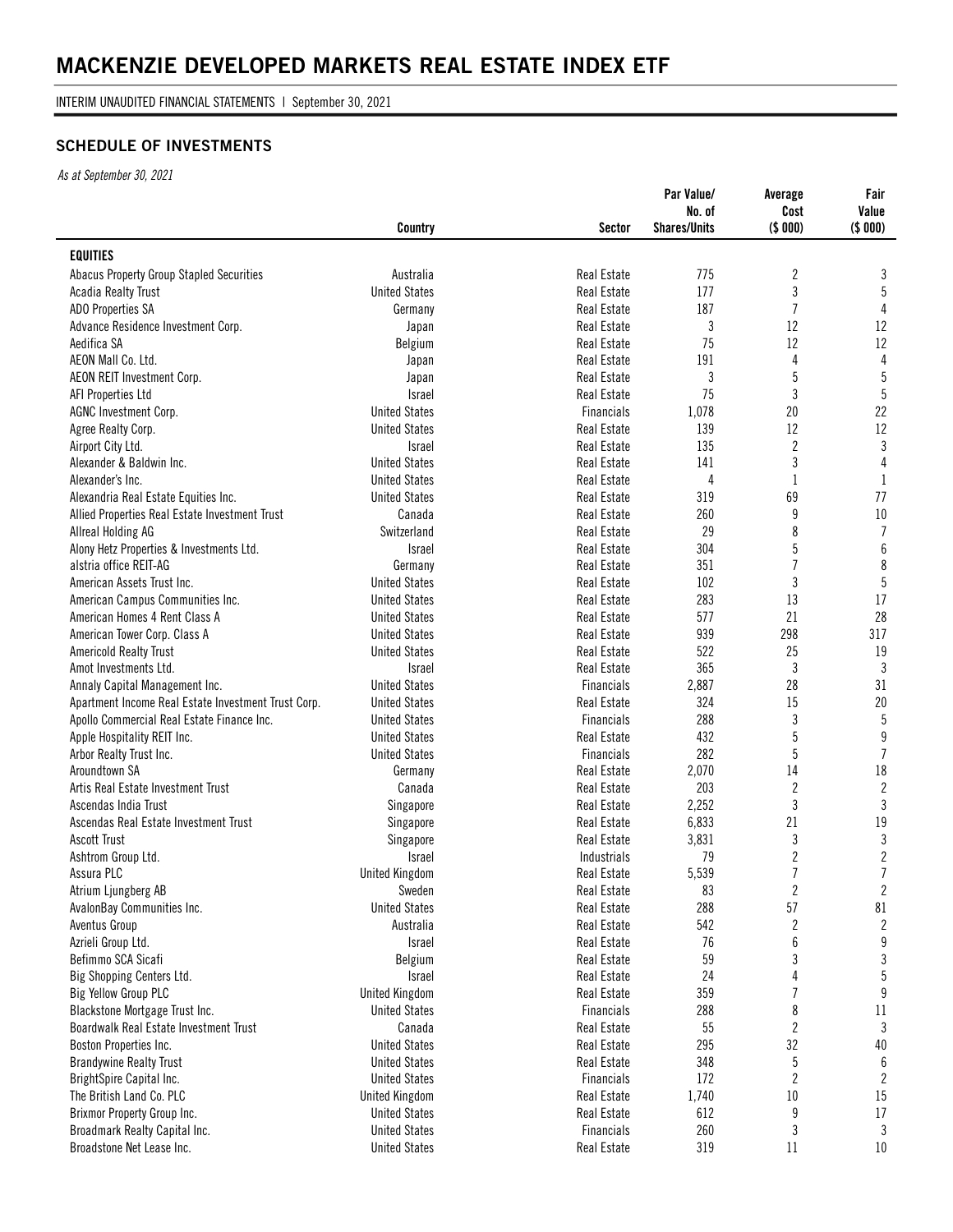INTERIM UNAUDITED FINANCIAL STATEMENTS | September 30, 2021

# **SCHEDULE OF INVESTMENTS (cont'd)**

|                                                            | Country               | <b>Sector</b>      | Par Value/<br>No. of<br><b>Shares/Units</b> | Average<br>Cost<br>(\$000) | Fair<br>Value<br>(\$ 000) |
|------------------------------------------------------------|-----------------------|--------------------|---------------------------------------------|----------------------------|---------------------------|
| <b>EQUITIES (cont'd)</b>                                   |                       |                    |                                             |                            |                           |
| <b>BWP Trust</b>                                           | Australia             | Real Estate        | 1,006                                       | 4                          | 4                         |
| CA Immobilien Anlagen AG                                   | Austria               | Real Estate        | 151                                         | 6                          | $\,8\,$                   |
| Cambridge Industrial Trust                                 | Singapore             | Real Estate        | 5,832                                       | 2                          | 3                         |
| <b>Camden Property Trust</b>                               | <b>United States</b>  | <b>Real Estate</b> | 200                                         | 24                         | 37                        |
| Canadian Apartment Properties Real Estate Investment Trust | Canada                | Real Estate        | 351                                         | 16                         | 21                        |
| Capital & Counties Properties PLC                          | <b>United Kingdom</b> | Real Estate        | 1,690                                       | 3                          | 5                         |
| Capitaland Investment Ltd.                                 | Singapore             | Real Estate        | 5,185                                       | 15                         | 16                        |
| CapitaLand Mall Integrated Commercial Trust                | Singapore             | Real Estate        | 10,073                                      | 20                         | 19                        |
| CapitaLand Retail China Trust                              | Singapore             | Real Estate        | 2,157                                       | 3                          | $\mathbf{2}$              |
| CareTrust REIT Inc.                                        | <b>United States</b>  | <b>Real Estate</b> | 197                                         |                            | 5                         |
| Castellum AB                                               | Sweden                | Real Estate        | 431                                         | 13                         | 13                        |
| Catena AB                                                  | Sweden                | Real Estate        | 50                                          | 3                          | $\mathfrak{Z}$            |
| CBRE Group Inc. Class A                                    | <b>United States</b>  | Real Estate        | 666                                         | 41                         | 82                        |
| Centuria Industrial REIT                                   | Australia             | Real Estate        | 968                                         | 3                          | $\mathfrak{Z}$            |
| Champion Real Estate Investment Trust                      | Hong Kong             | Real Estate        | 3,927                                       | 3                          | $\mathbf{3}$              |
| <b>Charter Hall Group</b>                                  | Australia             | <b>Real Estate</b> | 962                                         | 11                         | 15                        |
| Charter Hall Long WALE REIT                                | Australia             | <b>Real Estate</b> | 1,299                                       | 6                          | $6\,$                     |
| <b>Charter Hall Retail REIT</b>                            | Australia             | <b>Real Estate</b> | 942                                         | 3                          | $\mathfrak{Z}$            |
| <b>Chartwell Retirement Residences</b>                     | Canada                | <b>Health Care</b> | 432                                         | 4                          | $5\,$                     |
| Chimera Investment Corp.                                   | <b>United States</b>  | Financials         | 467                                         | $\overline{5}$             | $\boldsymbol{9}$          |
| Choice Properties Real Estate Investment Trust             | Canada                | Real Estate        | 486                                         | 6                          | $\overline{7}$            |
| City Developments Ltd.                                     | Singapore             | <b>Real Estate</b> | 1,180                                       | 9                          | $\,8\,$                   |
| Citycon OYJ                                                | Finland               | Real Estate        | 182                                         | $\overline{2}$             | $\mathbf{2}$              |
| CK Asset Holdings Ltd.                                     | Hong Kong             | Real Estate        | 4,103                                       | 27                         | $30\,$                    |
| <b>CLS Holdings PLC</b>                                    | <b>United Kingdom</b> | Real Estate        | 354                                         | $\mathbf{1}$               | $\mathbf{1}$              |
| Cofinimmo                                                  | Belgium               | Real Estate        | 58                                          | 11                         | 11                        |
| Colliers International Group Inc.                          | Canada                | Real Estate        | 76                                          | $\overline{1}$             | 12                        |
| Columbia Properties Trust Inc.                             | <b>United States</b>  | <b>Real Estate</b> | 235                                         | 3                          | $\boldsymbol{6}$          |
| Cominar Real Estate Investment Trust                       | Canada                | Real Estate        | 345                                         | 3                          | $\sqrt{3}$                |
| Community Healthcare Trust Inc.                            | <b>United States</b>  | <b>Real Estate</b> | 47                                          | 3                          | $\mathfrak{Z}$            |
| CoreCivic Inc.                                             | <b>United States</b>  | Real Estate        | 245                                         | 3                          | $\mathfrak{Z}$            |
| CoreSite Realty Corp.                                      | <b>United States</b>  | <b>Real Estate</b> | 88                                          | 14                         | 15                        |
| Corporate Office Properties Trust                          | <b>United States</b>  | Real Estate        | 231                                         | $\overline{7}$             | 8                         |
| Cousins Properties Inc.                                    | <b>United States</b>  | Real Estate        | 306                                         | 11                         | 14                        |
| Covivio                                                    | France                | Real Estate        | 119                                         | 10                         | 13                        |
| Crombie Real Estate Investment Trust                       | Canada                | Real Estate        | 200                                         | 4                          | 3                         |
| Cromwell European Real Estate Investment Trust             | France                | Real Estate        | 642                                         | $\boldsymbol{2}$           | $\overline{2}$            |
| <b>Cromwell Property Group</b>                             | Australia             | Real Estate        | 3,154                                       | 3                          | $\mathbf{2}$              |
| Crown Castle International Corp.                           | <b>United States</b>  | <b>Real Estate</b> | 891                                         | 188                        | 197                       |
| CT Real Estate Investment Trust                            | Canada                | <b>Real Estate</b> | 144                                         | $\boldsymbol{2}$           | $\overline{2}$            |
| <b>CTP NV</b>                                              | Netherlands           | Real Estate        | 140                                         | 4                          | 4                         |
| CubeSmart                                                  | <b>United States</b>  | <b>Real Estate</b> | 415                                         | 18                         | 25                        |
| Cushman & Wakefield PLC                                    | <b>United States</b>  | Real Estate        | 262                                         | 4                          | $6\phantom{1}6$           |
| CyrusOne Inc.                                              | <b>United States</b>  | Real Estate        | 252                                         | 24                         | 25                        |
| Daibiru Corp.                                              | Japan                 | Real Estate        | 98                                          | $\boldsymbol{2}$           | $\overline{2}$            |
| Daito Trust Construction Co. Ltd.                          | Japan                 | <b>Real Estate</b> | 133                                         | 16                         | $20\,$                    |
| Daiwa House REIT Investment Corp.                          | Japan                 | Real Estate        | 4                                           | 13                         | 15                        |
| Derwent London PLC                                         | <b>United Kingdom</b> | <b>Real Estate</b> | 231                                         | $10\,$                     | 14                        |
| Deutsche Euroshop AG                                       | Germany               | <b>Real Estate</b> | 98                                          | $\mathfrak{z}$             | 3                         |
| Deutsche Wohnen AG                                         | Germany               | <b>Real Estate</b> | 575                                         | 38                         | 45                        |
| <b>Dexus Property Group</b>                                | Australia             | <b>Real Estate</b> | 2,229                                       | 19                         | 22                        |
| DiamondRock Hospitality Co.                                | <b>United States</b>  | Real Estate        | 426                                         | 5                          | 5                         |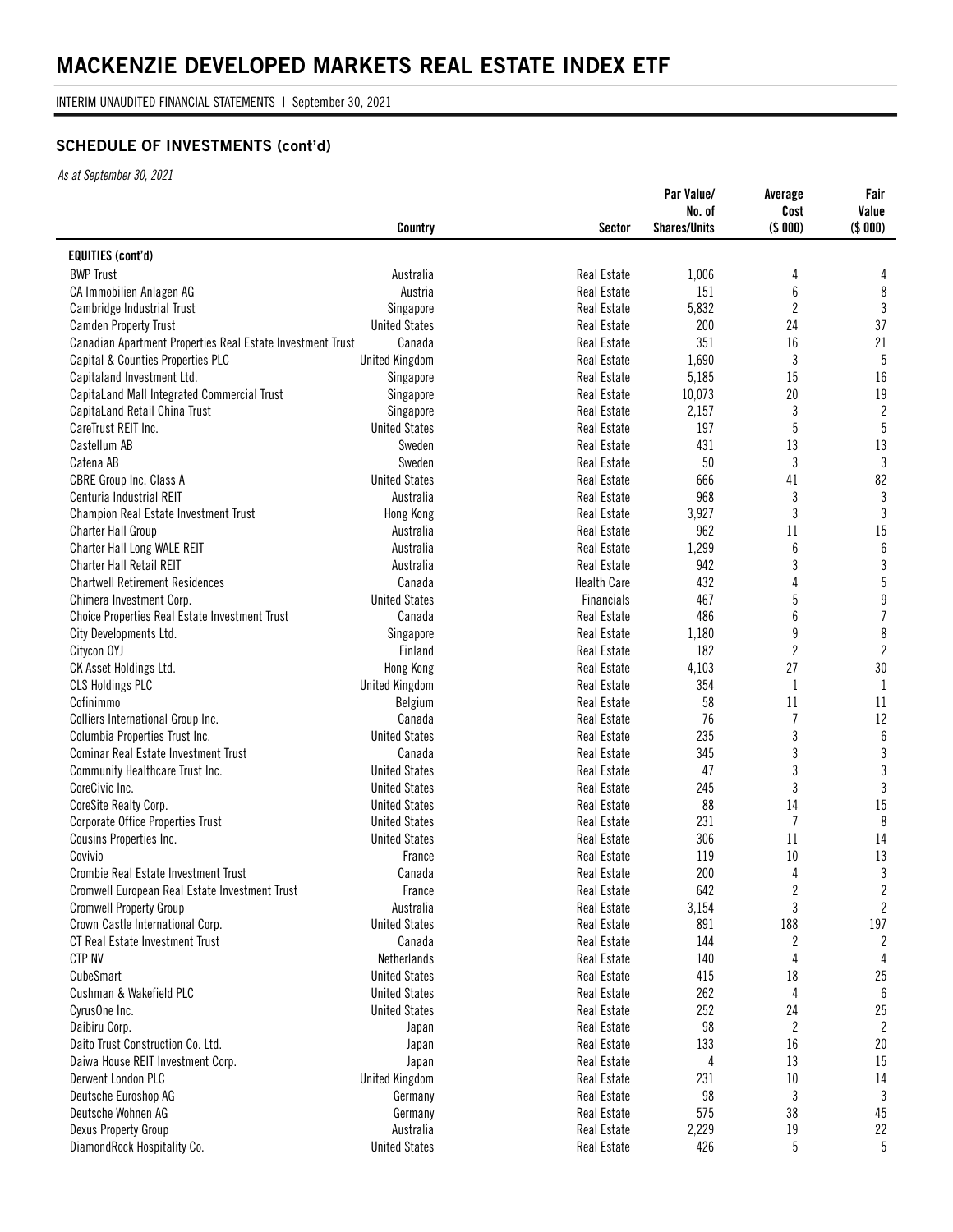INTERIM UNAUDITED FINANCIAL STATEMENTS | September 30, 2021

# **SCHEDULE OF INVESTMENTS (cont'd)**

|                                                          |                       |                    | Par Value/<br>No. of | Average<br>Cost | Fair<br>Value   |
|----------------------------------------------------------|-----------------------|--------------------|----------------------|-----------------|-----------------|
|                                                          | Country               | Sector             | <b>Shares/Units</b>  | (\$000)         | (\$ 000)        |
| <b>EQUITIES (cont'd)</b>                                 |                       |                    |                      |                 |                 |
| DIC Asset AG                                             | Germany               | <b>Real Estate</b> | 78                   | $\overline{c}$  | $\mathbf{2}$    |
| Digital Realty Trust Inc.                                | <b>United States</b>  | Real Estate        | 582                  | 110             | 107             |
| DigitalBridge Group Inc.                                 | <b>United States</b>  | <b>Real Estate</b> | 985                  | 5               | 8               |
| Dios Fastigheter AB                                      | Sweden                | Real Estate        | 174                  | 3               | $\mathbf{2}$    |
| Douglas Emmett Inc.                                      | <b>United States</b>  | Real Estate        | 346                  | 11              | 14              |
| Dream Industrial Real Estate Investment Trust            | Canada                | <b>Real Estate</b> | 420                  | 5               | $\overline{1}$  |
| Duke Realty Corp.                                        | <b>United States</b>  | Real Estate        | 776                  | 37              | 47              |
| Easterly Government Properties Inc.                      | <b>United States</b>  | Real Estate        | 173                  | 5               | $5\phantom{.0}$ |
| EastGroup Properties Inc.                                | <b>United States</b>  | <b>Real Estate</b> | 81                   | 14              | 17              |
| Empire State Realty Trust Inc.                           | <b>United States</b>  | <b>Real Estate</b> | 356                  | 5               | 5               |
| Entra ASA                                                | Norway                | Real Estate        | 214                  | 4               | $6\phantom{1}6$ |
| <b>EPR Properties</b>                                    | <b>United States</b>  | Real Estate        | 153                  | 6               | $10\,$          |
| <b>Equity Commonwealth</b>                               | <b>United States</b>  | Real Estate        | 241                  | 9               | $\,8\,$         |
| Equity Lifestyle Properties Inc.                         | <b>United States</b>  | Real Estate        | 345                  | 28              | 34              |
| <b>Equity Residential</b>                                | <b>United States</b>  | <b>Real Estate</b> | 749                  | 51              | 77              |
| ESR Cayman Ltd.                                          | China                 | <b>Real Estate</b> | 3,582                | 15              | 14              |
| Essential Properties Realty Trust Inc.                   | <b>United States</b>  | Real Estate        | 241                  | $6\,$           | 9               |
| Essex Property Trust Inc.                                | <b>United States</b>  | <b>Real Estate</b> | 134                  | 36              | 54              |
| <b>Eurocommercial Properties NV</b>                      | <b>Netherlands</b>    | Real Estate        | 75                   | $\overline{c}$  | $\mathbf{2}$    |
| Extra Space Storage Inc.                                 | <b>United States</b>  | Real Estate        | 271                  | 38              | 58              |
| Fabege AB                                                | Sweden                | <b>Real Estate</b> | 540                  | $10\,$          | 10              |
| Fastighets AB Balder                                     | Sweden                | <b>Real Estate</b> | 205                  | 13              | 16              |
| <b>Federal Realty Investment Trust</b>                   | <b>United States</b>  | Real Estate        | 160                  | 16              | 24              |
| First Capital Real Estate Investment Trust               | Canada                | <b>Real Estate</b> | 418                  | 5               | $\overline{7}$  |
| First Industrial Realty Trust Inc.                       | <b>United States</b>  | Real Estate        | 265                  | 14              | 17              |
| FirstService Corp.                                       | Canada                | Real Estate        | 78                   | 13              | 18              |
| Fortune Real Estate Investment Trust                     | Hong Kong             | <b>Real Estate</b> | 3,201                | 4               | $\overline{4}$  |
| Four Corners Property Trust Inc.                         | <b>United States</b>  | <b>Real Estate</b> | 156                  | 5               | $5\phantom{.0}$ |
| <b>Frasers Centrepoint Trust</b>                         | Singapore             | Real Estate        | 2,072                | 5               | 4               |
| Frasers Logistics & Industrial Trust                     | Singapore             | <b>Real Estate</b> | 5,452                | 8               | 8               |
| Gaming and Leisure Properties Inc.                       | <b>United States</b>  | Real Estate        | 460                  | 23              | 27              |
| Gav-Yam Lands Corp. Ltd.                                 | Israel                | Real Estate        | 228                  | 3               | $\mathbf{3}$    |
| <b>GCP Student Living PLC</b>                            | <b>United Kingdom</b> | <b>Real Estate</b> | 943                  | 4               | 3               |
| Gecina SA                                                | France                | Real Estate        | 107                  | 18              | 18              |
| Gemdale Properties and Investment Corp. Ltd.             | China                 | Real Estate        | 12,509               | 3               | $\overline{2}$  |
| Getty Realty Corp.                                       | <b>United States</b>  | Real Estate        | 78                   | 3               | 3               |
| Global Net Lease Inc.                                    | <b>United States</b>  | Real Estate        | 193                  | 4               | 4               |
| <b>GLP J-REIT</b>                                        | Japan                 | Real Estate        | 8                    | 17              | 17              |
| Goodman Group                                            | Australia             | Real Estate        | 3,706                | 64              | 74              |
| Goodman Property Trust                                   | New Zealand           | <b>Real Estate</b> | 2,178                | 4               | 5               |
| <b>GPT Group Stapled Securities</b>                      | Australia             | <b>Real Estate</b> | 3,938                | 15              | 18              |
| <b>Grainger PLC</b>                                      | <b>United Kingdom</b> | <b>Real Estate</b> | 1,395                | $\overline{7}$  | $\overline{1}$  |
| Grand City Properties SA                                 | Germany               | Real Estate        | 219                  | $\overline{7}$  | $\overline{1}$  |
| Granite Real Estate Investment Trust                     | Canada                | <b>Real Estate</b> | 136                  | $10\,$          | 12              |
| <b>Great Portland Estates PLC</b>                        | <b>United Kingdom</b> | <b>Real Estate</b> | 523                  | 5               | $\overline{7}$  |
| Growthpoint Properties Australia Ltd.                    | Australia             | <b>Real Estate</b> | 589                  | $\overline{c}$  | $\mathbf{2}$    |
| <b>GZI Real Estate Investment Trust</b>                  | Hong Kong             | Real Estate        | 3,265                | $\overline{2}$  | $\overline{2}$  |
| H&R Real Estate Investment Trust                         | Canada                | Real Estate        | 583                  | 6               | 9               |
| Hammerson PLC                                            | <b>United Kingdom</b> | Real Estate        | 6,529                | 3               | 4               |
| Hang Lung Development Co.                                | Hong Kong             | Real Estate        | 1,693                | 5               | $5\,$           |
| Hang Lung Properties Ltd.                                | Hong Kong             | Real Estate        | 3,788                | 13              | 11              |
| Hannon Armstrong Sustainable Infrastructure Capital Inc. | <b>United States</b>  | Financials         | 159                  | 8               | 11              |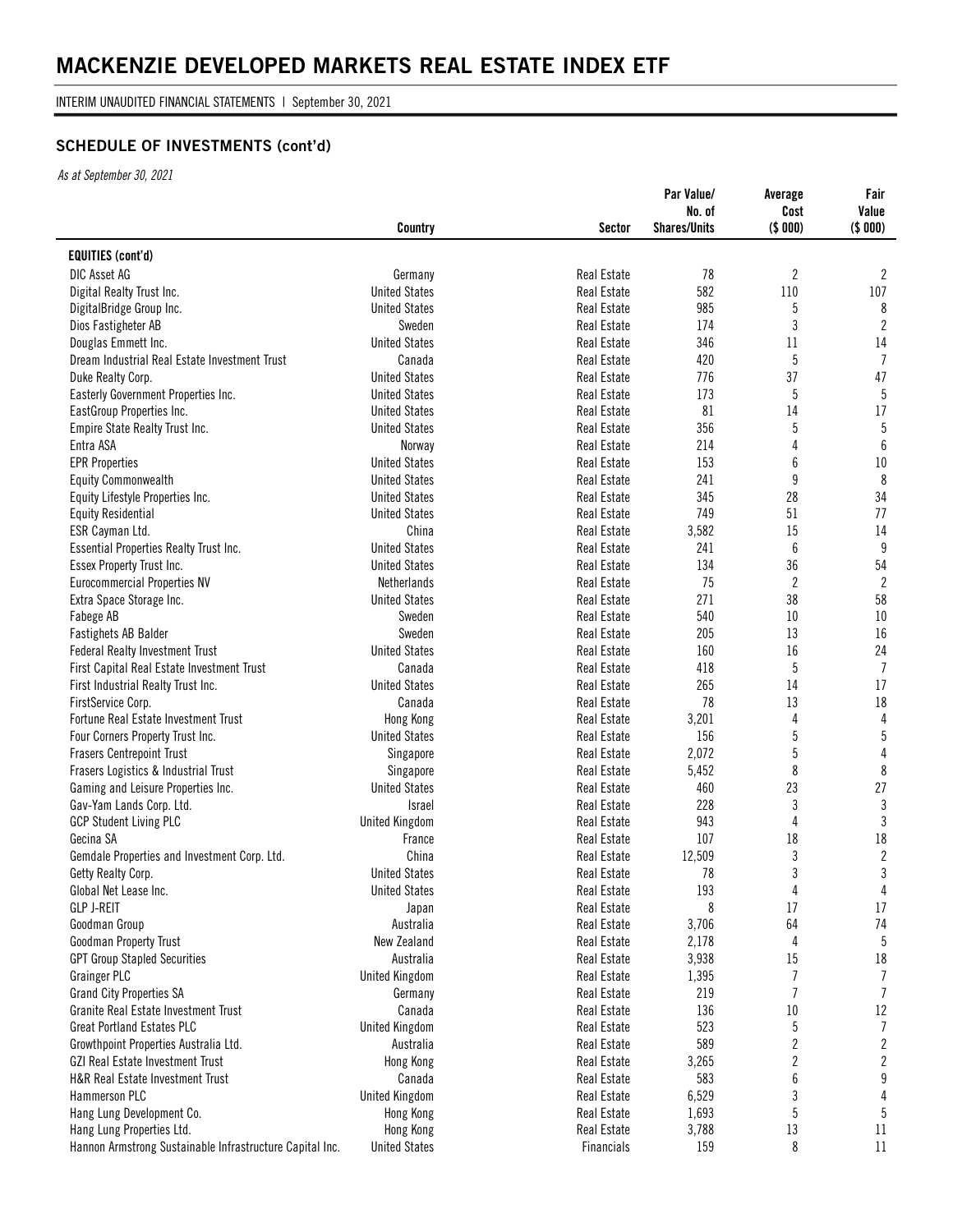INTERIM UNAUDITED FINANCIAL STATEMENTS | September 30, 2021

# **SCHEDULE OF INVESTMENTS (cont'd)**

| <b>EQUITIES (cont'd)</b><br><b>United States</b><br><b>Real Estate</b><br>289<br>11<br>Healthcare Realty Trust Inc.<br>451<br>15<br><b>United States</b><br>Real Estate<br>Healthcare Trust of America Inc.<br>39<br>1,113<br>Healthpeak Properties Inc.<br><b>United States</b><br>Real Estate<br>64<br>3<br>Heiwa Real Estate Co. Ltd.<br><b>Real Estate</b><br>Japan<br>Real Estate<br>2,721<br>14<br>Henderson Land Development Co. Ltd.<br>Hong Kong<br>213<br>9<br><b>United States</b><br><b>Real Estate</b><br>Highwoods Properties Inc.<br>175<br>5<br>Hilton Grand Vacations Inc.<br><b>United States</b><br><b>Consumer Discretionary</b><br>173<br>Home Consortium Ltd.<br>Australia<br>1<br><b>Real Estate</b><br>2,398<br>12<br>Hongkong Land Holdings Ltd.<br>Hong Kong<br><b>Real Estate</b><br>China<br>$\overline{4}$<br>Hopson Development Holdings Ltd.<br>Real Estate<br>1,215<br>20<br>Host Hotels & Resorts Inc.<br><b>United States</b><br>Real Estate<br>1,445<br><b>United States</b><br>6<br><b>Real Estate</b><br>85<br>Howard Hughes Corp.<br>308<br>9<br>Hudson Pacific Properties Inc.<br><b>United States</b><br>Real Estate<br>Sweden<br>Real Estate<br>230<br>4<br>Hufvudstaden AB A<br>672<br>8<br>Hulic Co. Ltd.<br>Real Estate<br>Japan<br>$\overline{c}$<br>4<br>Hulic REIT Inc.<br><b>Real Estate</b><br>Japan<br>5<br>Hysan Development Co. Ltd.<br>Real Estate<br>1,247<br>Hong Kong<br>4<br><b>Real Estate</b><br>60<br>ICADE<br>France<br>$\boldsymbol{2}$<br>502<br>Real Estate<br>Ichigo Inc.<br>Japan<br>3<br>3<br>Ichigo Office REIT Investment Corp.<br>Real Estate<br>Japan<br>Immofinanz AG<br>203<br>Austria<br><b>Real Estate</b><br>4<br>210<br>4<br>Independence Realty Trust Inc.<br><b>United States</b><br><b>Real Estate</b><br>9<br>Industrial & Infrastructure Fund Investment Corp.<br>Real Estate<br>4<br>Japan<br>133<br>4<br>Industrial Logistics Properties Trust<br><b>United States</b><br><b>Real Estate</b><br>3<br>601<br>Ingenia Communities Group<br>Australia<br>Real Estate<br>9<br>839<br>Inmobiliaria Colonial SOCIMI SA<br>Spain<br>Real Estate<br>8<br><b>United States</b><br>49<br>Innovative Industrial Properties Inc.<br><b>Real Estate</b><br>3<br>Germany<br><b>Real Estate</b><br>94<br>Instone Real Estate Group AG<br>3<br>InterRent Real Estate Investment Trust<br>Real Estate<br>265<br>Canada<br>3<br>18<br>Invesco Office J-REIT Inc.<br><b>Real Estate</b><br>Japan<br>5<br>13<br>Invincible Investment Corp.<br>Real Estate<br>Japan<br>43<br>Invitation Homes Inc.<br><b>United States</b><br>Real Estate<br>1,172<br>592<br>21<br>Iron Mountain Inc.<br><b>United States</b><br>Real Estate<br>3<br>145<br>iStar Financial Inc.<br><b>United States</b><br>Real Estate<br>$\boldsymbol{2}$<br>3<br>Real Estate<br>Japan Excellent Inc.<br>Japan<br>5<br>9<br>Japan Hotel REIT Investment Corp.<br>Real Estate<br>Japan<br>14<br>15<br>Japan Metropolitan Fund Investment Corp.<br>Real Estate<br>Japan<br>3<br>22<br>Japan Real Estate Investment Corp.<br>Real Estate<br>Japan<br>6<br>Japan Rental Housing Investments Inc.<br>4<br>Real Estate<br>Japan<br>9<br>257<br><b>JBG Smith Properties</b><br><b>United States</b><br>Real Estate<br>13<br>104<br>Jones Lang LaSalle Inc.<br><b>United States</b><br>Real Estate<br>K Wah International Holdings Ltd.<br>2,213<br>Hong Kong<br>Real Estate<br>1<br>$\boldsymbol{6}$<br>275<br><b>United States</b><br>Kennedy-Wilson Holdings Inc.<br>Real Estate | Country | <b>Sector</b> | Par Value/<br>No. of<br><b>Shares/Units</b> | Average<br>Cost<br>(\$000) | Fair<br>Value<br>(\$000) |
|---------------------------------------------------------------------------------------------------------------------------------------------------------------------------------------------------------------------------------------------------------------------------------------------------------------------------------------------------------------------------------------------------------------------------------------------------------------------------------------------------------------------------------------------------------------------------------------------------------------------------------------------------------------------------------------------------------------------------------------------------------------------------------------------------------------------------------------------------------------------------------------------------------------------------------------------------------------------------------------------------------------------------------------------------------------------------------------------------------------------------------------------------------------------------------------------------------------------------------------------------------------------------------------------------------------------------------------------------------------------------------------------------------------------------------------------------------------------------------------------------------------------------------------------------------------------------------------------------------------------------------------------------------------------------------------------------------------------------------------------------------------------------------------------------------------------------------------------------------------------------------------------------------------------------------------------------------------------------------------------------------------------------------------------------------------------------------------------------------------------------------------------------------------------------------------------------------------------------------------------------------------------------------------------------------------------------------------------------------------------------------------------------------------------------------------------------------------------------------------------------------------------------------------------------------------------------------------------------------------------------------------------------------------------------------------------------------------------------------------------------------------------------------------------------------------------------------------------------------------------------------------------------------------------------------------------------------------------------------------------------------------------------------------------------------------------------------------------------------------------------------------------------------------------------------------------------------------------------------------------------------------------------------------------------------------------------------------------------------------------------------------------------------------------------------------------------------------------------------------------------------------|---------|---------------|---------------------------------------------|----------------------------|--------------------------|
|                                                                                                                                                                                                                                                                                                                                                                                                                                                                                                                                                                                                                                                                                                                                                                                                                                                                                                                                                                                                                                                                                                                                                                                                                                                                                                                                                                                                                                                                                                                                                                                                                                                                                                                                                                                                                                                                                                                                                                                                                                                                                                                                                                                                                                                                                                                                                                                                                                                                                                                                                                                                                                                                                                                                                                                                                                                                                                                                                                                                                                                                                                                                                                                                                                                                                                                                                                                                                                                                                                               |         |               |                                             |                            |                          |
|                                                                                                                                                                                                                                                                                                                                                                                                                                                                                                                                                                                                                                                                                                                                                                                                                                                                                                                                                                                                                                                                                                                                                                                                                                                                                                                                                                                                                                                                                                                                                                                                                                                                                                                                                                                                                                                                                                                                                                                                                                                                                                                                                                                                                                                                                                                                                                                                                                                                                                                                                                                                                                                                                                                                                                                                                                                                                                                                                                                                                                                                                                                                                                                                                                                                                                                                                                                                                                                                                                               |         |               |                                             |                            | 11                       |
|                                                                                                                                                                                                                                                                                                                                                                                                                                                                                                                                                                                                                                                                                                                                                                                                                                                                                                                                                                                                                                                                                                                                                                                                                                                                                                                                                                                                                                                                                                                                                                                                                                                                                                                                                                                                                                                                                                                                                                                                                                                                                                                                                                                                                                                                                                                                                                                                                                                                                                                                                                                                                                                                                                                                                                                                                                                                                                                                                                                                                                                                                                                                                                                                                                                                                                                                                                                                                                                                                                               |         |               |                                             |                            | 17                       |
|                                                                                                                                                                                                                                                                                                                                                                                                                                                                                                                                                                                                                                                                                                                                                                                                                                                                                                                                                                                                                                                                                                                                                                                                                                                                                                                                                                                                                                                                                                                                                                                                                                                                                                                                                                                                                                                                                                                                                                                                                                                                                                                                                                                                                                                                                                                                                                                                                                                                                                                                                                                                                                                                                                                                                                                                                                                                                                                                                                                                                                                                                                                                                                                                                                                                                                                                                                                                                                                                                                               |         |               |                                             |                            | 47                       |
|                                                                                                                                                                                                                                                                                                                                                                                                                                                                                                                                                                                                                                                                                                                                                                                                                                                                                                                                                                                                                                                                                                                                                                                                                                                                                                                                                                                                                                                                                                                                                                                                                                                                                                                                                                                                                                                                                                                                                                                                                                                                                                                                                                                                                                                                                                                                                                                                                                                                                                                                                                                                                                                                                                                                                                                                                                                                                                                                                                                                                                                                                                                                                                                                                                                                                                                                                                                                                                                                                                               |         |               |                                             |                            | $\mathbf{3}$             |
|                                                                                                                                                                                                                                                                                                                                                                                                                                                                                                                                                                                                                                                                                                                                                                                                                                                                                                                                                                                                                                                                                                                                                                                                                                                                                                                                                                                                                                                                                                                                                                                                                                                                                                                                                                                                                                                                                                                                                                                                                                                                                                                                                                                                                                                                                                                                                                                                                                                                                                                                                                                                                                                                                                                                                                                                                                                                                                                                                                                                                                                                                                                                                                                                                                                                                                                                                                                                                                                                                                               |         |               |                                             |                            | 13                       |
|                                                                                                                                                                                                                                                                                                                                                                                                                                                                                                                                                                                                                                                                                                                                                                                                                                                                                                                                                                                                                                                                                                                                                                                                                                                                                                                                                                                                                                                                                                                                                                                                                                                                                                                                                                                                                                                                                                                                                                                                                                                                                                                                                                                                                                                                                                                                                                                                                                                                                                                                                                                                                                                                                                                                                                                                                                                                                                                                                                                                                                                                                                                                                                                                                                                                                                                                                                                                                                                                                                               |         |               |                                             |                            | 12                       |
|                                                                                                                                                                                                                                                                                                                                                                                                                                                                                                                                                                                                                                                                                                                                                                                                                                                                                                                                                                                                                                                                                                                                                                                                                                                                                                                                                                                                                                                                                                                                                                                                                                                                                                                                                                                                                                                                                                                                                                                                                                                                                                                                                                                                                                                                                                                                                                                                                                                                                                                                                                                                                                                                                                                                                                                                                                                                                                                                                                                                                                                                                                                                                                                                                                                                                                                                                                                                                                                                                                               |         |               |                                             |                            | $11\,$                   |
|                                                                                                                                                                                                                                                                                                                                                                                                                                                                                                                                                                                                                                                                                                                                                                                                                                                                                                                                                                                                                                                                                                                                                                                                                                                                                                                                                                                                                                                                                                                                                                                                                                                                                                                                                                                                                                                                                                                                                                                                                                                                                                                                                                                                                                                                                                                                                                                                                                                                                                                                                                                                                                                                                                                                                                                                                                                                                                                                                                                                                                                                                                                                                                                                                                                                                                                                                                                                                                                                                                               |         |               |                                             |                            | $\mathbf{1}$             |
|                                                                                                                                                                                                                                                                                                                                                                                                                                                                                                                                                                                                                                                                                                                                                                                                                                                                                                                                                                                                                                                                                                                                                                                                                                                                                                                                                                                                                                                                                                                                                                                                                                                                                                                                                                                                                                                                                                                                                                                                                                                                                                                                                                                                                                                                                                                                                                                                                                                                                                                                                                                                                                                                                                                                                                                                                                                                                                                                                                                                                                                                                                                                                                                                                                                                                                                                                                                                                                                                                                               |         |               |                                             |                            | 15                       |
|                                                                                                                                                                                                                                                                                                                                                                                                                                                                                                                                                                                                                                                                                                                                                                                                                                                                                                                                                                                                                                                                                                                                                                                                                                                                                                                                                                                                                                                                                                                                                                                                                                                                                                                                                                                                                                                                                                                                                                                                                                                                                                                                                                                                                                                                                                                                                                                                                                                                                                                                                                                                                                                                                                                                                                                                                                                                                                                                                                                                                                                                                                                                                                                                                                                                                                                                                                                                                                                                                                               |         |               |                                             |                            | 5                        |
|                                                                                                                                                                                                                                                                                                                                                                                                                                                                                                                                                                                                                                                                                                                                                                                                                                                                                                                                                                                                                                                                                                                                                                                                                                                                                                                                                                                                                                                                                                                                                                                                                                                                                                                                                                                                                                                                                                                                                                                                                                                                                                                                                                                                                                                                                                                                                                                                                                                                                                                                                                                                                                                                                                                                                                                                                                                                                                                                                                                                                                                                                                                                                                                                                                                                                                                                                                                                                                                                                                               |         |               |                                             |                            | 30                       |
|                                                                                                                                                                                                                                                                                                                                                                                                                                                                                                                                                                                                                                                                                                                                                                                                                                                                                                                                                                                                                                                                                                                                                                                                                                                                                                                                                                                                                                                                                                                                                                                                                                                                                                                                                                                                                                                                                                                                                                                                                                                                                                                                                                                                                                                                                                                                                                                                                                                                                                                                                                                                                                                                                                                                                                                                                                                                                                                                                                                                                                                                                                                                                                                                                                                                                                                                                                                                                                                                                                               |         |               |                                             |                            | 9                        |
|                                                                                                                                                                                                                                                                                                                                                                                                                                                                                                                                                                                                                                                                                                                                                                                                                                                                                                                                                                                                                                                                                                                                                                                                                                                                                                                                                                                                                                                                                                                                                                                                                                                                                                                                                                                                                                                                                                                                                                                                                                                                                                                                                                                                                                                                                                                                                                                                                                                                                                                                                                                                                                                                                                                                                                                                                                                                                                                                                                                                                                                                                                                                                                                                                                                                                                                                                                                                                                                                                                               |         |               |                                             |                            | $10\,$                   |
|                                                                                                                                                                                                                                                                                                                                                                                                                                                                                                                                                                                                                                                                                                                                                                                                                                                                                                                                                                                                                                                                                                                                                                                                                                                                                                                                                                                                                                                                                                                                                                                                                                                                                                                                                                                                                                                                                                                                                                                                                                                                                                                                                                                                                                                                                                                                                                                                                                                                                                                                                                                                                                                                                                                                                                                                                                                                                                                                                                                                                                                                                                                                                                                                                                                                                                                                                                                                                                                                                                               |         |               |                                             |                            | 4                        |
|                                                                                                                                                                                                                                                                                                                                                                                                                                                                                                                                                                                                                                                                                                                                                                                                                                                                                                                                                                                                                                                                                                                                                                                                                                                                                                                                                                                                                                                                                                                                                                                                                                                                                                                                                                                                                                                                                                                                                                                                                                                                                                                                                                                                                                                                                                                                                                                                                                                                                                                                                                                                                                                                                                                                                                                                                                                                                                                                                                                                                                                                                                                                                                                                                                                                                                                                                                                                                                                                                                               |         |               |                                             |                            | 10                       |
|                                                                                                                                                                                                                                                                                                                                                                                                                                                                                                                                                                                                                                                                                                                                                                                                                                                                                                                                                                                                                                                                                                                                                                                                                                                                                                                                                                                                                                                                                                                                                                                                                                                                                                                                                                                                                                                                                                                                                                                                                                                                                                                                                                                                                                                                                                                                                                                                                                                                                                                                                                                                                                                                                                                                                                                                                                                                                                                                                                                                                                                                                                                                                                                                                                                                                                                                                                                                                                                                                                               |         |               |                                             |                            | $\sqrt{4}$               |
|                                                                                                                                                                                                                                                                                                                                                                                                                                                                                                                                                                                                                                                                                                                                                                                                                                                                                                                                                                                                                                                                                                                                                                                                                                                                                                                                                                                                                                                                                                                                                                                                                                                                                                                                                                                                                                                                                                                                                                                                                                                                                                                                                                                                                                                                                                                                                                                                                                                                                                                                                                                                                                                                                                                                                                                                                                                                                                                                                                                                                                                                                                                                                                                                                                                                                                                                                                                                                                                                                                               |         |               |                                             |                            | $\overline{5}$           |
|                                                                                                                                                                                                                                                                                                                                                                                                                                                                                                                                                                                                                                                                                                                                                                                                                                                                                                                                                                                                                                                                                                                                                                                                                                                                                                                                                                                                                                                                                                                                                                                                                                                                                                                                                                                                                                                                                                                                                                                                                                                                                                                                                                                                                                                                                                                                                                                                                                                                                                                                                                                                                                                                                                                                                                                                                                                                                                                                                                                                                                                                                                                                                                                                                                                                                                                                                                                                                                                                                                               |         |               |                                             |                            | $\boldsymbol{6}$         |
|                                                                                                                                                                                                                                                                                                                                                                                                                                                                                                                                                                                                                                                                                                                                                                                                                                                                                                                                                                                                                                                                                                                                                                                                                                                                                                                                                                                                                                                                                                                                                                                                                                                                                                                                                                                                                                                                                                                                                                                                                                                                                                                                                                                                                                                                                                                                                                                                                                                                                                                                                                                                                                                                                                                                                                                                                                                                                                                                                                                                                                                                                                                                                                                                                                                                                                                                                                                                                                                                                                               |         |               |                                             |                            | $\mathbf{2}$             |
|                                                                                                                                                                                                                                                                                                                                                                                                                                                                                                                                                                                                                                                                                                                                                                                                                                                                                                                                                                                                                                                                                                                                                                                                                                                                                                                                                                                                                                                                                                                                                                                                                                                                                                                                                                                                                                                                                                                                                                                                                                                                                                                                                                                                                                                                                                                                                                                                                                                                                                                                                                                                                                                                                                                                                                                                                                                                                                                                                                                                                                                                                                                                                                                                                                                                                                                                                                                                                                                                                                               |         |               |                                             |                            | $\sqrt{3}$               |
|                                                                                                                                                                                                                                                                                                                                                                                                                                                                                                                                                                                                                                                                                                                                                                                                                                                                                                                                                                                                                                                                                                                                                                                                                                                                                                                                                                                                                                                                                                                                                                                                                                                                                                                                                                                                                                                                                                                                                                                                                                                                                                                                                                                                                                                                                                                                                                                                                                                                                                                                                                                                                                                                                                                                                                                                                                                                                                                                                                                                                                                                                                                                                                                                                                                                                                                                                                                                                                                                                                               |         |               |                                             |                            | 6                        |
|                                                                                                                                                                                                                                                                                                                                                                                                                                                                                                                                                                                                                                                                                                                                                                                                                                                                                                                                                                                                                                                                                                                                                                                                                                                                                                                                                                                                                                                                                                                                                                                                                                                                                                                                                                                                                                                                                                                                                                                                                                                                                                                                                                                                                                                                                                                                                                                                                                                                                                                                                                                                                                                                                                                                                                                                                                                                                                                                                                                                                                                                                                                                                                                                                                                                                                                                                                                                                                                                                                               |         |               |                                             |                            | $\sqrt{5}$               |
|                                                                                                                                                                                                                                                                                                                                                                                                                                                                                                                                                                                                                                                                                                                                                                                                                                                                                                                                                                                                                                                                                                                                                                                                                                                                                                                                                                                                                                                                                                                                                                                                                                                                                                                                                                                                                                                                                                                                                                                                                                                                                                                                                                                                                                                                                                                                                                                                                                                                                                                                                                                                                                                                                                                                                                                                                                                                                                                                                                                                                                                                                                                                                                                                                                                                                                                                                                                                                                                                                                               |         |               |                                             |                            | $\boldsymbol{9}$         |
|                                                                                                                                                                                                                                                                                                                                                                                                                                                                                                                                                                                                                                                                                                                                                                                                                                                                                                                                                                                                                                                                                                                                                                                                                                                                                                                                                                                                                                                                                                                                                                                                                                                                                                                                                                                                                                                                                                                                                                                                                                                                                                                                                                                                                                                                                                                                                                                                                                                                                                                                                                                                                                                                                                                                                                                                                                                                                                                                                                                                                                                                                                                                                                                                                                                                                                                                                                                                                                                                                                               |         |               |                                             |                            | $\overline{4}$           |
|                                                                                                                                                                                                                                                                                                                                                                                                                                                                                                                                                                                                                                                                                                                                                                                                                                                                                                                                                                                                                                                                                                                                                                                                                                                                                                                                                                                                                                                                                                                                                                                                                                                                                                                                                                                                                                                                                                                                                                                                                                                                                                                                                                                                                                                                                                                                                                                                                                                                                                                                                                                                                                                                                                                                                                                                                                                                                                                                                                                                                                                                                                                                                                                                                                                                                                                                                                                                                                                                                                               |         |               |                                             |                            | 4                        |
|                                                                                                                                                                                                                                                                                                                                                                                                                                                                                                                                                                                                                                                                                                                                                                                                                                                                                                                                                                                                                                                                                                                                                                                                                                                                                                                                                                                                                                                                                                                                                                                                                                                                                                                                                                                                                                                                                                                                                                                                                                                                                                                                                                                                                                                                                                                                                                                                                                                                                                                                                                                                                                                                                                                                                                                                                                                                                                                                                                                                                                                                                                                                                                                                                                                                                                                                                                                                                                                                                                               |         |               |                                             |                            | 10                       |
|                                                                                                                                                                                                                                                                                                                                                                                                                                                                                                                                                                                                                                                                                                                                                                                                                                                                                                                                                                                                                                                                                                                                                                                                                                                                                                                                                                                                                                                                                                                                                                                                                                                                                                                                                                                                                                                                                                                                                                                                                                                                                                                                                                                                                                                                                                                                                                                                                                                                                                                                                                                                                                                                                                                                                                                                                                                                                                                                                                                                                                                                                                                                                                                                                                                                                                                                                                                                                                                                                                               |         |               |                                             |                            | 14                       |
|                                                                                                                                                                                                                                                                                                                                                                                                                                                                                                                                                                                                                                                                                                                                                                                                                                                                                                                                                                                                                                                                                                                                                                                                                                                                                                                                                                                                                                                                                                                                                                                                                                                                                                                                                                                                                                                                                                                                                                                                                                                                                                                                                                                                                                                                                                                                                                                                                                                                                                                                                                                                                                                                                                                                                                                                                                                                                                                                                                                                                                                                                                                                                                                                                                                                                                                                                                                                                                                                                                               |         |               |                                             |                            | $\mathbf{3}$             |
|                                                                                                                                                                                                                                                                                                                                                                                                                                                                                                                                                                                                                                                                                                                                                                                                                                                                                                                                                                                                                                                                                                                                                                                                                                                                                                                                                                                                                                                                                                                                                                                                                                                                                                                                                                                                                                                                                                                                                                                                                                                                                                                                                                                                                                                                                                                                                                                                                                                                                                                                                                                                                                                                                                                                                                                                                                                                                                                                                                                                                                                                                                                                                                                                                                                                                                                                                                                                                                                                                                               |         |               |                                             |                            | $\sqrt{4}$               |
|                                                                                                                                                                                                                                                                                                                                                                                                                                                                                                                                                                                                                                                                                                                                                                                                                                                                                                                                                                                                                                                                                                                                                                                                                                                                                                                                                                                                                                                                                                                                                                                                                                                                                                                                                                                                                                                                                                                                                                                                                                                                                                                                                                                                                                                                                                                                                                                                                                                                                                                                                                                                                                                                                                                                                                                                                                                                                                                                                                                                                                                                                                                                                                                                                                                                                                                                                                                                                                                                                                               |         |               |                                             |                            | $\overline{5}$           |
|                                                                                                                                                                                                                                                                                                                                                                                                                                                                                                                                                                                                                                                                                                                                                                                                                                                                                                                                                                                                                                                                                                                                                                                                                                                                                                                                                                                                                                                                                                                                                                                                                                                                                                                                                                                                                                                                                                                                                                                                                                                                                                                                                                                                                                                                                                                                                                                                                                                                                                                                                                                                                                                                                                                                                                                                                                                                                                                                                                                                                                                                                                                                                                                                                                                                                                                                                                                                                                                                                                               |         |               |                                             |                            | $6\,$                    |
|                                                                                                                                                                                                                                                                                                                                                                                                                                                                                                                                                                                                                                                                                                                                                                                                                                                                                                                                                                                                                                                                                                                                                                                                                                                                                                                                                                                                                                                                                                                                                                                                                                                                                                                                                                                                                                                                                                                                                                                                                                                                                                                                                                                                                                                                                                                                                                                                                                                                                                                                                                                                                                                                                                                                                                                                                                                                                                                                                                                                                                                                                                                                                                                                                                                                                                                                                                                                                                                                                                               |         |               |                                             |                            | 57                       |
|                                                                                                                                                                                                                                                                                                                                                                                                                                                                                                                                                                                                                                                                                                                                                                                                                                                                                                                                                                                                                                                                                                                                                                                                                                                                                                                                                                                                                                                                                                                                                                                                                                                                                                                                                                                                                                                                                                                                                                                                                                                                                                                                                                                                                                                                                                                                                                                                                                                                                                                                                                                                                                                                                                                                                                                                                                                                                                                                                                                                                                                                                                                                                                                                                                                                                                                                                                                                                                                                                                               |         |               |                                             |                            | 33                       |
|                                                                                                                                                                                                                                                                                                                                                                                                                                                                                                                                                                                                                                                                                                                                                                                                                                                                                                                                                                                                                                                                                                                                                                                                                                                                                                                                                                                                                                                                                                                                                                                                                                                                                                                                                                                                                                                                                                                                                                                                                                                                                                                                                                                                                                                                                                                                                                                                                                                                                                                                                                                                                                                                                                                                                                                                                                                                                                                                                                                                                                                                                                                                                                                                                                                                                                                                                                                                                                                                                                               |         |               |                                             |                            | $\overline{5}$           |
|                                                                                                                                                                                                                                                                                                                                                                                                                                                                                                                                                                                                                                                                                                                                                                                                                                                                                                                                                                                                                                                                                                                                                                                                                                                                                                                                                                                                                                                                                                                                                                                                                                                                                                                                                                                                                                                                                                                                                                                                                                                                                                                                                                                                                                                                                                                                                                                                                                                                                                                                                                                                                                                                                                                                                                                                                                                                                                                                                                                                                                                                                                                                                                                                                                                                                                                                                                                                                                                                                                               |         |               |                                             |                            | $\mathfrak{z}$           |
|                                                                                                                                                                                                                                                                                                                                                                                                                                                                                                                                                                                                                                                                                                                                                                                                                                                                                                                                                                                                                                                                                                                                                                                                                                                                                                                                                                                                                                                                                                                                                                                                                                                                                                                                                                                                                                                                                                                                                                                                                                                                                                                                                                                                                                                                                                                                                                                                                                                                                                                                                                                                                                                                                                                                                                                                                                                                                                                                                                                                                                                                                                                                                                                                                                                                                                                                                                                                                                                                                                               |         |               |                                             |                            | $\overline{7}$           |
|                                                                                                                                                                                                                                                                                                                                                                                                                                                                                                                                                                                                                                                                                                                                                                                                                                                                                                                                                                                                                                                                                                                                                                                                                                                                                                                                                                                                                                                                                                                                                                                                                                                                                                                                                                                                                                                                                                                                                                                                                                                                                                                                                                                                                                                                                                                                                                                                                                                                                                                                                                                                                                                                                                                                                                                                                                                                                                                                                                                                                                                                                                                                                                                                                                                                                                                                                                                                                                                                                                               |         |               |                                             |                            | 17                       |
|                                                                                                                                                                                                                                                                                                                                                                                                                                                                                                                                                                                                                                                                                                                                                                                                                                                                                                                                                                                                                                                                                                                                                                                                                                                                                                                                                                                                                                                                                                                                                                                                                                                                                                                                                                                                                                                                                                                                                                                                                                                                                                                                                                                                                                                                                                                                                                                                                                                                                                                                                                                                                                                                                                                                                                                                                                                                                                                                                                                                                                                                                                                                                                                                                                                                                                                                                                                                                                                                                                               |         |               |                                             |                            | 23                       |
|                                                                                                                                                                                                                                                                                                                                                                                                                                                                                                                                                                                                                                                                                                                                                                                                                                                                                                                                                                                                                                                                                                                                                                                                                                                                                                                                                                                                                                                                                                                                                                                                                                                                                                                                                                                                                                                                                                                                                                                                                                                                                                                                                                                                                                                                                                                                                                                                                                                                                                                                                                                                                                                                                                                                                                                                                                                                                                                                                                                                                                                                                                                                                                                                                                                                                                                                                                                                                                                                                                               |         |               |                                             |                            | 5                        |
|                                                                                                                                                                                                                                                                                                                                                                                                                                                                                                                                                                                                                                                                                                                                                                                                                                                                                                                                                                                                                                                                                                                                                                                                                                                                                                                                                                                                                                                                                                                                                                                                                                                                                                                                                                                                                                                                                                                                                                                                                                                                                                                                                                                                                                                                                                                                                                                                                                                                                                                                                                                                                                                                                                                                                                                                                                                                                                                                                                                                                                                                                                                                                                                                                                                                                                                                                                                                                                                                                                               |         |               |                                             |                            | $10\,$                   |
|                                                                                                                                                                                                                                                                                                                                                                                                                                                                                                                                                                                                                                                                                                                                                                                                                                                                                                                                                                                                                                                                                                                                                                                                                                                                                                                                                                                                                                                                                                                                                                                                                                                                                                                                                                                                                                                                                                                                                                                                                                                                                                                                                                                                                                                                                                                                                                                                                                                                                                                                                                                                                                                                                                                                                                                                                                                                                                                                                                                                                                                                                                                                                                                                                                                                                                                                                                                                                                                                                                               |         |               |                                             |                            | 33                       |
|                                                                                                                                                                                                                                                                                                                                                                                                                                                                                                                                                                                                                                                                                                                                                                                                                                                                                                                                                                                                                                                                                                                                                                                                                                                                                                                                                                                                                                                                                                                                                                                                                                                                                                                                                                                                                                                                                                                                                                                                                                                                                                                                                                                                                                                                                                                                                                                                                                                                                                                                                                                                                                                                                                                                                                                                                                                                                                                                                                                                                                                                                                                                                                                                                                                                                                                                                                                                                                                                                                               |         |               |                                             |                            | 1                        |
|                                                                                                                                                                                                                                                                                                                                                                                                                                                                                                                                                                                                                                                                                                                                                                                                                                                                                                                                                                                                                                                                                                                                                                                                                                                                                                                                                                                                                                                                                                                                                                                                                                                                                                                                                                                                                                                                                                                                                                                                                                                                                                                                                                                                                                                                                                                                                                                                                                                                                                                                                                                                                                                                                                                                                                                                                                                                                                                                                                                                                                                                                                                                                                                                                                                                                                                                                                                                                                                                                                               |         |               |                                             |                            | $\overline{7}$           |
| Keppel DC REIT<br>Singapore<br>Real Estate                                                                                                                                                                                                                                                                                                                                                                                                                                                                                                                                                                                                                                                                                                                                                                                                                                                                                                                                                                                                                                                                                                                                                                                                                                                                                                                                                                                                                                                                                                                                                                                                                                                                                                                                                                                                                                                                                                                                                                                                                                                                                                                                                                                                                                                                                                                                                                                                                                                                                                                                                                                                                                                                                                                                                                                                                                                                                                                                                                                                                                                                                                                                                                                                                                                                                                                                                                                                                                                                    |         |               | 2,674                                       | 8                          | $\boldsymbol{6}$         |
| 5<br>Keppel REIT<br>4,410<br>Singapore<br>Real Estate                                                                                                                                                                                                                                                                                                                                                                                                                                                                                                                                                                                                                                                                                                                                                                                                                                                                                                                                                                                                                                                                                                                                                                                                                                                                                                                                                                                                                                                                                                                                                                                                                                                                                                                                                                                                                                                                                                                                                                                                                                                                                                                                                                                                                                                                                                                                                                                                                                                                                                                                                                                                                                                                                                                                                                                                                                                                                                                                                                                                                                                                                                                                                                                                                                                                                                                                                                                                                                                         |         |               |                                             |                            | 4                        |
| 4<br>Kerry Properties Ltd.<br>1,203<br>Hong Kong<br>Real Estate                                                                                                                                                                                                                                                                                                                                                                                                                                                                                                                                                                                                                                                                                                                                                                                                                                                                                                                                                                                                                                                                                                                                                                                                                                                                                                                                                                                                                                                                                                                                                                                                                                                                                                                                                                                                                                                                                                                                                                                                                                                                                                                                                                                                                                                                                                                                                                                                                                                                                                                                                                                                                                                                                                                                                                                                                                                                                                                                                                                                                                                                                                                                                                                                                                                                                                                                                                                                                                               |         |               |                                             |                            | 4                        |
| 223<br>4<br>Killam Apartment Real Estate Investment Trust<br>Canada<br>Real Estate                                                                                                                                                                                                                                                                                                                                                                                                                                                                                                                                                                                                                                                                                                                                                                                                                                                                                                                                                                                                                                                                                                                                                                                                                                                                                                                                                                                                                                                                                                                                                                                                                                                                                                                                                                                                                                                                                                                                                                                                                                                                                                                                                                                                                                                                                                                                                                                                                                                                                                                                                                                                                                                                                                                                                                                                                                                                                                                                                                                                                                                                                                                                                                                                                                                                                                                                                                                                                            |         |               |                                             |                            | $5\,$                    |
| 237<br>17<br><b>United States</b><br>Kilroy Realty Corp.<br>Real Estate                                                                                                                                                                                                                                                                                                                                                                                                                                                                                                                                                                                                                                                                                                                                                                                                                                                                                                                                                                                                                                                                                                                                                                                                                                                                                                                                                                                                                                                                                                                                                                                                                                                                                                                                                                                                                                                                                                                                                                                                                                                                                                                                                                                                                                                                                                                                                                                                                                                                                                                                                                                                                                                                                                                                                                                                                                                                                                                                                                                                                                                                                                                                                                                                                                                                                                                                                                                                                                       |         |               |                                             |                            | $20\,$                   |
| 22<br>1,221<br>Kimco Realty Corp.<br><b>United States</b><br>Real Estate                                                                                                                                                                                                                                                                                                                                                                                                                                                                                                                                                                                                                                                                                                                                                                                                                                                                                                                                                                                                                                                                                                                                                                                                                                                                                                                                                                                                                                                                                                                                                                                                                                                                                                                                                                                                                                                                                                                                                                                                                                                                                                                                                                                                                                                                                                                                                                                                                                                                                                                                                                                                                                                                                                                                                                                                                                                                                                                                                                                                                                                                                                                                                                                                                                                                                                                                                                                                                                      |         |               |                                             |                            | 32                       |
| 173<br>4<br>Kite Realty Group Trust<br><b>United States</b><br>Real Estate                                                                                                                                                                                                                                                                                                                                                                                                                                                                                                                                                                                                                                                                                                                                                                                                                                                                                                                                                                                                                                                                                                                                                                                                                                                                                                                                                                                                                                                                                                                                                                                                                                                                                                                                                                                                                                                                                                                                                                                                                                                                                                                                                                                                                                                                                                                                                                                                                                                                                                                                                                                                                                                                                                                                                                                                                                                                                                                                                                                                                                                                                                                                                                                                                                                                                                                                                                                                                                    |         |               |                                             |                            | 4                        |
| 3,250<br>Kiwi Property Group Ltd.<br>New Zealand<br>Real Estate<br>4                                                                                                                                                                                                                                                                                                                                                                                                                                                                                                                                                                                                                                                                                                                                                                                                                                                                                                                                                                                                                                                                                                                                                                                                                                                                                                                                                                                                                                                                                                                                                                                                                                                                                                                                                                                                                                                                                                                                                                                                                                                                                                                                                                                                                                                                                                                                                                                                                                                                                                                                                                                                                                                                                                                                                                                                                                                                                                                                                                                                                                                                                                                                                                                                                                                                                                                                                                                                                                          |         |               |                                             |                            | 3                        |
| 7<br>438<br>Klepierre<br>France<br>Real Estate                                                                                                                                                                                                                                                                                                                                                                                                                                                                                                                                                                                                                                                                                                                                                                                                                                                                                                                                                                                                                                                                                                                                                                                                                                                                                                                                                                                                                                                                                                                                                                                                                                                                                                                                                                                                                                                                                                                                                                                                                                                                                                                                                                                                                                                                                                                                                                                                                                                                                                                                                                                                                                                                                                                                                                                                                                                                                                                                                                                                                                                                                                                                                                                                                                                                                                                                                                                                                                                                |         |               |                                             |                            | 13                       |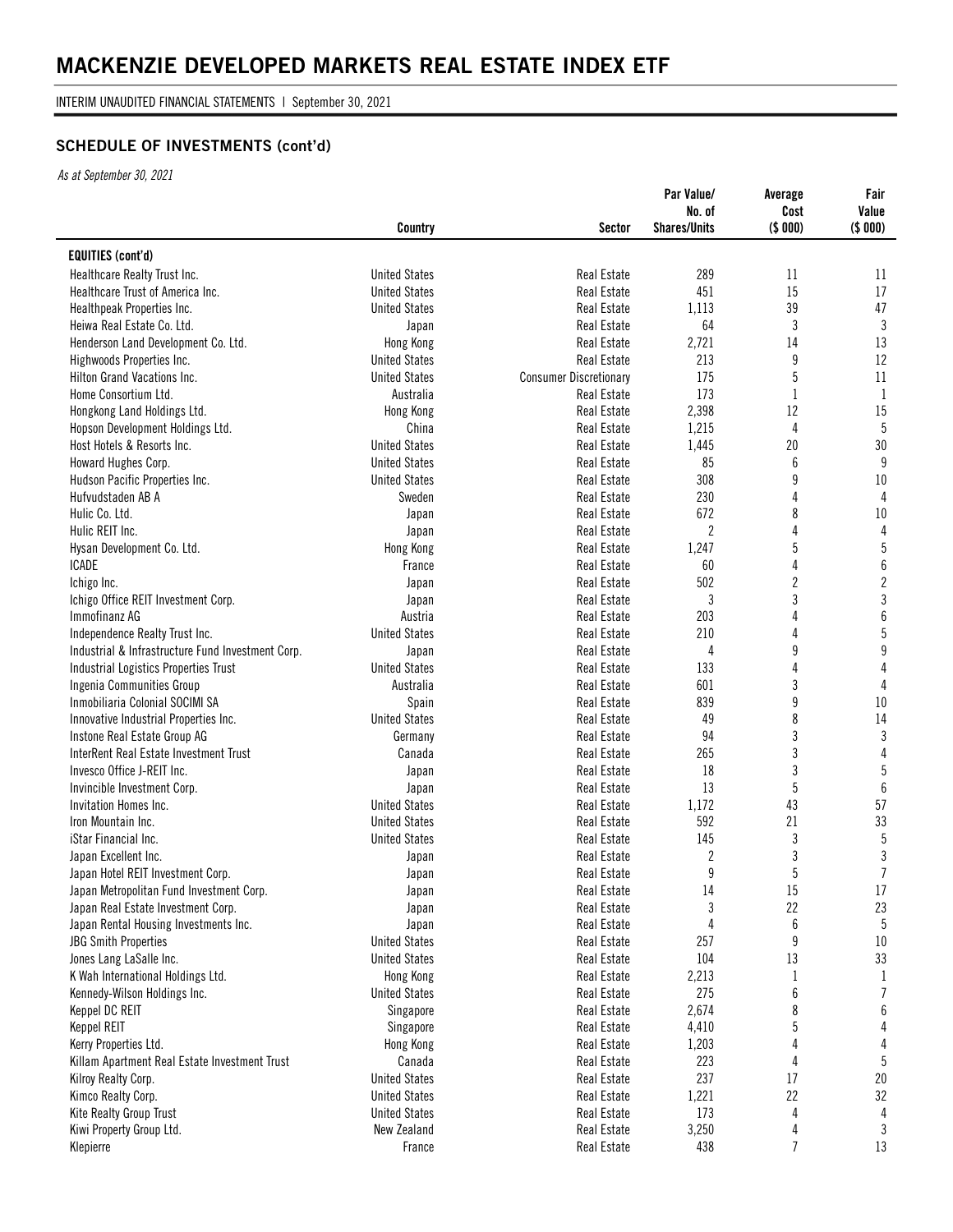INTERIM UNAUDITED FINANCIAL STATEMENTS | September 30, 2021

# **SCHEDULE OF INVESTMENTS (cont'd)**

|                                               | Country               | <b>Sector</b>                 | Par Value/<br>No. of<br><b>Shares/Units</b> | Average<br>Cost<br>(\$000) | Fair<br>Value<br>(\$000) |
|-----------------------------------------------|-----------------------|-------------------------------|---------------------------------------------|----------------------------|--------------------------|
| <b>EQUITIES (cont'd)</b>                      |                       |                               |                                             |                            |                          |
| Kojamo OYJ                                    | Finland               | <b>Real Estate</b>            | 330                                         | 10                         | 9                        |
| Kungsleden AB                                 | Sweden                | Real Estate                   | 336                                         | 4                          | 6                        |
| Lamar Advertising Co. Class A                 | <b>United States</b>  | <b>Real Estate</b>            | 178                                         | 15                         | 26                       |
| Land Securities Group PLC                     | <b>United Kingdom</b> | <b>Real Estate</b>            | 1,541                                       | 13                         | 18                       |
| LaSalle Logiport REIT                         | Japan                 | Real Estate                   | 4                                           | 9                          | 9                        |
| LEG Immobilien GmbH                           | Germany               | <b>Real Estate</b>            | 149                                         | 29                         | 27                       |
| LendLease Group Stapled Securities            | Australia             | Real Estate                   | 1,424                                       | 16                         | 14                       |
| Lexington Realty Trust                        | <b>United States</b>  | Real Estate                   | 596                                         | 8                          | $10\,$                   |
| Life Storage Inc.                             | <b>United States</b>  | <b>Real Estate</b>            | 160                                         | 15                         | 23                       |
| Lifestyle Communities Ltd.                    | Australia             | <b>Real Estate</b>            | 157                                         | 3                          | $\mathfrak{Z}$           |
| The Link Real Estate Investment Trust         | Hong Kong             | Real Estate                   | 4,310                                       | 47                         | 47                       |
| Londonmetric Property PLC                     | <b>United Kingdom</b> | <b>Real Estate</b>            | 1,831                                       | 7                          | $\overline{1}$           |
| LTC Properties Inc.                           | <b>United States</b>  | Real Estate                   | 80                                          | 4                          | $\sqrt{3}$               |
| LVGEM (China) Real Estate Investment Co. Ltd. | China                 | Real Estate                   | 5,175                                       | 2                          | $\mathbf{2}$             |
| LXi REIT PLC                                  | <b>United Kingdom</b> | <b>Real Estate</b>            | 1,449                                       | 4                          | $\sqrt{3}$               |
| The Macerich Co.                              | <b>United States</b>  | <b>Real Estate</b>            | 409                                         | $\overline{1}$             | $\boldsymbol{9}$         |
| Mack-Cali Realty Corp.                        | <b>United States</b>  | Real Estate                   | 164                                         | 3                          | $\overline{4}$           |
| <b>Mapletree Commercial Trust</b>             | Singapore             | <b>Real Estate</b>            | 4,624                                       | 9                          | $\boldsymbol{9}$         |
| Mapletree Greater China Commercial Trust      | Singapore             | Real Estate                   | 4,272                                       | 4                          | $\sqrt{4}$               |
| Mapletree Industrial Trust                    | Singapore             | Real Estate                   | 4,250                                       | 13                         | 11                       |
| Mapletree Logistics Trust                     | Singapore             | <b>Real Estate</b>            | 6,079                                       | 12                         | 12                       |
| Marcus & Millichap Inc.                       | <b>United States</b>  | <b>Real Estate</b>            | 51                                          | $\overline{2}$             | $\mathfrak{Z}$           |
| Marui Group Co. Ltd                           | Japan                 | <b>Consumer Discretionary</b> | 404                                         | 9                          | 10                       |
| Medical Properties Trust Inc.                 | <b>United States</b>  | <b>Real Estate</b>            | 1,204                                       | 28                         | 31                       |
| Mega Or Holdings Ltd.                         | Israel                | Real Estate                   | 46                                          | $\boldsymbol{2}$           | $\sqrt{2}$               |
| Melisron Ltd.                                 | <b>Israel</b>         | <b>Real Estate</b>            | 44                                          | 3                          | $\sqrt{4}$               |
| Merlin Properties Socimi SA                   | Spain                 | <b>Real Estate</b>            | 680                                         | 7                          | $\boldsymbol{9}$         |
| MFA Financial Inc.                            | <b>United States</b>  | <b>Financials</b>             | 906                                         | 4                          | $\sqrt{5}$               |
| MGM Growth Properties LLC A                   | <b>United States</b>  | Real Estate                   | 317                                         | 12                         | 15                       |
| Mid-America Apartment Communities Inc.        | <b>United States</b>  | <b>Real Estate</b>            | 236                                         | 36                         | 56                       |
| Mirvac Group Stapled Securities               | Australia             | <b>Real Estate</b>            | 8,132                                       | 16                         | 22                       |
| Mitsubishi Estate Co. Ltd.                    | Japan                 | Real Estate                   | 2,463                                       | 51                         | 50                       |
| Mitsui Fudosan Co. Ltd.                       | Japan                 | Real Estate                   | 1,841                                       | 44                         | 56                       |
| Mobimo Holding AG                             | Switzerland           | Real Estate                   | 14                                          | 5                          | $\boldsymbol{6}$         |
| Monmouth Real Estate Investment Corp.         | <b>United States</b>  | <b>Real Estate</b>            | 191                                         | 3                          | $\overline{5}$           |
| Montea SCA                                    | Belgium               | Real Estate                   | 29                                          | 4                          | 5                        |
| Morguard Corp.                                | Canada                | Real Estate                   | 9                                           | 1                          | $\mathbf{1}$             |
| Mori Hills REIT Investment Corp.              | Japan                 | Real Estate                   | 3                                           | 5                          | $5\,$                    |
| National Health Investors Inc.                | <b>United States</b>  | Real Estate                   | 91                                          | 7                          | 6                        |
| National Retail Properties Inc.               | <b>United States</b>  | Real Estate                   | 361                                         | 16                         | $20\,$                   |
| National Storage Affiliates Trust             | <b>United States</b>  | Real Estate                   | 135                                         | 6                          | 9                        |
| <b>National Storage REIT</b>                  | Australia             | Real Estate                   | 2,409                                       | 4                          | 5                        |
| New Residential Investment Corp.              | <b>United States</b>  | Financials                    | 895                                         | 9                          | 12                       |
| New World Development Co. Ltd.                | Hong Kong             | Real Estate                   | 2,898                                       | 19                         | 15                       |
| New York Mortgage Trust Inc.                  | <b>United States</b>  | <b>Financials</b>             | 779                                         | 4                          | 4                        |
| Newmark Group Inc.                            | <b>United States</b>  | Real Estate                   | 302                                         | 4                          | $5\,$                    |
| <b>Nexity SA</b>                              | France                | Real Estate                   | 103                                         | 4                          | 6                        |
| NexPoint Residential Trust Inc.               | <b>United States</b>  | Real Estate                   | 46                                          | 3                          | 4                        |
| Nippon Building Fund Inc.                     | Japan                 | Real Estate                   | 3                                           | 23                         | 25                       |
| Nippon Prologis REIT Inc.                     | Japan                 | Real Estate                   | 4                                           | 18                         | 17                       |
| Nomura Real Estate Holdings Inc.              | Japan                 | Real Estate                   | 210                                         | 5                          | 7                        |
| Nomura Real Estate Master Fund Inc.           | Japan                 | Real Estate                   | 9                                           | 15                         | 16                       |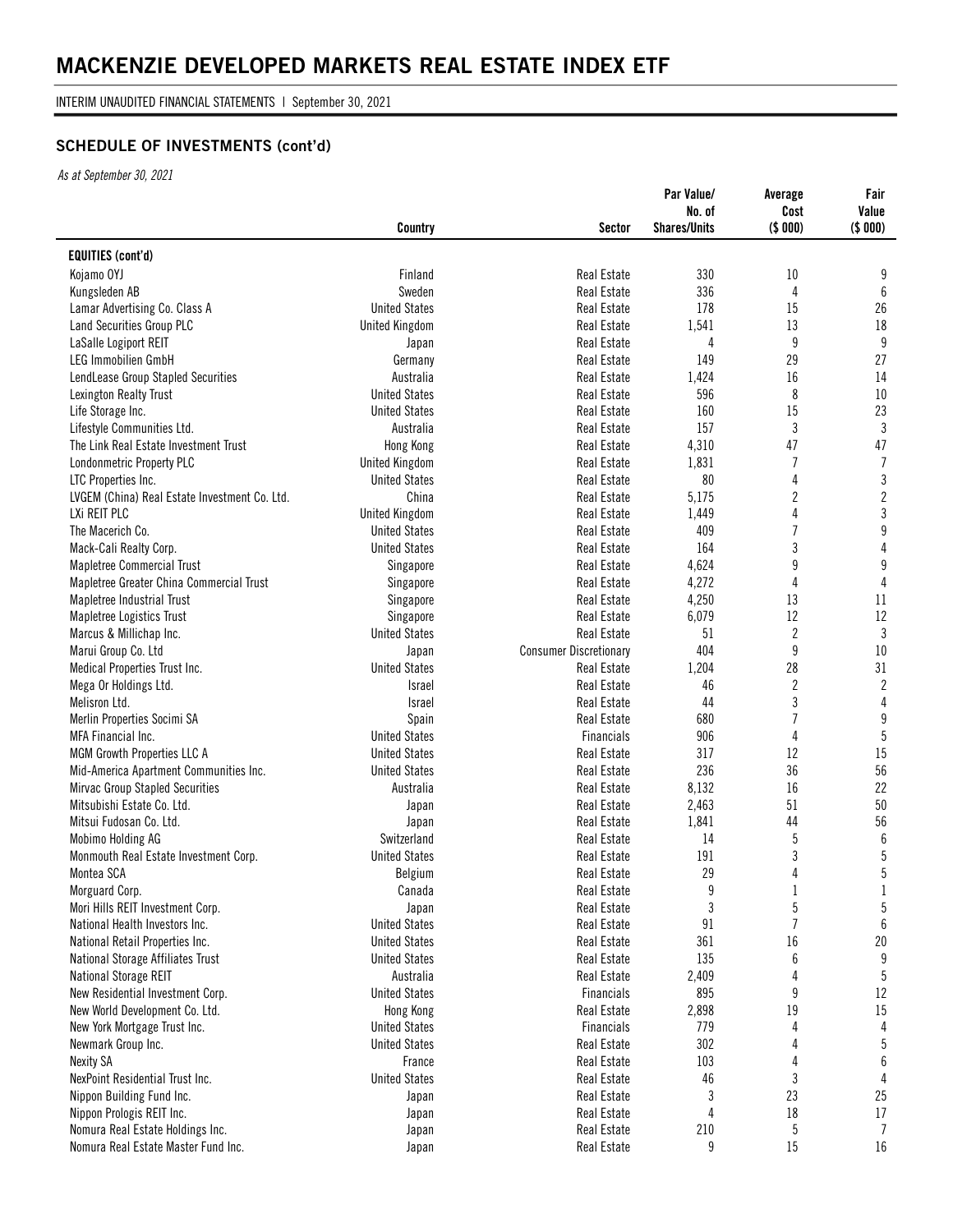INTERIM UNAUDITED FINANCIAL STATEMENTS | September 30, 2021

# **SCHEDULE OF INVESTMENTS (cont'd)**

|                                                              | Country               | <b>Sector</b>                 | Par Value/<br>No. of<br><b>Shares/Units</b> | Average<br>Cost<br>(\$000) | Fair<br>Value<br>(\$000) |
|--------------------------------------------------------------|-----------------------|-------------------------------|---------------------------------------------|----------------------------|--------------------------|
| <b>EQUITIES (cont'd)</b>                                     |                       |                               |                                             |                            |                          |
| NorthWest Healthcare Properties Real Estate Investment Trust | Canada                | Real Estate                   | 374                                         | 4                          | 5                        |
| Nyfosa AB                                                    | Sweden                | Real Estate                   | 320                                         | 4                          | 6                        |
| Office Properties Income Trust                               | <b>United States</b>  | Real Estate                   | 98                                          | 3                          | 3                        |
| Omega Healthcare Investors Inc.                              | <b>United States</b>  | <b>Real Estate</b>            | 486                                         | 20                         | 18                       |
| Open House Co. Ltd.                                          | Japan                 | <b>Consumer Discretionary</b> | 158                                         | $\overline{7}$             | 12                       |
| ORIX JREIT Inc.                                              | Japan                 | <b>Real Estate</b>            | 6                                           | 12                         | 13                       |
| Outfront Media Inc.                                          | <b>United States</b>  | Real Estate                   | 299                                         | $6\phantom{a}$             | $10\,$                   |
| Paramount Group Inc.                                         | <b>United States</b>  | Real Estate                   | 383                                         | 4                          | $\overline{4}$           |
| Park Hotels & Resorts Inc.                                   | <b>United States</b>  | Real Estate                   | 460                                         | 6                          | 11                       |
| Parkway Life Real Estate Investment Trust                    | Singapore             | <b>Real Estate</b>            | 801                                         | 3                          | $\mathfrak{Z}$           |
| Patrizia Immobilien AG                                       | Germany               | Real Estate                   | 86                                          | 3                          | $\mathfrak{Z}$           |
| Pebblebrook Hotel Trust                                      | <b>United States</b>  | <b>Real Estate</b>            | 268                                         | 4                          | $\,8\,$                  |
| PennyMac Mortgage Investment Trust                           | <b>United States</b>  | Financials                    | 199                                         | 4                          | $5\,$                    |
| <b>Physicians Realty Trust</b>                               | <b>United States</b>  | <b>Real Estate</b>            | 443                                         | 10                         | $10\,$                   |
| Piedmont Office Realty Trust Inc.                            | <b>United States</b>  | Real Estate                   | 253                                         | 5                          | $\boldsymbol{6}$         |
| <b>Platzer Fastigheter Holding AB</b>                        | Sweden                | <b>Real Estate</b>            | 118                                         | 2                          | $\sqrt{2}$               |
| PotlatchDeltic Corp.                                         | <b>United States</b>  | Real Estate                   | 134                                         | $\overline{7}$             | 9                        |
| Precinct Properties New Zealand Ltd.                         | New Zealand           | <b>Real Estate</b>            | 3,017                                       | 4                          | $\sqrt{4}$               |
| Premier Investment Corp.                                     | Japan                 | Real Estate                   | $\overline{c}$                              | $\mathfrak{z}$             | $\mathbf{3}$             |
| Primary Health Properties PLC                                | <b>United Kingdom</b> | Real Estate                   | 2,733                                       | $\overline{7}$             | $\overline{7}$           |
| ProLogis Inc.                                                | <b>United States</b>  | Real Estate                   | 1,527                                       | 196                        | 244                      |
| PS Business Parks Inc.                                       | <b>United States</b>  | <b>Real Estate</b>            | 41                                          | 7                          | 8                        |
| PSP Swiss Property AG Reg.                                   | Switzerland           | Real Estate                   | 94                                          | 15                         | 14                       |
| <b>Public Storage</b>                                        | <b>United States</b>  | <b>Real Estate</b>            | 308                                         | 89                         | 116                      |
| Rayonier Inc.                                                | <b>United States</b>  | Real Estate                   | 286                                         | $10\,$                     | 13                       |
| Realogy Holdings Corp. Class A                               | <b>United States</b>  | Real Estate                   | 237                                         | 4                          | 5                        |
| Realty Income Corp.                                          | <b>United States</b>  | Real Estate                   | 803                                         | 64                         | 66                       |
| Redfin Corp.                                                 | <b>United States</b>  | <b>Real Estate</b>            | 209                                         | 13                         | 13                       |
| Redwood Trust Inc.                                           | <b>United States</b>  | Financials                    | 232                                         | 3                          | 4                        |
| Regency Centers Corp.                                        | <b>United States</b>  | <b>Real Estate</b>            | 348                                         | 17                         | 30                       |
| Relo Holdings Inc.                                           | Japan                 | <b>Real Estate</b>            | 225                                         | $\overline{1}$             | $6\,$                    |
| Retail Opportunity Investments Corp.                         | <b>United States</b>  | Real Estate                   | 239                                         | 3                          | $\sqrt{5}$               |
| Retail Properties of America Inc.                            | <b>United States</b>  | Real Estate                   | 440                                         | 3                          | $\overline{1}$           |
| Rexford Industrial Realty Inc.                               | <b>United States</b>  | Real Estate                   | 296                                         | 18                         | 21                       |
| RioCan Real Estate Investment Trust                          | Canada                | <b>Real Estate</b>            | 652                                         | 9                          | 14                       |
| RLJ Lodging Trust                                            | <b>United States</b>  | Real Estate                   | 335                                         | 4                          | $6\phantom{.}6$          |
| Ryman Hospitality Properties Inc.                            | <b>United States</b>  | Real Estate                   | 105                                         | $\sqrt{5}$                 | 11                       |
| S IMMO AG                                                    | Austria               | Real Estate                   | 88                                          | $\overline{c}$             | 3                        |
| Sabra Health Care REIT Inc.                                  | <b>United States</b>  | <b>Real Estate</b>            | 440                                         | 8                          | 8                        |
| Safehold Inc.                                                | <b>United States</b>  | <b>Real Estate</b>            | 35                                          | 3                          | $\sqrt{3}$               |
| Safestore Holdings PLC                                       | <b>United Kingdom</b> | Real Estate                   | 432                                         | 6                          | 8                        |
| Sagax AB                                                     | Sweden                | <b>Real Estate</b>            | 132                                         | 3                          | $5\,$                    |
| Savills PLC                                                  | <b>United Kingdom</b> | Real Estate                   | 293                                         | $\sqrt{4}$                 | $\overline{7}$           |
| SBA Communications Corp. Class A                             | <b>United States</b>  | Real Estate                   | 224                                         | 92                         | 94                       |
| <b>Scentre Group</b>                                         | Australia             | Real Estate                   | 10,727                                      | 22                         | 29                       |
| Secure Income REIT PLC                                       | <b>United Kingdom</b> | <b>Real Estate</b>            | 592                                         | 3                          | 4                        |
| Segro PLC                                                    | <b>United Kingdom</b> | Real Estate                   | 2,482                                       | 40                         | 51                       |
| Sekisui House Ltd.                                           | Japan                 | <b>Consumer Discretionary</b> | 1,222                                       | 30                         | 33                       |
| Sekisui House REIT Inc.                                      | Japan                 | Real Estate                   | 8                                           | 8                          | 8                        |
| <b>Service Properties Trust</b>                              | <b>United States</b>  | Real Estate                   | 333                                         | 3                          | 5                        |
| Shaftesbury PLC                                              | <b>United Kingdom</b> | Real Estate                   | 428                                         | 4                          | 4                        |
| Shimao Property Holdings Ltd.                                | China                 | Real Estate                   | 2,543                                       | 14                         | 6                        |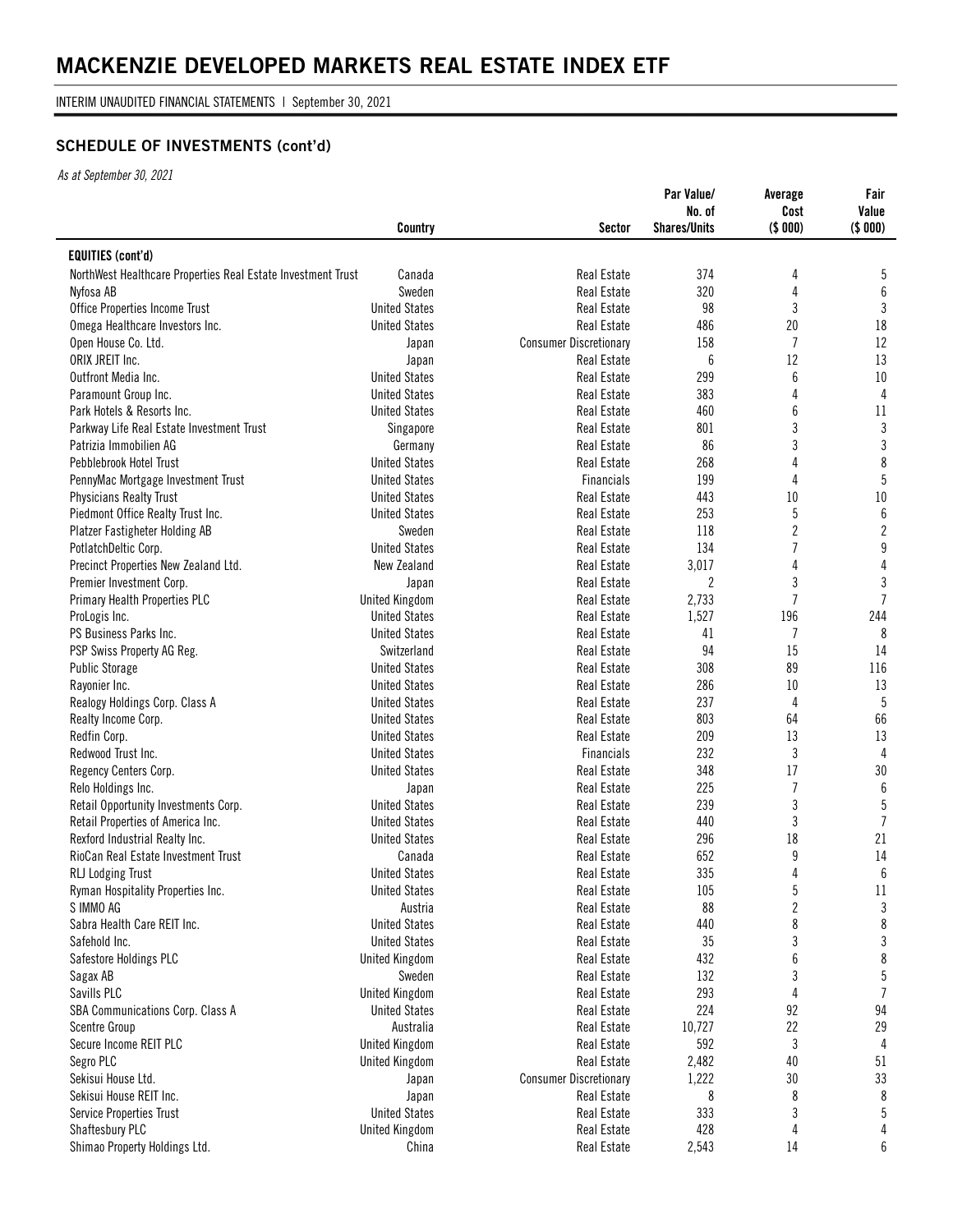INTERIM UNAUDITED FINANCIAL STATEMENTS | September 30, 2021

# **SCHEDULE OF INVESTMENTS (cont'd)**

|                                                       | Country               | <b>Sector</b>      | Par Value/<br>No. of<br><b>Shares/Units</b> | Average<br>Cost<br>(\$000) | Fair<br>Value<br>(\$000) |
|-------------------------------------------------------|-----------------------|--------------------|---------------------------------------------|----------------------------|--------------------------|
| <b>EQUITIES (cont'd)</b>                              |                       |                    |                                             |                            |                          |
| Shopping Centres Australasia Property Group           | Australia             | Real Estate        | 2,225                                       | 5                          | 5                        |
| Shurgard Self Storage Europe SARL                     | Belgium               | Real Estate        | 51                                          | 3                          | 4                        |
| Simon Property Group Inc.                             | <b>United States</b>  | Real Estate        | 677                                         | 59                         | 111                      |
| Sino Land Co. Ltd.                                    | Hong Kong             | <b>Real Estate</b> | 6,582                                       | 10                         | 11                       |
| Sino-Ocean Land Holdings Ltd.                         | China                 | Real Estate        | 5,997                                       | 2                          | -1                       |
| Sirius Real Estate Ltd.                               | Germany               | Real Estate        | 2,042                                       | 3                          | $5\,$                    |
| SITE CENTERS Corp.                                    | <b>United States</b>  | Real Estate        | 371                                         | 4                          | $\overline{1}$           |
| SL Green Realty Corp.                                 | <b>United States</b>  | <b>Real Estate</b> | 143                                         | 9                          | 13                       |
| Smart Real Estate Investment Trust                    | Canada                | Real Estate        | 267                                         | 6                          | $\,8\,$                  |
| <b>SPH REIT</b>                                       | Singapore             | <b>Real Estate</b> | 1,658                                       | 1                          | 1                        |
| Spirit Realty Capital Inc.                            | <b>United States</b>  | Real Estate        | 237                                         | 11                         | 14                       |
| The St. Joe Co.                                       | <b>United States</b>  | Real Estate        | 75                                          | 3                          | $\overline{4}$           |
| STAG Industrial Inc.                                  | <b>United States</b>  | Real Estate        | 330                                         | 13                         | 16                       |
|                                                       |                       | Real Estate        | 62                                          | 2                          | $\overline{2}$           |
| Starts Corp. Inc.                                     | Japan                 |                    |                                             |                            | 17                       |
| Starwood Property Trust Inc.                          | <b>United States</b>  | <b>Financials</b>  | 564                                         | 11                         |                          |
| <b>Stockland Stapled Securities</b>                   | Australia             | Real Estate        | 4,578                                       | 16                         | 19                       |
| STORE Capital Corp.                                   | <b>United States</b>  | Real Estate        | 505                                         | 18                         | 20                       |
| Sumitomo Realty & Development Co. Ltd.                | Japan                 | Real Estate        | 683                                         | 27                         | 32                       |
| Summit Industrial Income Real Estate Investment Trust | Canada                | Real Estate        | 319                                         | 4                          | $\overline{7}$           |
| Sun Communities Inc.                                  | <b>United States</b>  | Real Estate        | 227                                         | 42                         | 53                       |
| Sun Hung Kai Properties Ltd.                          | Hong Kong             | Real Estate        | 2,987                                       | 51                         | 47                       |
| Sunstone Hotel Investors Inc.                         | <b>United States</b>  | <b>Real Estate</b> | 441                                         | 4                          | $\overline{1}$           |
| Suntec Real Estate Investment Trust                   | Singapore             | Real Estate        | 3,351                                       | 5                          | 4                        |
| Supermarket Income Real Estate Investment Trust PLC   | <b>United Kingdom</b> | Real Estate        | 1,620                                       | 3                          | $\mathfrak{Z}$           |
| Swire Properties Ltd.                                 | Hong Kong             | Real Estate        | 2,180                                       | $\overline{1}$             | $\overline{1}$           |
| Swiss Prime Site AG                                   | Switzerland           | Real Estate        | 147                                         | 18                         | 18                       |
| TAG Immobilien AG                                     | Germany               | Real Estate        | 294                                         | 12                         | 11                       |
| Tanger Factory Outlet Centers Inc.                    | <b>United States</b>  | <b>Real Estate</b> | 203                                         | 4                          | 4                        |
| Terreno Realty Corp.                                  | <b>United States</b>  | Real Estate        | 141                                         | 10                         | 11                       |
| Tokyo Tatemono Co. Ltd.                               | Japan                 | <b>Real Estate</b> | 378                                         | 6                          | 8                        |
| Tokyu Fudosan Holdings Corp.                          | Japan                 | Real Estate        | 1,248                                       | $\overline{1}$             | $10\,$                   |
| Tricon Capital Group Inc.                             | Canada                | Real Estate        | 420                                         | 5                          | $\overline{1}$           |
| Tritax Big Box REIT PLC                               | <b>United Kingdom</b> | Real Estate        | 3,545                                       | 9                          | 13                       |
| Two Harbors Investment Corp.                          | <b>United States</b>  | <b>Financials</b>  | 562                                         | 4                          | 5                        |
| UDR Inc.                                              | <b>United States</b>  | Real Estate        | 610                                         | 26                         | 41                       |
| UK Commercial Property REIT Ltd.                      | <b>United Kingdom</b> | Real Estate        | 1,750                                       | $\overline{2}$             | $\overline{2}$           |
| Unibail-Rodamco SE & WFD Unibail-Rodamco NV           |                       |                    |                                             |                            |                          |
| (Amsterdam Stock Exchange)                            | Netherlands           | Real Estate        | 238                                         | 12                         | 22                       |
| The Unite Group PLC                                   | <b>United Kingdom</b> | Real Estate        | 825                                         | $12\,$                     | 15                       |
| United Urban Investment Corp.                         | Japan                 | <b>Real Estate</b> | 6                                           | 9                          | $10\,$                   |
| Uniti Group Inc.                                      | <b>United States</b>  | Real Estate        | 477                                         | $\boldsymbol{6}$           | $\overline{1}$           |
| UOL Group Ltd.                                        | Singapore             | Real Estate        | 1,103                                       | 7                          | $\overline{1}$           |
| <b>Urban Edge Properties</b>                          | <b>United States</b>  | <b>Real Estate</b> | 234                                         | $\sqrt{3}$                 | $5\phantom{.0}$          |
| Ventas Inc.                                           | <b>United States</b>  | Real Estate        | 773                                         | 42                         | 54                       |
| VEREIT Inc.                                           | <b>United States</b>  | Real Estate        | 470                                         | 20                         | 27                       |
| <b>VGP NV</b>                                         | Belgium               | Real Estate        | 42                                          | 8                          | $12\,$                   |
| VICI Properties Inc.                                  | <b>United States</b>  | Real Estate        | 1,110                                       | 36                         | 40                       |
| <b>Vicinity Centres</b>                               | Australia             | Real Estate        | 7,666                                       | $10\,$                     | 12                       |
| Vonovia SE                                            | Germany               | Real Estate        | 1,192                                       | 108                        | 91                       |
| Vornado Realty Trust                                  | <b>United States</b>  | <b>Real Estate</b> | 371                                         | 16                         | 20                       |
| W. P. Carey Inc.                                      | <b>United States</b>  | Real Estate        | 380                                         | 33                         | $35\,$                   |
| Wallenstam AB                                         | Sweden                | Real Estate        | 294                                         | 6                          | 6                        |
|                                                       |                       |                    |                                             |                            |                          |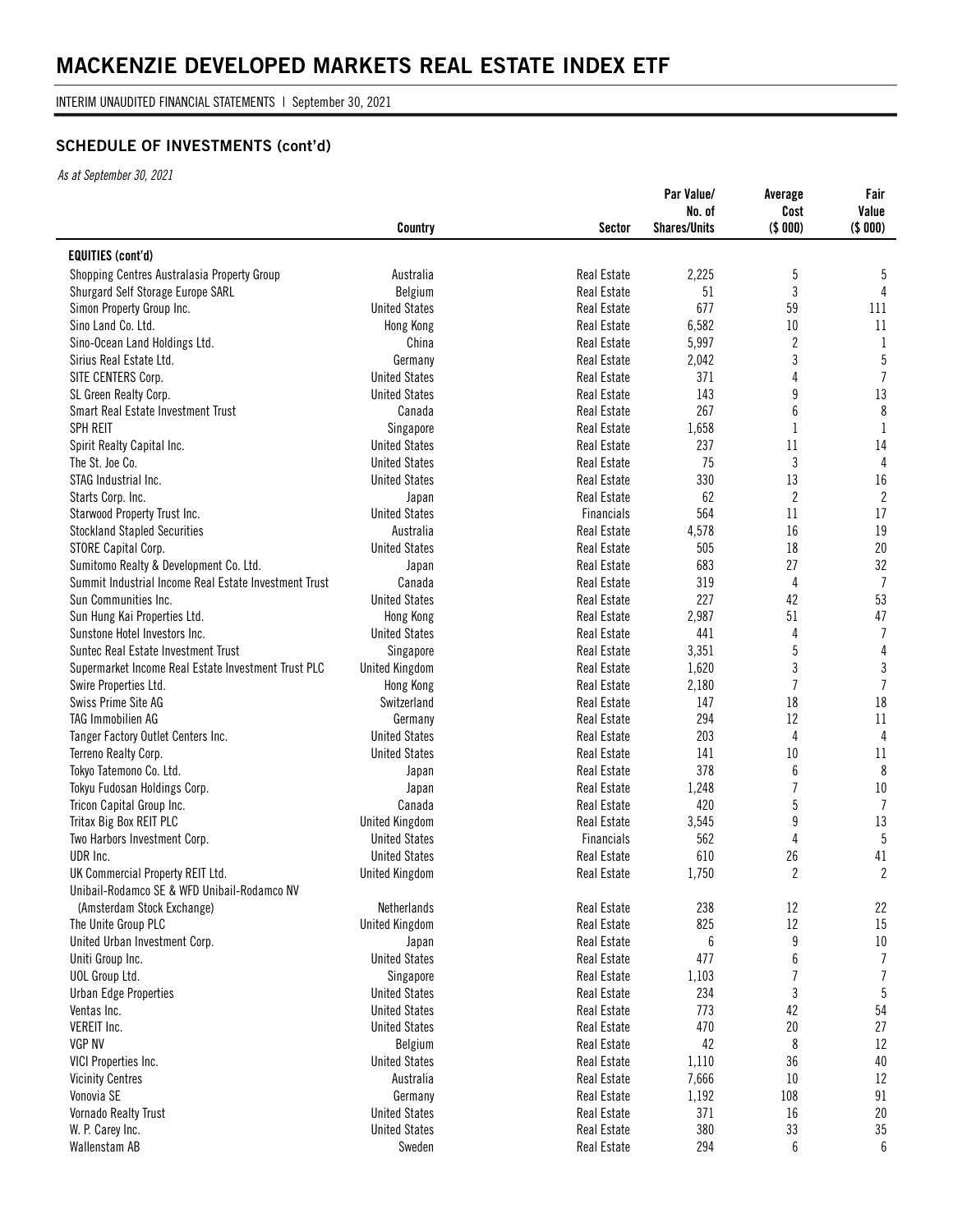INTERIM UNAUDITED FINANCIAL STATEMENTS | September 30, 2021

# **SCHEDULE OF INVESTMENTS (cont'd)**

|                                             |                       |                    | Par Value/<br>No. of | Average<br>Cost | Fair<br>Value |
|---------------------------------------------|-----------------------|--------------------|----------------------|-----------------|---------------|
|                                             | Country               | <b>Sector</b>      | <b>Shares/Units</b>  | (\$000)         | (\$000)       |
| <b>EQUITIES (cont'd)</b>                    |                       |                    |                      |                 |               |
| Warehouses De Pauw SCA                      | Belgium               | <b>Real Estate</b> | 293                  | 14              | 15            |
| Washington Real Estate Investment Trust     | <b>United States</b>  | Real Estate        | 173                  | 5               | 5             |
| Waypoint Real Estate Investment Trust       | Australia             | <b>Real Estate</b> | 1,458                |                 |               |
| Welltower Inc.                              | <b>United States</b>  | <b>Real Estate</b> | 863                  | 60              | 90            |
| Weyerhaeuser Co.                            | <b>United States</b>  | <b>Real Estate</b> | 1,548                | 56              | 70            |
| The Wharf Holdings Ltd.                     | Hong Kong             | <b>Real Estate</b> | 2,809                | 8               | 12            |
| Wharf Real Estate Investment Co. Ltd.       | Hong Kong             | <b>Real Estate</b> | 3,052                | 18              | 20            |
| Wihlborgs Fastigheter AB                    | Sweden                | <b>Real Estate</b> | 239                  | 6               | 6             |
| Workspace Group PLC                         | <b>United Kingdom</b> | <b>Real Estate</b> | 266                  | 2               | 4             |
| WPT Industrial Real Estate Investment Trust | Canada                | <b>Real Estate</b> | 172                  | 3               | 5             |
| Xenia Hotels & Resorts Inc.                 | <b>United States</b>  | Real Estate        | 234                  |                 | 5             |
| Xior Student Housing NV                     | Belgium               | <b>Real Estate</b> | 45                   |                 |               |
| Yanlord Land Group Ltd.                     | Singapore             | <b>Real Estate</b> | 1,088                |                 |               |
| Zhuguang Holdings Group Co. Ltd.            | Hong Kong             | Real Estate        | 4,064                |                 |               |
| <b>Total equities</b>                       |                       |                    |                      | 5,012           | 5,990         |
| <b>Transaction costs</b>                    |                       |                    |                      | (3)             |               |
| <b>Total investments</b>                    |                       |                    |                      | 5,009           | 5,990         |
| Cash and cash equivalents                   |                       |                    |                      |                 | 17            |
| Other assets less liabilities               |                       |                    |                      |                 | 13            |
| Net assets attributable to unitholders      |                       |                    |                      |                 | 6,020         |
|                                             |                       |                    |                      |                 |               |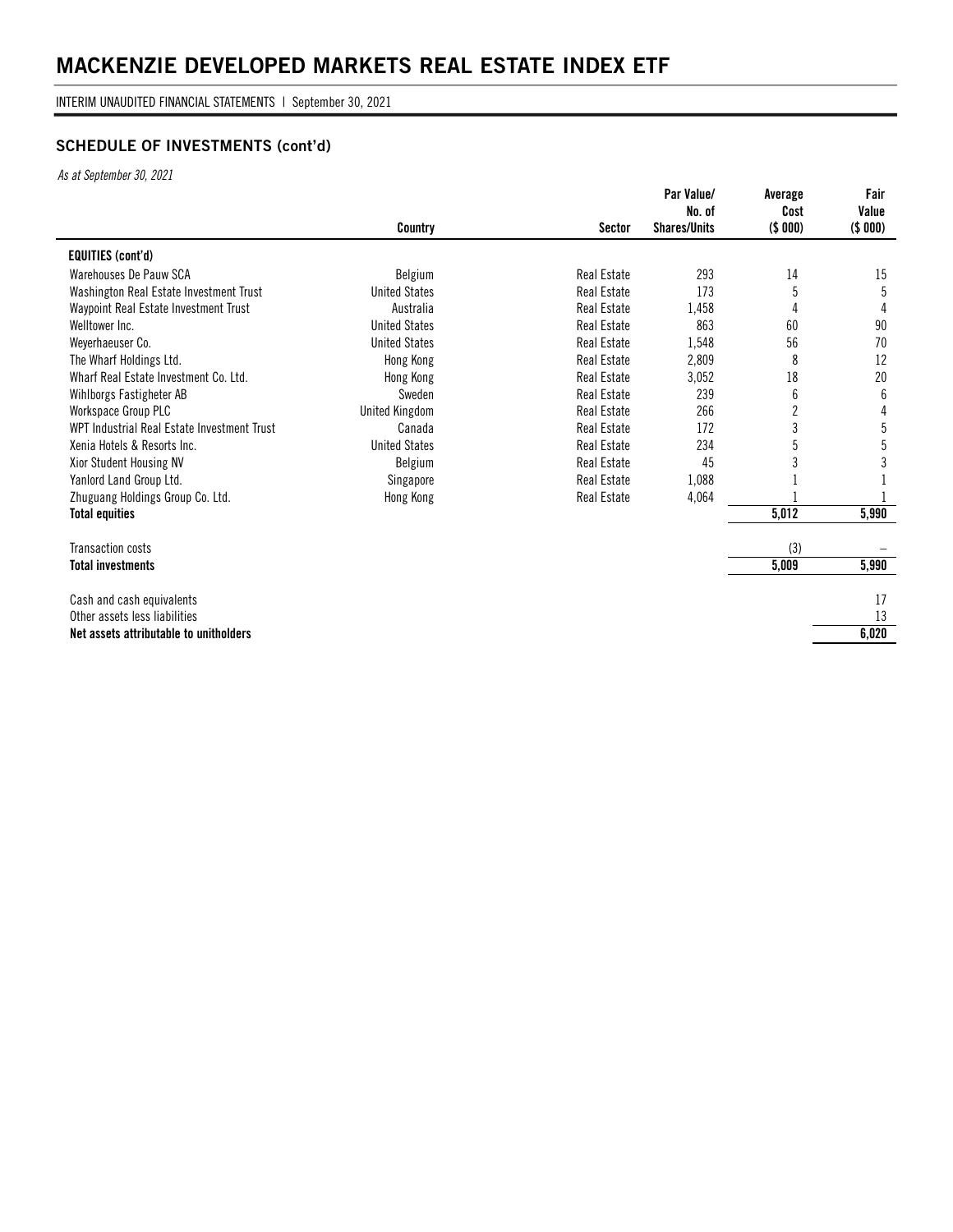### **SUMMARY OF INVESTMENT PORTFOLIO**

| <b>September 30, 2021</b>       |          |  |  |  |
|---------------------------------|----------|--|--|--|
| <b>Portfolio Allocation</b>     | % of NAV |  |  |  |
| Equities                        | 99.5     |  |  |  |
| Cash and short-term investments | 0.3      |  |  |  |
| Other assets (liabilities)      | በ 2      |  |  |  |

| <b>Regional Allocation</b>      | % of NAV |
|---------------------------------|----------|
| <b>United States</b>            | 62.7     |
| Japan                           | 8.3      |
| Hong Kong                       | 4.7      |
| Australia                       | 4.5      |
| <b>United Kingdom</b>           | 3.6      |
| Germany                         | 3.3      |
| Canada                          | 3.0      |
| Singapore                       | 2.5      |
| Sweden                          | 1.4      |
| France                          | 1.3      |
| <b>Other</b>                    | 1.2      |
| Belgium                         | 1.0      |
| Switzerland                     | 0.8      |
| <b>Israel</b>                   | 0.7      |
| Luxembourg                      | 0.5      |
| Cash and short-term investments | 0.3      |
| Other assets (liabilities)      | 0.2      |

| <b>Sector Allocation</b>                       | $\%$ of NAV |
|------------------------------------------------|-------------|
| Specialized real estate investment trusts      | 21.2        |
| Industrial real estate investment trusts       | 11.9        |
| Residential real estate investment trusts      | 10.6        |
| Retail real estate investment trusts           | 10.6        |
| Real estate operating companies                | 8.5         |
| Office real estate investment trusts           | 7.7         |
| Diversified real estate investment trusts      | 7.0         |
| Diversified real estate activities             | 6.0         |
| Health care real estate investment trusts      | 5.6         |
| Real estate services                           | 3.2         |
| Mortgage real estate investment trusts         | 2.5         |
| Hotel and resort real estate investment trusts | 1.9         |
| Real estate development                        | 1.6         |
| Homebuilding                                   | 0.7         |
| <b>Other</b>                                   | 0.5         |
| Cash and short-term investments                | 0.3         |
| Other assets (liabilities)                     | 0.2         |

| March 31, 2021                                 |          |  |  |
|------------------------------------------------|----------|--|--|
| <b>Portfolio Allocation</b>                    | % of NAV |  |  |
| Equities                                       | 99.6     |  |  |
| Cash and short-term investments                | 0.2      |  |  |
| Other assets (liabilities)                     | 0.2      |  |  |
|                                                |          |  |  |
| <b>Regional Allocation</b>                     | % of NAV |  |  |
| <b>United States</b>                           | 61.4     |  |  |
| Japan                                          | 9.3      |  |  |
| Hong Kong                                      | 5.6      |  |  |
| Australia                                      | 4.5      |  |  |
| Germany                                        | 3.4      |  |  |
| <b>United Kingdom</b>                          | 3.3      |  |  |
| Singapore                                      | 2.7      |  |  |
| Canada                                         | 2.5      |  |  |
| France                                         | 1.5      |  |  |
| Sweden                                         | 1.3      |  |  |
| <b>Other</b>                                   | 1.3      |  |  |
| Belgium                                        | 0.9      |  |  |
| Switzerland                                    | 0.8      |  |  |
| Luxembourg                                     | 0.6      |  |  |
| <b>Israel</b>                                  | 0.5      |  |  |
| Cash and short-term investments                | 0.2      |  |  |
| Other assets (liabilities)                     | 0.2      |  |  |
|                                                |          |  |  |
| <b>Sector Allocation</b>                       | % of NAV |  |  |
| Specialized real estate investment trusts      | 22.8     |  |  |
| Industrial real estate investment trusts       | 11.0     |  |  |
| Retail real estate investment trusts           | 10.6     |  |  |
| Residential real estate investment trusts      | 9.3      |  |  |
| Real estate operating companies                | 8.7      |  |  |
| Diversified real estate activities             | 7.5      |  |  |
| Office real estate investment trusts           | 7.5      |  |  |
| Diversified real estate investment trusts      | 6.2      |  |  |
| Health care real estate investment trusts      | 5.6      |  |  |
| Real estate services                           | 2.7      |  |  |
| Mortgage real estate investment trusts         | 2.6      |  |  |
| Hotel and resort real estate investment trusts | 2.2      |  |  |
| Real estate development                        | 1.8      |  |  |
| Homehuilding                                   | 0.8      |  |  |

Homebuilding 0.8 Other 0.3 Cash and short-term investments 0.2 Other assets (liabilities) 0.2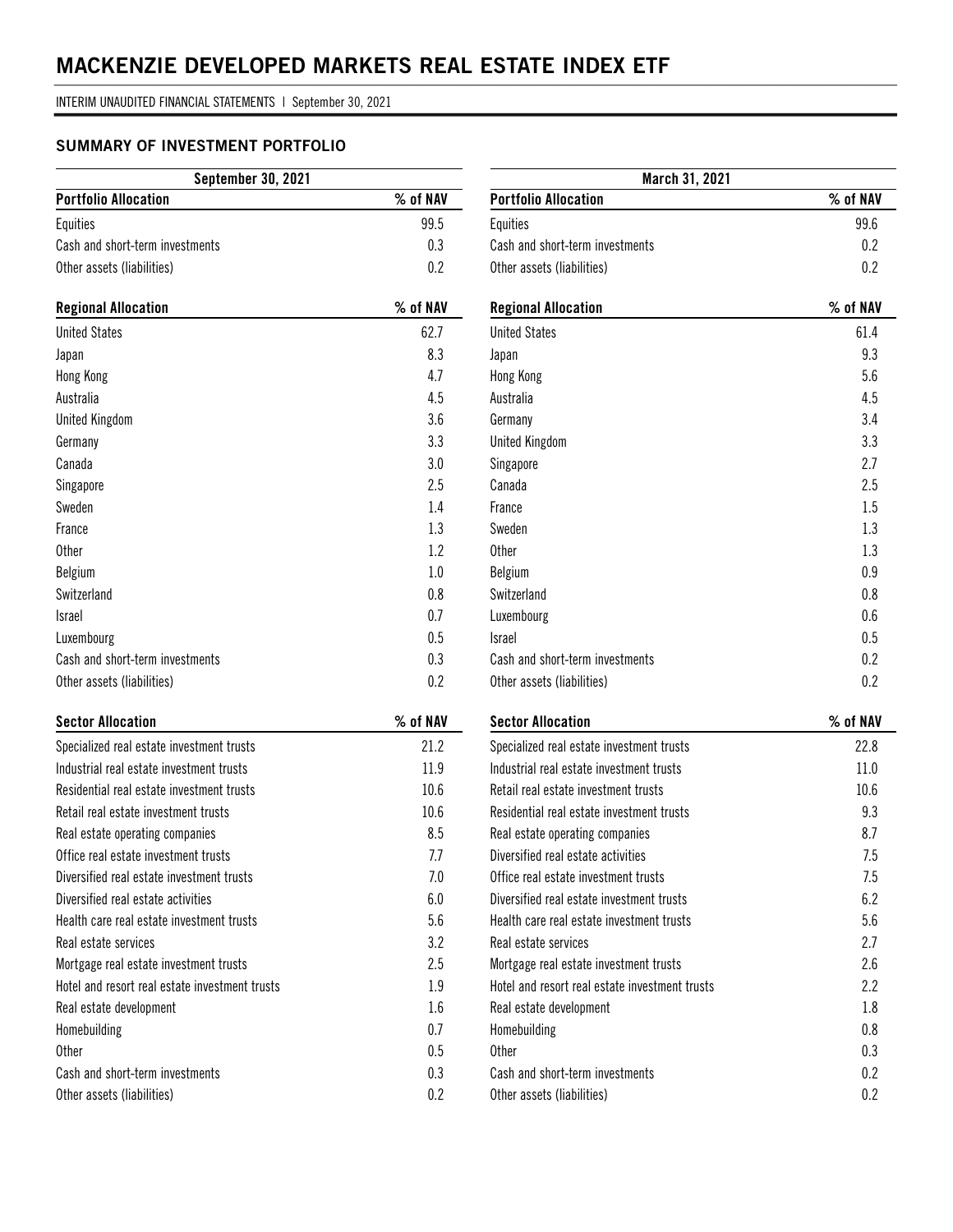INTERIM UNAUDITED FINANCIAL STATEMENTS | September 30, 2021

#### **NOTES TO FINANCIAL STATEMENTS**

#### **1. Fiscal Periods and General Information**

The information provided in these financial statements and notes thereto is for the six-month periods ended or as at September 30, 2021 and 2020, except for the comparative information presented in the Statements of Financial Position and notes thereto, which is as at March 31, 2021, as applicable. In the year an exchange-traded fund ("the ETF") is established, 'period' represents the period from inception to the period end of that fiscal year. Refer to Note 11 for the formation date of the ETF.

The ETF is organized as an open-ended mutual fund trust established under the laws of the Province of Ontario pursuant to a Declaration of Trust as amended and restated from time to time. The address of the ETF's registered office is 180 Queen Street West, Toronto, Ontario, Canada. The ETF is authorized to issue an unlimited number of units for sale under a Prospectus. The units of the ETF are listed on the Toronto Stock Exchange/Aequitas NEO Exchange ("the Exchange").

Mackenzie Financial Corporation ("Mackenzie") is the manager of the ETF and is wholly owned by IGM Financial Inc., a subsidiary of Power Corporation of Canada. Canada Life Investment Management Ltd. ("CLIML") is wholly owned by The Canada Life Assurance Company ("Canada Life"), a subsidiary of Power Corporation of Canada. Investments in companies within the Power Group of companies held by the ETF are identified in the Schedule of Investments.

#### **2. Basis of Preparation and Presentation**

These unaudited interim financial statements ("financial statements") have been prepared in accordance with International Financial Reporting Standards ("IFRS"), including International Accounting Standard ("IAS") 34, Interim Financial Reporting, as issued by the International Accounting Standards Board ("IASB"). These financial statements were prepared using the same accounting policies, critical accounting judgements and estimates as applied in the ETF's most recent audited annual financial statements for the year ended March 31, 2021. A summary of the ETF's significant accounting policies under IFRS is presented in Note 3.

These financial statements are presented in Canadian dollars, which is the ETF's functional and presentation currency, and rounded to the nearest thousand unless otherwise indicated. These financial statements are prepared on a going concern basis using the historical cost basis, except for financial assets and liabilities that have been measured at fair value.

These financial statements were authorized for issue by the Board of Directors of Mackenzie Financial Corporation on November 11, 2021.

#### **3. Significant Accounting Policies**

(a) Financial instruments

Financial instruments include financial assets and liabilities such as debt and equity securities, exchange-traded funds and derivatives. The ETF classifies and measures financial instruments in accordance with IFRS 9, *Financial Instruments* ("IFRS 9"). Upon initial recognition, financial instruments are classified as fair value through profit or loss ("FVTPL"). All financial instruments are recognized in the Statement of Financial Position when the ETF becomes a party to the contractual requirements of the instrument. Financial assets are derecognized when the right to receive cash flows from the instrument has expired or the ETF has transferred substantially all risks and rewards of ownership. Financial liabilities are derecognized when the obligation is discharged, cancelled or expires. As such, investment purchase and sale transactions are recorded as of the trade date.

Financial instruments are subsequently measured at FVTPL with changes in fair value recognized in the Statement of Comprehensive Income – Other changes in fair value of investments and other net assets – Net unrealized gain (loss).

The cost of investments is determined on a weighted average cost basis.

Realized and unrealized gains and losses on investments are calculated based on the weighted average cost of investments and exclude commissions and other portfolio transaction costs, which are separately reported in the Statement of Comprehensive Income – Commissions and other portfolio transaction costs.

Gains and losses arising from changes in the fair value of the investments are included in the Statement of Comprehensive Income for the period in which they arise.

The ETF accounts for its holdings in exchange-traded funds, if any, at FVTPL. Mackenzie has concluded that any exchange-traded funds in which the ETF invests, do not meet either the definition of a structured entity or the definition of an associate.

The ETF's redeemable units are held by different types of unitholders that are entitled to different redemption rights. Unitholders may redeem units of the ETF at a redemption price per unit equal to 95% of the closing price of the units on the Exchange on the effective day of the redemption, subject to a maximum redemption price of the applicable NAV per unit. These different redemption features create equally subordinate but not identical units of the ETF which therefore meet the criteria for classification as financial liabilities under IAS 32, *Financial Instruments: Presentation*. The ETF's obligation for net assets attributable to unitholders is presented at the redemption amount. Refer to Note 7 for details of subscriptions and redemptions of the ETF's units.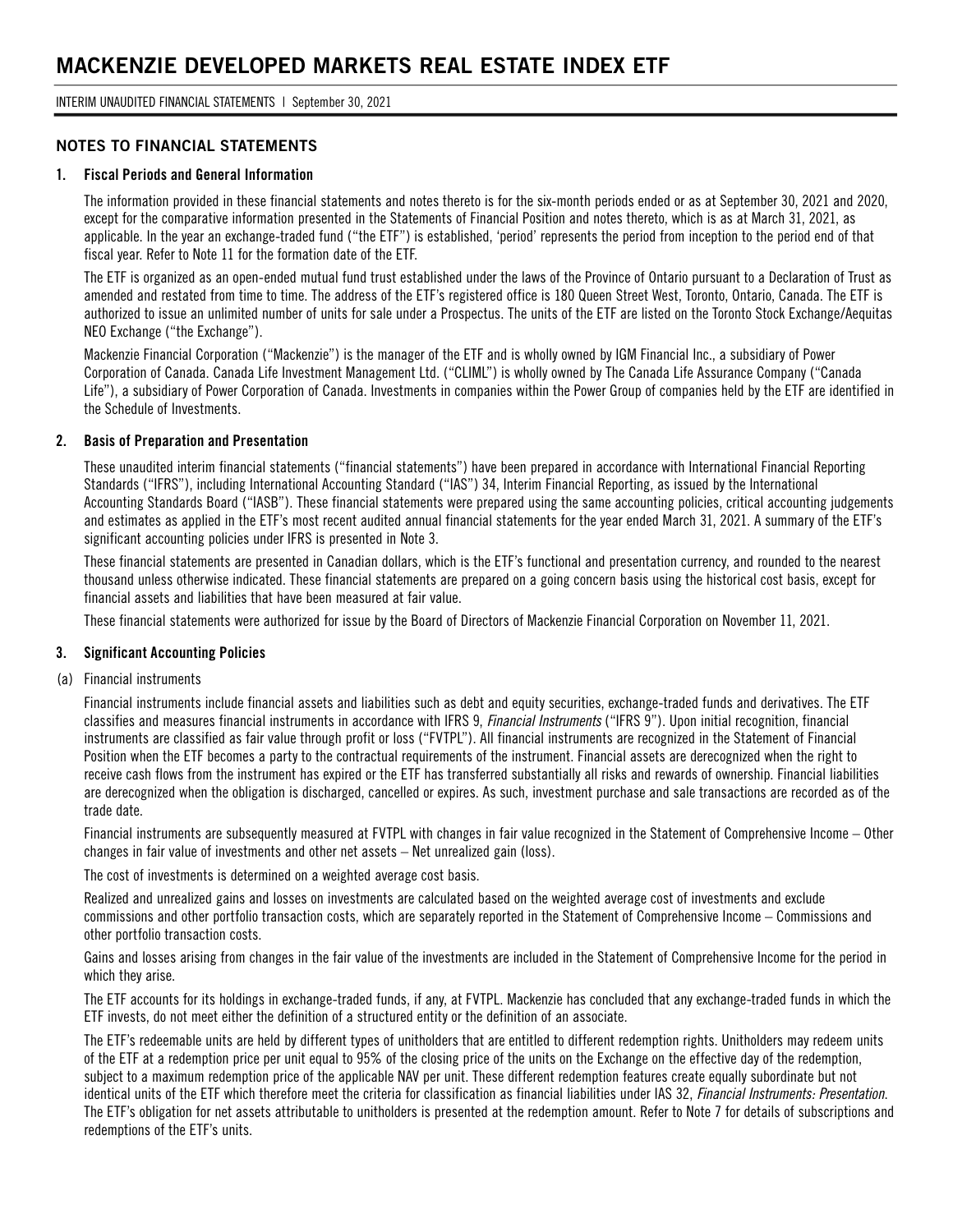### **NOTES TO FINANCIAL STATEMENTS**

#### **3. Significant Accounting Policies (cont'd)**

#### (a) Financial instruments (cont'd)

IAS 7, *Statement of Cash Flows*, requires disclosures related to changes in liabilities and assets, such as the units of the ETF, arising from financing activities. Changes in units of the ETF, including both changes from cash flows and non-cash changes, are included in the Statement of Changes in Financial Position. Any changes in the units not settled in cash as at the end of the period are presented as either Accounts receivable for units issued or Accounts payable for units redeemed in the Statement of Financial Position. These accounts receivable and accounts payable amounts typically settle shortly after period-end.

#### (b) Fair value measurement

Fair value is defined as the price that would be received to sell an asset or paid to transfer a liability in an orderly transaction between market participants at the measurement date.

Investments listed on a public securities exchange or traded on an over-the-counter market are valued on the basis of the last traded market price or close price recorded by the security exchange on which the security is principally traded, where this price falls within the quoted bid-ask spread for the investment. In circumstances where this price is not within the bid-ask spread, Mackenzie determines the point within the bid-ask spread that is most representative of fair value based on the specific facts and circumstances. Mutual fund securities of an underlying fund are valued on a business day at the price calculated by the manager of such underlying fund in accordance with the constating documents of such underlying fund. Unlisted or non-exchange traded investments, or investments where a last sale or close price is unavailable or investments for which market quotations are, in Mackenzie's opinion, inaccurate, unreliable, or not reflective of all available material information, are valued at their fair value as determined by Mackenzie using appropriate and accepted industry valuation techniques including valuation models. The fair value determined using valuation models requires the use of inputs and assumptions based on observable market data including volatility and other applicable rates or prices. In limited circumstances, the fair value may be determined using valuation techniques that are not supported by observable market data.

Cash and cash equivalents which includes cash on deposit with financial institutions and short-term investments that are readily convertible to cash, are subject to an insignificant risk of changes in value, and are used by the ETF in the management of short-term commitments. Cash and cash equivalents are reported at fair value which closely approximates their amortized cost due to their nature of being highly liquid and having short terms to maturity. Bank overdraft positions are presented under current liabilities as bank indebtedness in the Statement of Financial Position.

The ETF may use derivatives (such as written options, futures, forward contracts, swaps or customized derivatives) to hedge against losses caused by changes in securities prices, interest rates or exchange rates. The ETF may also use derivatives for non-hedging purposes in order to invest indirectly in securities or financial markets, to gain exposure to other currencies, to seek to generate additional income, and/or for any other purpose considered appropriate by the ETF's portfolio manager(s), provided that the use of the derivative is consistent with the ETF's investment objectives. Any use of derivatives will comply with Canadian mutual fund laws, subject to the regulatory exemptions granted to the ETF, as applicable.

Valuations of derivative instruments are carried out daily, using normal exchange reporting sources for exchange-traded derivatives and specific broker enquiry for over-the-counter derivatives.

The value of forward contracts is the gain or loss that would be realized if, on the valuation date, the positions were to be closed out. The change in value of forward contracts is included in the Statement of Comprehensive Income – Other changes in fair value of investments and other net assets – Net unrealized gain (loss).

The value of futures contracts or swaps fluctuates daily, and cash settlements made daily, where applicable, by the ETF are equal to the change in unrealized gains or losses that are best determined at the settlement price. These unrealized gains or losses are recorded and reported as such until the ETF closes out the contract or the contract expires. Margin paid or deposited in respect of futures contracts or swaps is reflected as a receivable in the Statement of Financial Position – Margin on derivatives. Any change in the variation margin requirement is settled daily.

Premiums paid for purchasing an option are recorded in the Statement of Financial Position – Investments at fair value.

Premiums received from writing options are included in the Statement of Financial Position as a liability and subsequently adjusted daily to fair value. If a written option expires unexercised, the premium received is recognized as a realized gain. If a written call option is exercised, the difference between the proceeds of the sale plus the value of the premium, and the cost of the security is recognized as a realized gain or loss. If a written put option is exercised, the cost of the security acquired is the exercise price of the option less the premium received.

Refer to the Schedule of Derivative Instruments and Schedule of Options Purchased/Written, as applicable, included in the Schedule of Investments for a listing of derivative and options positions as at September 30, 2021.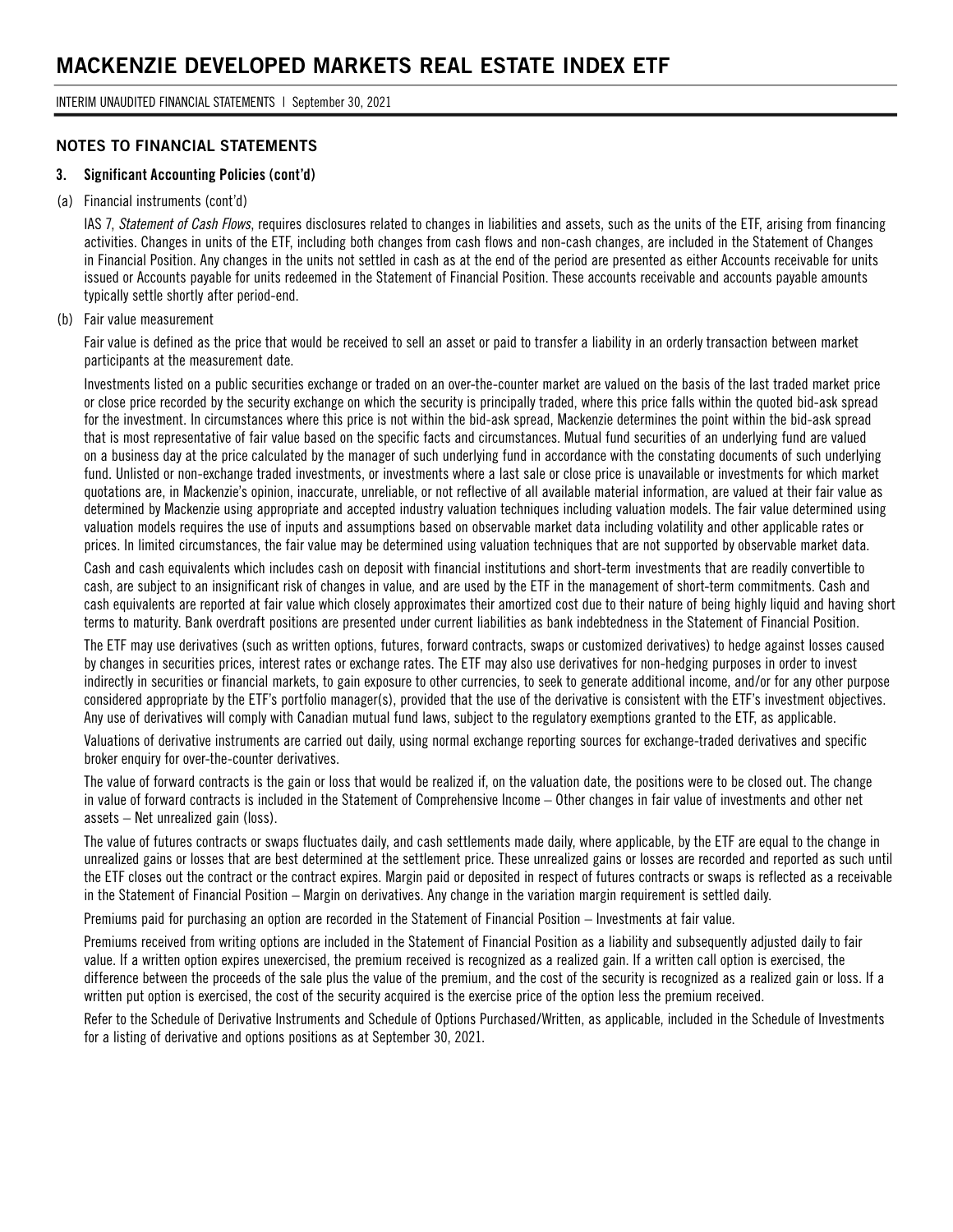INTERIM UNAUDITED FINANCIAL STATEMENTS | September 30, 2021

### **NOTES TO FINANCIAL STATEMENTS**

#### **3. Significant Accounting Policies (cont'd)**

#### (b) Fair value measurement (cont'd)

The ETF categorizes the fair value of its assets and liabilities into three categories, which are differentiated based on the observable nature of the inputs and extent of estimation required.

Level 1 – Unadjusted quoted prices in active markets for identical assets or liabilities;

Level 2 – Inputs other than quoted prices that are observable for the asset or liability either directly or indirectly. Examples of Level 2 valuations include quoted prices for similar securities, quoted prices on inactive markets and from recognized investment dealers, and the application of factors derived from observable data to non-North American quoted prices in order to estimate the impact of differences in market closing times.

Financial instruments classified as Level 2 investments are valued based on the prices provided by an independent reputable pricing services company who prices the securities based on recent transactions and quotes received from market participants and through incorporating observable market data and using standard market convention practices. Short-term investments classified as Level 2 investments are valued based on amortized cost plus accrued interest which closely approximates fair value.

The estimated fair values for these securities may be different from the values that would have been used had a ready market for the investment existed; and

Level 3 – Inputs that are not based on observable market data.

The inputs are considered observable if they are developed using market data, such as publicly available information about actual events or transactions, and that reflect the assumption that market participants would use when pricing the asset or liability.

See Note 11 for the fair value classifications of the ETF.

(c) Income recognition

Interest income from interest bearing investments is recognized using the effective interest method. Dividends are accrued as of the ex-dividend date. Realized gains or losses on the sale of investments, including foreign exchange gains or losses on such investments, are calculated on an average cost basis. Distributions received from an underlying fund are included in interest income, dividend income or realized gains (losses) on sale of investments, as appropriate, on the ex-dividend or distribution date.

(d) Commissions and other portfolio transaction costs

Commissions and other portfolio transaction costs are costs incurred to acquire, issue or dispose of financial assets or liabilities. They include fees and commissions paid to agents, exchanges, brokers, dealers and other intermediaries. The total brokerage commissions incurred by the ETF in connection with portfolio transactions for the periods, together with other transaction charges, is disclosed in the Statements of Comprehensive Income. Brokerage business is allocated to brokers based on the best net result for the ETF. Subject to this criteria, commissions may be paid to brokerage firms which provide (or pay for) certain services, other than order execution, which may include investment research, analysis and reports, and databases or software in support of these services. Where applicable and ascertainable, the value of third-party services that were paid for by brokers during the periods is disclosed in Note 11. The value of certain proprietary services provided by brokers cannot be reasonably estimated.

Mackenzie may reimburse the ETF for certain commissions and other portfolio transaction costs. Mackenzie may make these reimbursements at its discretion and stop these reimbursements at any time without notice. Any such reimbursements are included in the Statement of Comprehensive Income – expenses absorbed by Manager.

#### (e) Securities lending, repurchase and reverse repurchase transactions

The ETF is permitted to enter into securities lending, repurchase and reverse repurchase transactions as set out in the ETF's Prospectus. These transactions involve the temporary exchange of securities for collateral with a commitment to redeliver the same securities on a future date. Income is earned from these transactions in the form of fees paid by the counterparty and, in certain circumstances, interest paid on cash or securities held as collateral. Income earned from these transactions included in the Statement of Comprehensive Income and recognized when earned. Securities lending transactions are administered by The Bank of New York Mellon (the "Securities Lending Agent"). The value of cash or securities held as collateral must be at least 102% of the fair value of the securities loaned, sold or purchased.

Note 11 summarizes the details of securities loaned and collateral received, as well as a reconciliation of securities lending income, if applicable. Collateral received is comprised of debt obligations of the Government of Canada and other countries, Canadian provincial and municipal governments, and financial institutions.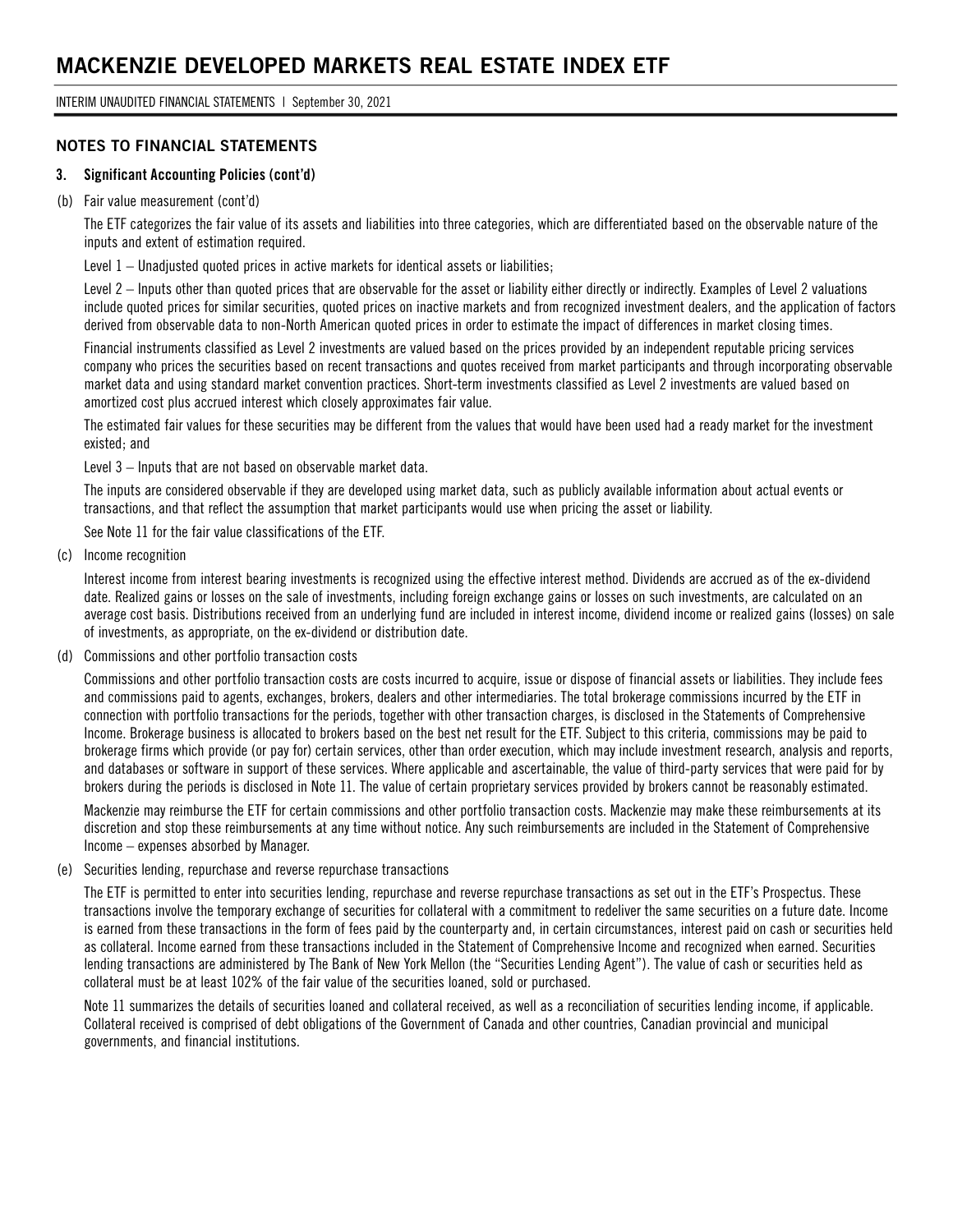### **NOTES TO FINANCIAL STATEMENTS**

#### **3. Significant Accounting Policies (cont'd)**

#### (f) Offsetting

Financial assets and liabilities are offset and the net amount reported in the Statement of Financial Position only when there is a legally enforceable right to offset the recognized amounts and there is an intention to settle on a net basis, or to realize the asset and settle the liability simultaneously. In the normal course of business, the ETF enters into various master netting agreements or similar agreements that do not meet the criteria for offsetting in the Statement of Financial Position but still allow for the related amounts to be set off in certain circumstances, such as bankruptcy or termination of the contracts. Note 11 summarizes the details of such offsetting, if applicable, subject to master netting arrangements or other similar agreements and the net impact to the Statements of Financial Position if all such rights were exercised.

Income and expenses are not offset in the Statement of Comprehensive Income unless required or permitted to by an accounting standard, as specifically disclosed in the IFRS policies of the ETF.

#### (g) Currency

The functional and presentation currency of the ETF is Canadian dollars. Foreign currency purchases and sales of investments and foreign currency dividend and interest income and expenses are translated to Canadian dollars at the rate of exchange prevailing at the time of the transactions.

Foreign exchange gains (losses) on purchases and sales of foreign currencies are included in the Statement of Comprehensive Income – Other changes in fair value of investments and other net assets – Net realized gain (loss).

The fair value of investments and other assets and liabilities, denominated in foreign currencies, are translated to Canadian dollars at the rate of exchange prevailing on each business day.

(h) Net assets attributable to unitholders per unit

Net assets attributable to unitholders per unit is computed by dividing the net assets attributable to unitholders on a business day by the total number of units outstanding on that day.

(i) Net asset value per unit

The daily Net Asset Value ("NAV") of an investment fund may be calculated without reference to IFRS as per the Canadian Securities Administrators' ("CSA") regulations. The difference between NAV and Net assets attributable to unitholders (as reported in the financial statements), if any, is mainly due to differences in fair value of investments and other financial assets and liabilities and is disclosed in Note 11.

(j) Increase (decrease) in net assets attributable to unitholders from operations per unit

Increase (decrease) in net assets attributable to unitholders from operations per unit in the Statement of Comprehensive Income represents the increase (decrease) in net assets attributable to unitholders from operations for the period, divided by the weighted average number of units outstanding during the period.

(k) Future accounting changes

The ETF has determined there are no material implications to the ETF's financial statements arising from IFRS issued but not yet effective.

#### **4. Critical Accounting Estimates and Judgments**

The preparation of these financial statements requires management to make estimates and assumptions that primarily affect the valuation of investments. Estimates and assumptions are reviewed on an ongoing basis. Actual results may differ from these estimates.

Ongoing uncertainty regarding the duration and long-term impact of the COVID-19 pandemic and the implementation of vaccination programs, as well as the efficacy of government and central bank monetary and fiscal interventions, may continue to affect the ETF's performance in future periods.

The following discusses the most significant accounting judgments and estimates made in preparing the financial statements:

Use of Estimates

#### *Fair value of securities not quoted in an active market*

The ETF may hold financial instruments that are not quoted in active markets and are valued using valuation techniques that make use of observable data, to the extent practicable. Various valuation techniques are utilized, depending on a number of factors, including comparison with similar instruments for which observable market prices exist and recent arm's length market transactions. Key inputs and assumptions used are company specific and may include estimated discount rates and expected price volatilities. Changes in key inputs, could affect the reported fair value of these financial instruments held by the ETF.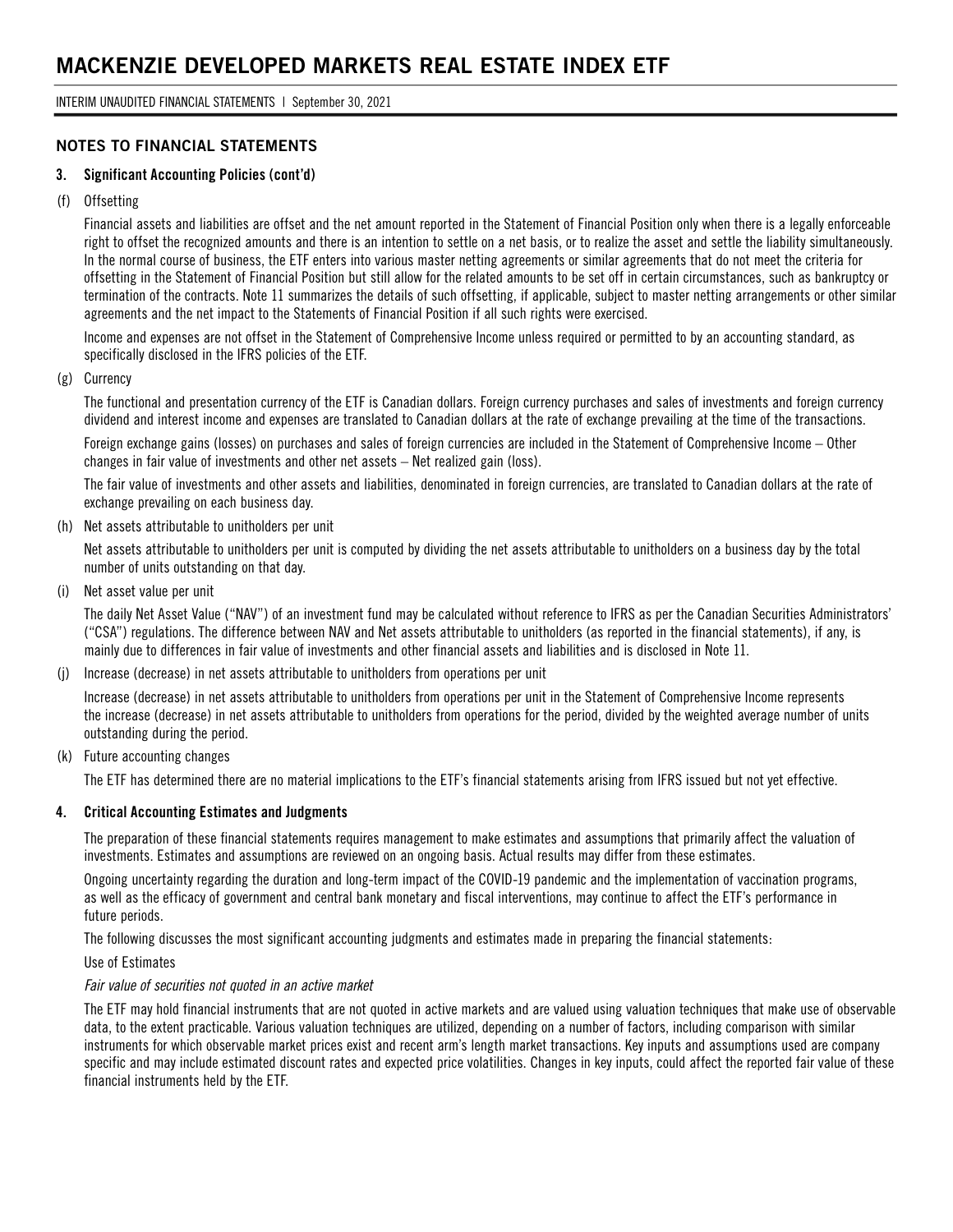### **NOTES TO FINANCIAL STATEMENTS**

#### **4. Critical Accounting Estimates and Judgments (cont'd)**

#### Use of Judgments

#### *Classification and measurement of investments and application of the fair value option*

In classifying and measuring financial instruments held by the ETF, Mackenzie is required to make significant judgments in order to determine the most appropriate classification in accordance with IFRS 9. Mackenzie has assessed the ETF's business model, the manner in which all financial instruments are managed and performance evaluated as a group on a fair value basis, and concluded that FVTPL in accordance with IFRS 9 provides the most appropriate measurement and presentation of the ETF's financial instruments.

#### *Functional currency*

The ETF's functional and presentation currency is the Canadian dollar, which is the currency considered to best represent the economic effects of the ETF's underlying transactions, events and conditions taking into consideration the manner in which units are issued and redeemed and how returns and performance by the ETF are measured.

#### *Structured entities and associates*

In determining whether an unlisted open-ended investment fund or an exchange-traded fund in which the ETF invests, but that it does not consolidate, meets the definitions of either a structured entity or of an associate, Mackenzie is required to make significant judgments about whether these underlying funds have the typical characteristics of a structured entity or of an associate. Mackenzie has assessed the characteristics of these underlying funds and has concluded that they do not meet the definition of either a structured entity or of an associate because the ETF does not have contracts or financing arrangements with these underlying funds and the ETF does not have an ability to influence the activities of these underlying funds or the returns it receives from investing in these underlying funds.

#### **5. Income Taxes**

The ETF qualifies as a mutual fund trust under the provisions of the Income Tax Act (Canada) and, accordingly, is subject to tax on its income including net realized capital gains in the taxation year, which is not paid or payable to its unitholders as at the end of the taxation year. The ETF maintains a December year-end for tax purposes. The ETF may be subject to withholding taxes on foreign income. In general, the Fund treats withholding tax as a charge against income for tax purposes. The ETF will distribute sufficient amounts from net income for tax purposes, as required, so that the ETF will not pay income taxes other than refundable tax on capital gains, if applicable.

Losses of the ETF cannot be allocated to investors and are retained in the ETF for use in future years. Non-capital losses may be carried forward up to 20 years to reduce taxable income and realized capital gains of future years. Capital losses may be carried forward indefinitely to reduce future realized capital gains. Refer to Note 11 for the ETF's loss carryforwards.

#### **6. Management Fees and Operating Expenses**

Mackenzie is paid a management fee for managing the investment portfolio, providing investment analysis and recommendations, making investment decisions and making brokerage arrangements relating to the purchase and sale of the investment portfolio. The management fee is calculated as a fixed annual percentage of the daily net asset value of the units of the ETF.

In addition to the applicable management fee, the operating expenses payable by the ETF include interest and borrowing costs, brokerage expenses and related transaction fees, fees and expenses relating to the operation of the Mackenzie ETFs' Independent Review Committee (IRC), fees under any derivative instrument used by the ETF, cost of complying with the regulatory requirement to produce summary documents, ETF facts or other similar disclosure documents, the costs of complying with governmental or regulatory requirements introduced after the date of the most recently filed prospectus, including, without limitation, any new fees or increases in fees, the fees related to external services that are not commonly charged in the Canadian exchange-traded fund industry after the date of the most recently filed prospectus, fees paid to external service providers associated with tax reclaims, refunds or the preparation of foreign tax reports on behalf of the ETFs, fees paid to external legal counsel and/or others in connection with corporate or other actions affecting the portfolio holdings of the ETF, and any applicable taxes, including income, withholding or other taxes and also including G.S.T. or H.S.T. on expenses.

Mackenzie may waive or absorb management fees and operating expenses at its discretion and stop waiving or absorbing such fees at any time without notice. Mackenzie may charge a reduced management fee rate with respect to investments in the ETF by large investors, including other funds managed by Mackenzie or affiliates of Mackenzie. An amount equal to the difference between the fee otherwise chargeable and the reduced fee will be distributed in cash to those unitholders by the ETF as a management fee distribution. Refer to Note 11 for the management fee rates charged to units of the ETF.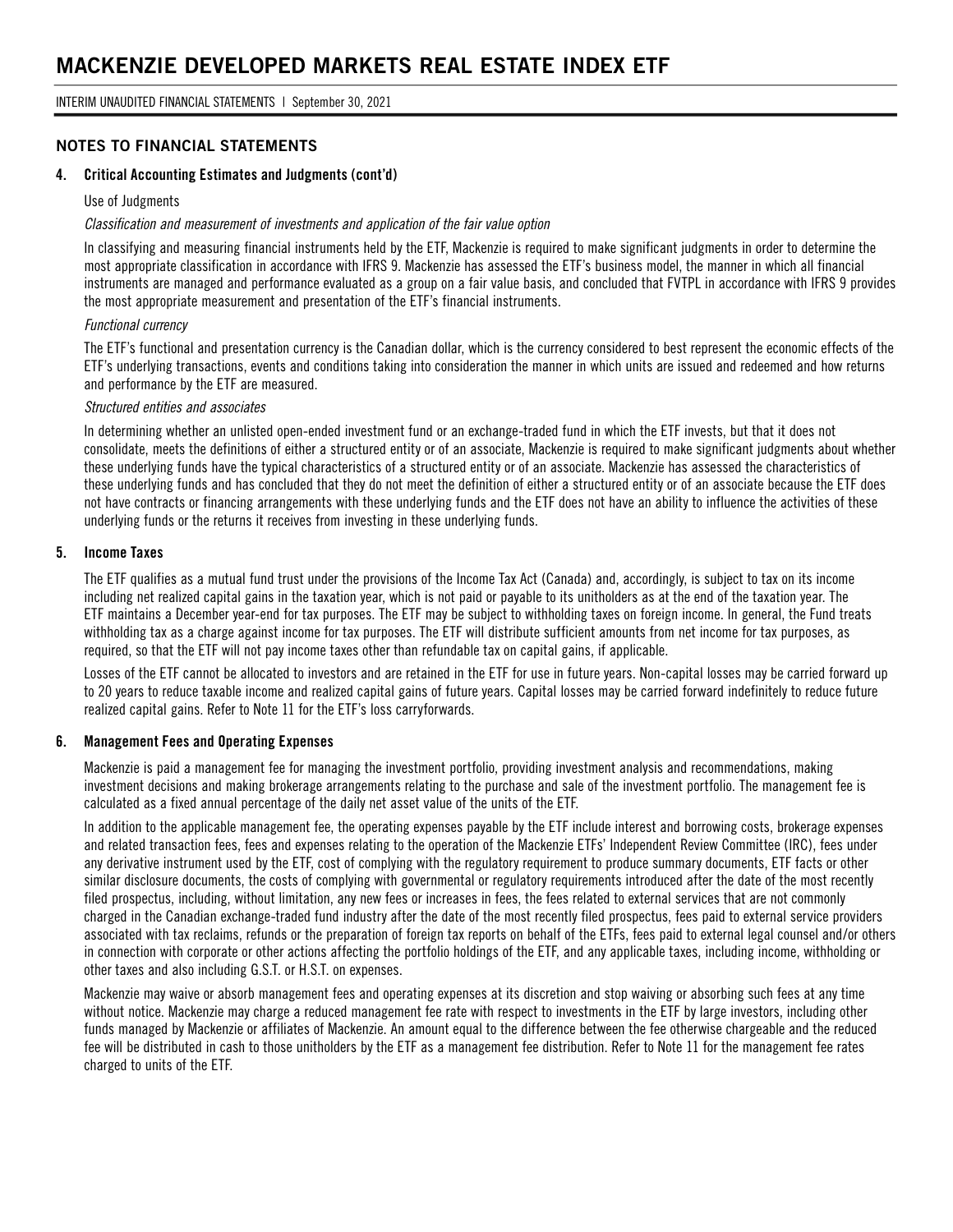INTERIM UNAUDITED FINANCIAL STATEMENTS | September 30, 2021

### **NOTES TO FINANCIAL STATEMENTS**

#### **7. Units and Unit Transactions**

Mackenzie, on behalf of the ETF, has entered into a designated broker agreement with one or more designated brokers pursuant to which the designated broker has agreed to perform certain duties relating to the ETF including, without limitation: (i) to subscribe for a sufficient number of units to satisfy the Exchange's original listing requirements; (ii) to subscribe for units on an ongoing basis in connection with any rebalancing event, as applicable, and when cash redemptions of units occur; and (iii) to post a liquid two-way market for the trading of units on the Exchange. In accordance with the designated broker agreement, Mackenzie may from time to time require the designated broker to subscribe for units of the ETF for cash.

The number of units issued/redeemed for subscription/redemption orders (the "Prescribed Number of Units") is determined by Mackenzie. On any trading day, a designated broker may place a subscription or redemption order for any multiple of the Prescribed Number of Units of the ETF based on the NAV per unit determined on the applicable trading day. A trading day is each day on which the Exchange is opened for business.

Generally, all orders to purchase units directly from an ETF must be placed by a designated broker or a dealer. The ETF reserves the absolute right to reject any subscription order placed by a designated broker or a dealer. No fees will be payable by the ETF to a designated broker or a dealer in connection with the issuance of units. On the issuance of units, an amount may be charged to a designated broker or a dealer to offset the expenses incurred in issuing the units.

For each Prescribed Number of Units issued, a dealer must deliver payment consisting of: (i) a basket of securities and cash equal to the aggregate NAV per unit of the Prescribed Number of Units next determined following the receipt of the subscription order; (ii) cash in an amount equal to the aggregate NAV per unit of the Prescribed Number of Units next determined following the receipt of the subscription order; or (iii) a combination of securities and cash, as determined by Mackenzie, in an amount sufficient so that the value of the securities and cash received is equal to the aggregate NAV per unit of the Prescribed Number of Units next determined following the receipt of the subscription order.

#### **8. ETF's Capital**

The capital of the ETF is comprised of the net assets attributable to unitholders. The units outstanding for the ETF as at September 30, 2021 and 2020 and units issued, reinvested and redeemed for the periods are presented in the Statement of Changes in Financial Position. Mackenzie manages the capital of the ETF in accordance with the investment objectives as discussed in Note 11.

#### **9. Financial Instruments Risk**

#### i. Risk exposure and management

The ETF's investment activities expose it to a variety of financial risks, as defined in IFRS 7, *Financial Instruments: Disclosures* ("IFRS 7"). The ETF's exposure to financial risks is concentrated in its investments, which are presented in the Schedule of Investments, as at September 30, 2021, grouped by asset type, with geographic and sector information.

Mackenzie seeks to minimize potential adverse effects of financial risks on the ETF's performance by employing professional, experienced portfolio advisors, by monitoring the ETF's positions and market events daily, by diversifying the investment portfolio within the constraints of the ETF's investment objectives, and where applicable, by using derivatives to hedge certain risk exposures. To assist in managing risks, Mackenzie also maintains a governance structure that oversees the ETF's investment activities and monitors compliance with the ETF's stated investment strategy, internal guidelines, and securities regulations.

#### ii. Liquidity risk

Liquidity risk arises when the ETF encounters difficulty in meeting its financial obligations as they come due. The ETF is exposed to liquidity risk due to potential daily cash redemptions of redeemable units. In accordance with securities regulations, the ETF must maintain at least 85% of its assets in liquid investments (i.e., investments that can be readily sold). The ETF also has the ability to borrow up to 5% of its net assets for the purposes of funding redemptions and an additional 5% of its net assets for the purpose of funding distributions paid to its investors.

#### iii. Currency risk

Currency risk is the risk that financial instruments which are denominated or exchanged in a currency other than the Canadian dollar, which is the ETF's functional currency, will fluctuate due to changes in exchange rates. Generally, foreign denominated investments increase in value when the value of the Canadian dollar (relative to foreign currencies) falls. Conversely, when the value of the Canadian dollar rises relative to foreign currencies, the values of foreign denominated investments fall.

Note 11 indicates the foreign currencies, if applicable, to which the ETF had significant exposure, including both monetary and non-monetary financial instruments, and illustrates the potential impact, in Canadian dollar terms, to the ETF's net assets had the Canadian dollar strengthened or weakened by 5% relative to all foreign currencies, all other variables held constant. In practice, the actual trading results may differ and the difference could be material.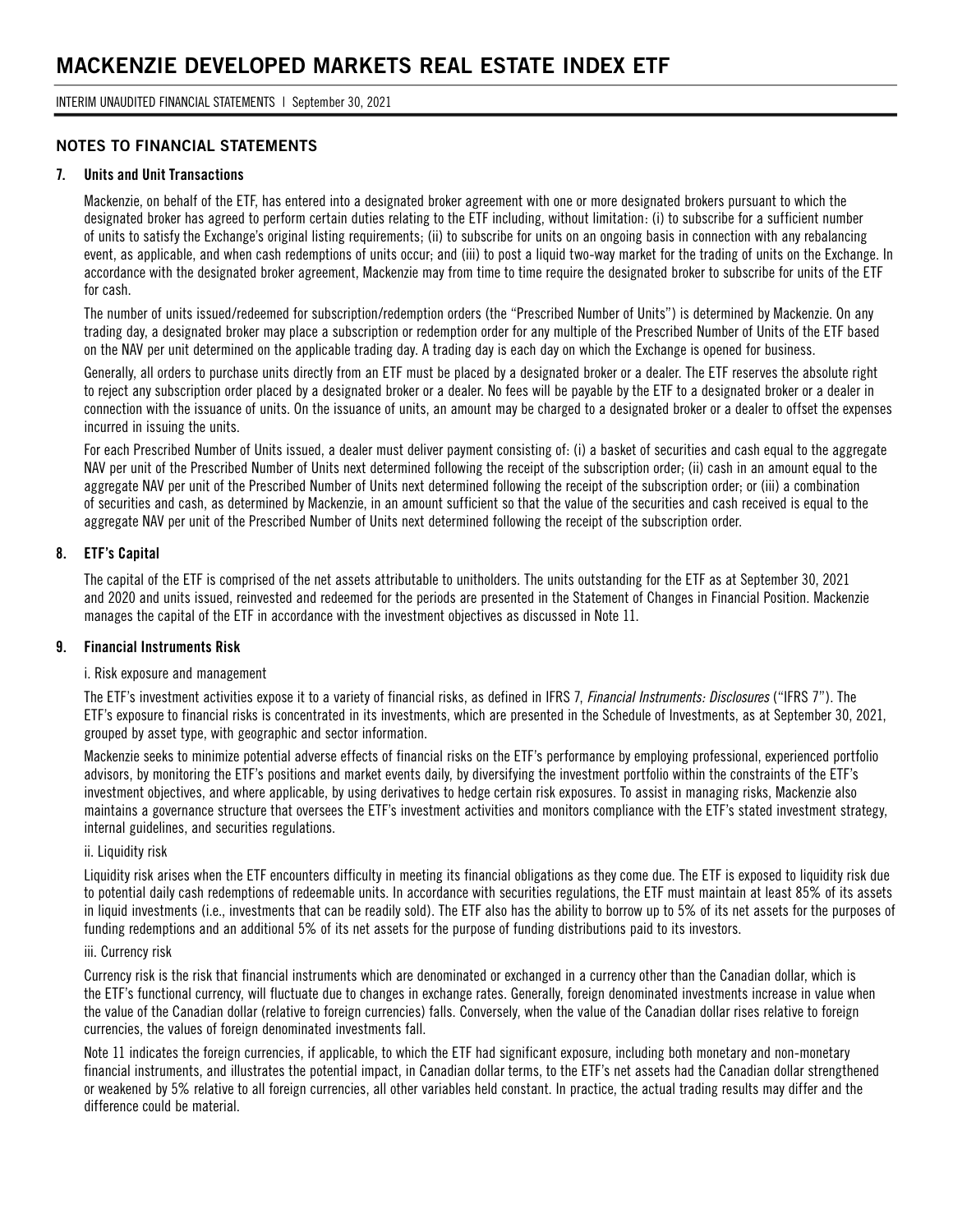### **NOTES TO FINANCIAL STATEMENTS**

#### **9. Financial Instruments Risk (cont'd)**

#### iii. Currency risk (cont'd)

The ETF's sensitivity to currency risk illustrated in Note 11 includes potential indirect impacts from underlying ETFs in which the ETF invests, and/ or derivative contracts including forward currency contracts. Other financial assets and liabilities (including dividends and interest receivable, and receivables/payables for investments sold/purchased) that are denominated in foreign currencies do not expose the ETF to significant currency risk.

#### iv. Interest rate risk

Interest rate risk arises on interest-bearing financial instruments. The ETF is exposed to the risk that the value of interest-bearing financial instruments will fluctuate due to changes in the prevailing levels of market interest rates. Generally, these securities increase in value when interest rates fall and decrease in value when interest rates rise.

If significant, Note 11 summarizes the ETF's interest-bearing financial instruments by remaining term to maturity and illustrates the potential impact to the ETF's net assets had prevailing interest rates increased or decreased by 1%, assuming a parallel shift in the yield curve, all other variables held constant. The ETF's sensitivity to interest rate changes was estimated using weighted average duration. In practice, the actual trading results may differ and the difference could be material.

The ETF's sensitivity to interest rate risk illustrated in Note 11 includes potential indirect impacts from underlying ETFs in which the ETF invests, and/or derivative contracts. Cash and cash equivalents and other money market instruments are short term in nature and are not generally subject to significant amounts of interest rate risk.

#### v. Other price risk

Other price risk is the risk that the value of financial instruments will fluctuate as a result of changes in market prices (other than those arising from interest rate risk or currency risk), whether caused by factors specific to an individual investment, its issuer, or all factors affecting all instruments traded in a market or market segment. All investments present a risk of loss of capital. This risk is managed through a careful selection of investments and other financial instruments within the parameters of the investment strategies. Except for certain derivative contracts, the maximum risk resulting from financial instruments is equivalent to their fair value. The maximum risk of loss on certain derivative contracts such as forwards, swaps, and futures contracts is equal to their notional values. In the case of written call (put) options and short futures contracts, the loss to the ETF continues to increase, theoretically without limit, as the fair value of the underlying interest increases (decreases). However, these instruments are generally used within the overall investment management process to manage the risk from the underlying investments and do not typically increase the overall risk of loss to the ETF. This risk is mitigated by ensuring that the ETF holds a combination of the underlying interest, cash cover and/or margin that is equal to or greater than the value of the derivative contract.

Other price risk typically arises from exposure to equity and commodity securities. If significant, Note 11 illustrates the potential increase or decrease in the ETF's net assets, had the prices on the respective exchanges for these securities increased or decreased by 10%, all other variables held constant. In practice, the actual trading results may differ and the difference could be material.

The ETF's sensitivity to other price risk illustrated in Note 11 includes potential indirect impacts from underlying ETFs in which the ETF invests, and/ or derivative contracts.

#### vi. Credit risk

Credit risk is the risk that a counterparty to a financial instrument will fail to discharge an obligation or commitment that it has entered into with the ETF. Note 11 summarizes the ETF's exposure, if applicable and significant, to credit risk.

If presented, credit ratings and rating categories are based on ratings issued by a designated rating organization. Indirect exposure to credit risk may arise from fixed-income securities, such as bonds, held by underlying ETFs, if any. The fair value of debt securities includes consideration of the creditworthiness of the debt issuer.

To minimize the possibility of settlement default, securities are exchanged for payment simultaneously, where market practices permit, through the facilities of a central depository and/or clearing agency where customary.

The carrying amount of investments and other assets represents the maximum credit risk exposure as at the date of the Statement of Financial Position. The ETF may enter into securities lending transactions with counterparties and it may also be exposed to credit risk from the counterparties to the derivative instruments it may use. Credit risk associated with these transactions is considered minimal as all counterparties have a rating equivalent to a designated rating organization's credit rating of not less than A-1 (low) on their short-term debt and of A on their long-term debt, as applicable.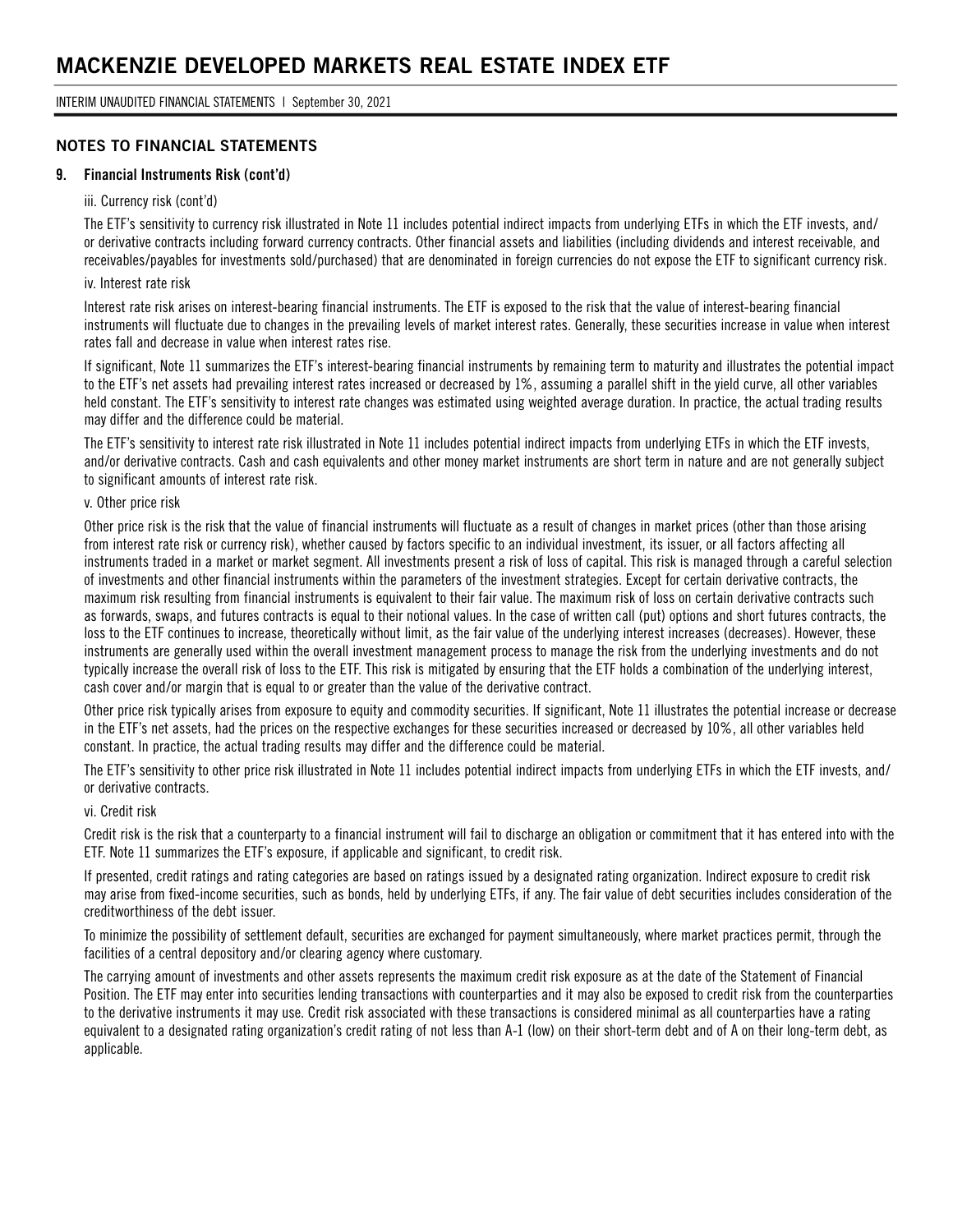### **NOTES TO FINANCIAL STATEMENTS**

#### **9. Financial Instruments Risk (cont'd)**

vii. Underlying ETFs

The ETF may invest in underlying ETFs and may be indirectly exposed to currency risk, interest rate risk, other price risk and credit risk from fluctuations in the value of financial instruments held by the underlying ETFs. Note 11 summarizes the ETF's exposure, if applicable and significant, to these risks from underlying ETF.

#### **10. Other Information**

Abbreviations

Foreign currencies, if any, are presented in these financial statements using the following abbreviated currency codes:

| <b>Currency</b><br>Code | <b>Description</b>          | <b>Currency</b><br>Code | <b>Description</b>  | Currency<br>Code | <b>Description</b>           |
|-------------------------|-----------------------------|-------------------------|---------------------|------------------|------------------------------|
| AUD                     | Australian dollars          | HKD                     | Hong Kong dollars   | <b>PKR</b>       | Pakistani rupee              |
| AED                     | United Arab Emirates Dirham | <b>HUF</b>              | Hungarian forint    | PLN              | Polish zloty                 |
| <b>BRL</b>              | Brazilian real              | IDR                     | Indonesian rupiah   | QAR              | Qatar Rial                   |
| CAD                     | Canadian dollars            | <b>ILS</b>              | Israeli shekel      | <b>RON</b>       | Romanian leu                 |
| <b>CHF</b>              | Swiss franc                 | <b>INR</b>              | Indian rupee        | <b>RUB</b>       | Russian ruble                |
| CKZ                     | Czech koruna                | <b>JPY</b>              | Japanese yen        | <b>SAR</b>       | Saudi riyal                  |
| <b>CLP</b>              | Chilean peso                | KOR                     | South Korean won    | <b>SEK</b>       | Swedish krona                |
| CNY                     | Chinese yuan                | MXN                     | Mexican peso        | SGD              | Singapore dollars            |
| <b>COP</b>              | Colombian peso              | MYR                     | Malaysian ringgit   | THB              | Thailand baht                |
| CZK                     | Czech koruna                | <b>NGN</b>              | Nigerian naira      | <b>TRL</b>       | Turkish lira                 |
| DKK                     | Danish krone                | NOK                     | Norwegian krona     | USD              | <b>United States dollars</b> |
| <b>EGP</b>              | Egyptian pound              | NTD                     | New Taiwan dollar   | VND              | Vietnamese dong              |
| EUR                     | Euro                        | NZD                     | New Zealand dollars | ZAR              | South African rand           |
| <b>GBP</b>              | United Kingdom pounds       | <b>PEN</b>              | Peruvian nuevo sol  | ZMW              | Zambian kwacha               |
| <b>GHS</b>              | Ghana Cedi                  | <b>PHP</b>              | Philippine peso     |                  |                              |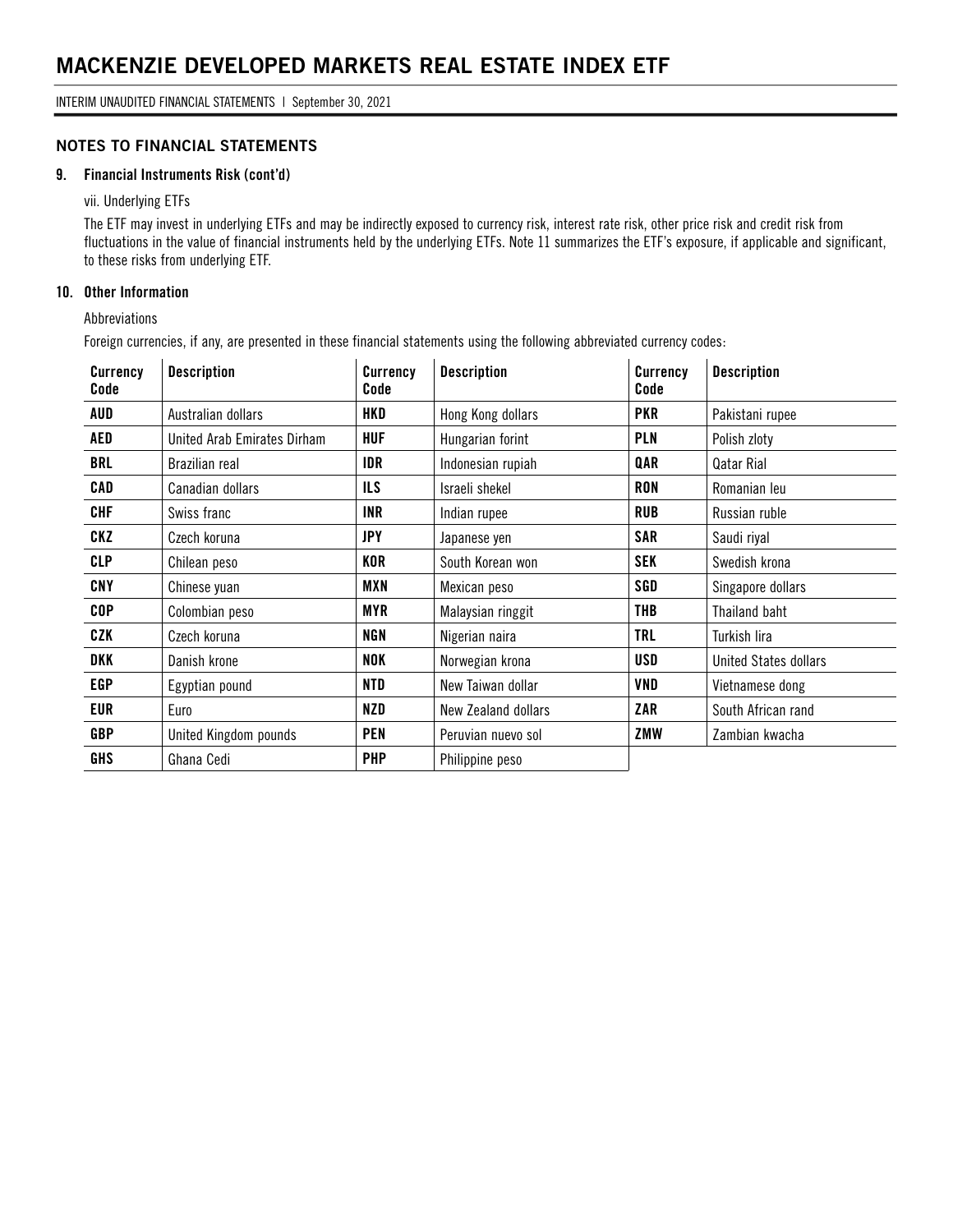INTERIM UNAUDITED FINANCIAL STATEMENTS | September 30, 2021

#### **NOTES TO FINANCIAL STATEMENTS**

- **11. ETF Specific Information** *(in '000, except for (a))*
- (a) ETF Formation and Series Information

Date of Formation August 25, 2020

The ETF may issue an unlimited number of units. The number of issued and outstanding units is disclosed in the Statement of Changes in Financial Position.

CAD Units were listed on the TSX under the symbol QRET on August 25, 2020. The closing market price, or the midpoint of the bid and ask prices in the absence of a closing market price, at September 30, 2021 was \$120.23 (March 31, 2021 – \$111.69).

The management fee rate for CAD Units is 0.40%.

As at September 30, 2021, the ETF's NAV per unit was \$120.40 (March 31, 2021 – \$111.40) and its Net Assets per unit calculated in accordance with IFRS was \$120.40 (March 31, 2021 – \$111.40).

#### (b) Loss Carryforwards

As at the last taxation year-end, the ETF has capital losses of \$1 which may be carried forward indefinitely to reduce future realized capital gains. There were no non-capital losses available to carry forward for tax purposes.

#### (c) Securities Lending

The value of securities loaned and collateral received from securities lending at September 30, 2021 and March 31, 2021 were as follows:

|                              | September 30, 2021 | March 31, 2021 |
|------------------------------|--------------------|----------------|
|                              | (\$)               | (\$)           |
| Value of securities loaned   | 259                |                |
| Value of collateral received | 273                |                |

Collateral received is comprised of debt obligations of the Government of Canada and other countries, Canadian provincial and municipal governments and financial institutions.

(d) Offsetting of Financial Assets and Liabilities

As at September 30, 2021 and March 31, 2021, there were no amounts subject to offsetting.

(e) Risks Associated with Financial Instruments

#### *i. Risk exposure and management*

The ETF seeks to replicate, to the extent reasonably possible and before fees and expenses, the performance of the Solactive GBS Developed Markets Real Estate CAD Index, or any successor thereto. It invests primarily in equity securities of real estate investment trusts in developed markets.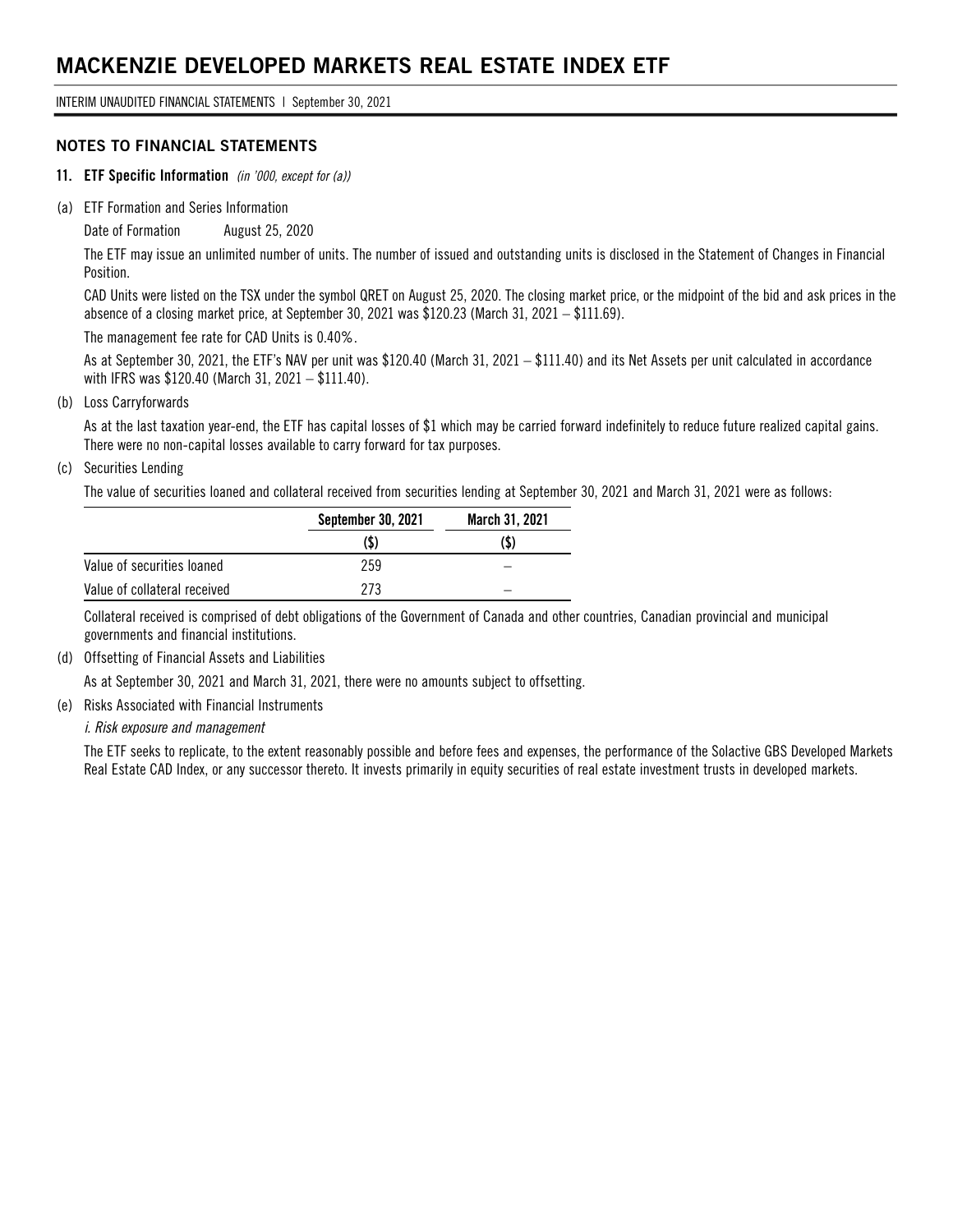INTERIM UNAUDITED FINANCIAL STATEMENTS | September 30, 2021

### **NOTES TO FINANCIAL STATEMENTS**

- **11. ETF Specific Information** *(in '000, except for (a)) (cont'd)*
- (e) Risks Associated with Financial Instruments (suite)

#### *ii. Currency risk*

The table below summarizes the ETF's exposure to currency risk.

|                 |                               | September 30, 2021                                             |                                                    |                          |  |  |  |
|-----------------|-------------------------------|----------------------------------------------------------------|----------------------------------------------------|--------------------------|--|--|--|
| Currency        | <b>Investments</b><br>$($ \$) | Cash and<br><b>Short-Term</b><br><b>Investments</b><br>$($ \$) | <b>Derivative</b><br><b>Instruments</b><br>$($ \$) | Net Exposure*<br>$($ \$) |  |  |  |
| <b>USD</b>      | 3,798                         | 6                                                              |                                                    | 3,804                    |  |  |  |
| <b>JPY</b>      | 504                           | 1                                                              |                                                    | 505                      |  |  |  |
| <b>EUR</b>      | 420                           |                                                                |                                                    | 420                      |  |  |  |
| AUD             | 272                           |                                                                |                                                    | 272                      |  |  |  |
| <b>HKD</b>      | 268                           |                                                                |                                                    | 268                      |  |  |  |
| GBP             | 223                           | 4                                                              |                                                    | 227                      |  |  |  |
| SGD             | 147                           | 5                                                              |                                                    | 152                      |  |  |  |
| <b>SEK</b>      | 81                            |                                                                |                                                    | 81                       |  |  |  |
| <b>CHF</b>      | 45                            |                                                                |                                                    | 45                       |  |  |  |
| <b>ILS</b>      | 42                            | $\overline{c}$                                                 |                                                    | 44                       |  |  |  |
| <b>NZD</b>      | 12                            |                                                                |                                                    | 12                       |  |  |  |
| <b>NOK</b>      | 6                             |                                                                |                                                    | 6                        |  |  |  |
| Total           | 5,818                         | 18                                                             |                                                    | 5,836                    |  |  |  |
| % of Net Assets | 96.6                          | 0.3                                                            |                                                    | 96.9                     |  |  |  |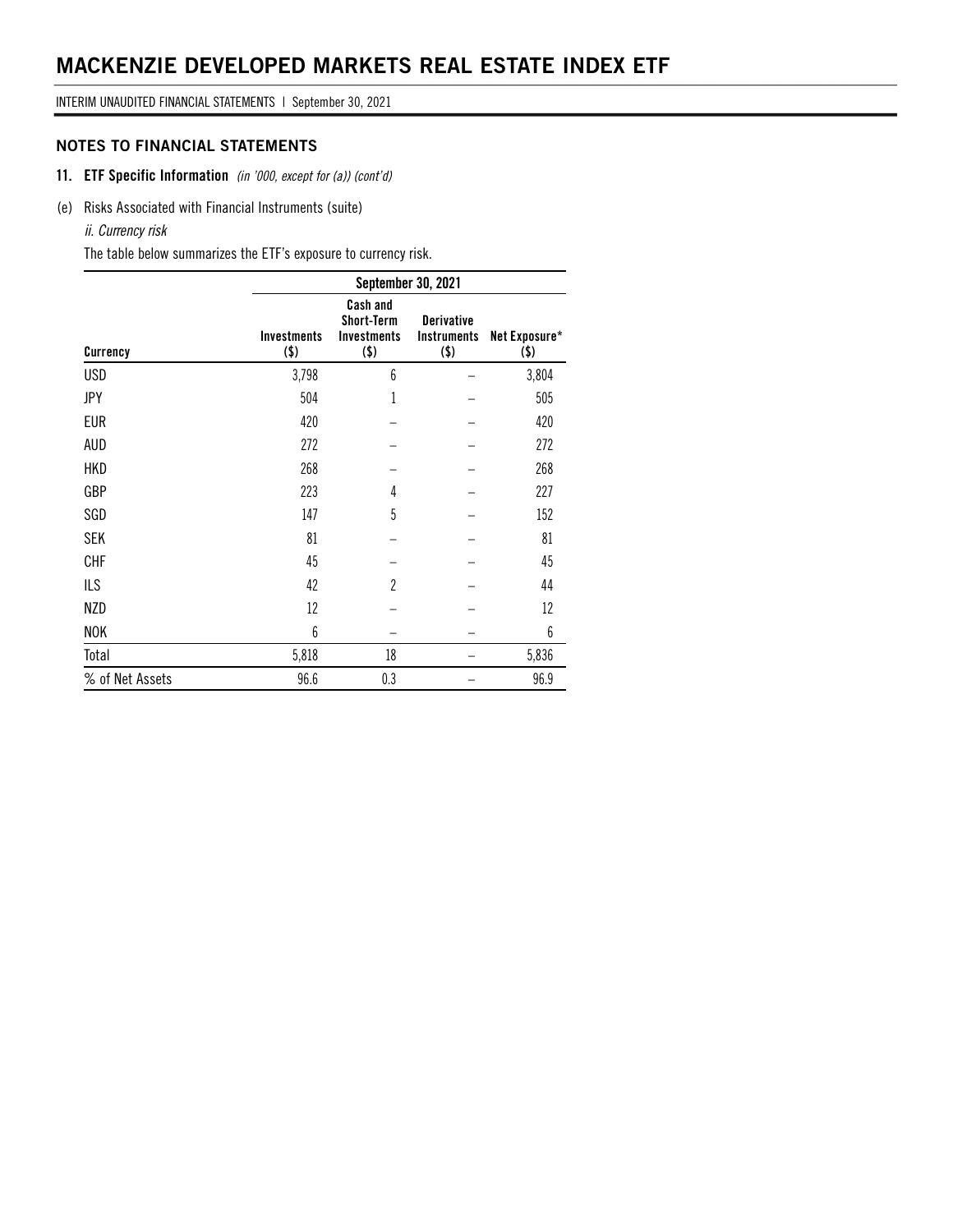INTERIM UNAUDITED FINANCIAL STATEMENTS | September 30, 2021

#### **NOTES TO FINANCIAL STATEMENTS**

#### **11. ETF Specific Information** *(in '000, except for (a)) (cont'd)*

(e) Risks Associated with Financial Instruments (cont'd)

*ii. Currency risk (cont'd)*

|                 | March 31, 2021                |                                                                       |                                                    |                       |  |  |
|-----------------|-------------------------------|-----------------------------------------------------------------------|----------------------------------------------------|-----------------------|--|--|
| Currency        | <b>Investments</b><br>$($ \$) | <b>Cash and</b><br><b>Short-Term</b><br><b>Investments</b><br>$($ \$) | <b>Derivative</b><br><b>Instruments</b><br>$($ \$) | Net Exposure*<br>(\$) |  |  |
| <b>USD</b>      | 3,445                         | 17                                                                    |                                                    | 3,462                 |  |  |
| <b>JPY</b>      | 516                           | 9                                                                     |                                                    | 525                   |  |  |
| <b>EUR</b>      | 398                           | $\overline{2}$                                                        |                                                    | 400                   |  |  |
| <b>HKD</b>      | 303                           | 4                                                                     |                                                    | 307                   |  |  |
| <b>AUD</b>      | 248                           | 1                                                                     |                                                    | 249                   |  |  |
| GBP             | 188                           |                                                                       |                                                    | 188                   |  |  |
| SGD             | 146                           |                                                                       |                                                    | 147                   |  |  |
| <b>SEK</b>      | 74                            | 1                                                                     |                                                    | 75                    |  |  |
| <b>CHF</b>      | 43                            | 1                                                                     |                                                    | 44                    |  |  |
| <b>ILS</b>      | 28                            |                                                                       |                                                    | 28                    |  |  |
| <b>NZD</b>      | 12                            |                                                                       |                                                    | 12                    |  |  |
| <b>NOK</b>      | $10\,$                        | (1)                                                                   |                                                    | 9                     |  |  |
| Total           | 5,411                         | 35                                                                    |                                                    | 5,446                 |  |  |
| % of Net Assets | 97.1                          | 0.6                                                                   |                                                    | 97.7                  |  |  |

\* Includes both monetary and non-monetary financial instruments

As at September 30, 2021, had the Canadian dollar increased or decreased by 5% relative to all foreign currencies, with all other variables held constant, net assets would have increased or decreased by approximately \$292 or 4.9% of total net assets (March 31, 2021 – \$272 or 4.9%). In practice, the actual trading results may differ and the difference could be material.

#### *iii. Interest rate risk*

As at September 30, 2021 and March 31, 2021, the ETF did not have a significant exposure to interest rate risk.

#### *iv. Other price risk*

The table below summarizes the ETF's exposure to other price risk.

|                      | Increased by 10% |      | Decreased by 10% |        |
|----------------------|------------------|------|------------------|--------|
| Impact on net assets | (\$              | (%)  |                  | $(\%)$ |
| September 30, 2021   | 599              | 10.0 | (599)            | (10.0) |
| March 31, 2021       | 555              | 10.0 | (555)            | (10.0) |

### *v. Credit risk*

As at September 30, 2021 and March 31, 2021, the ETF did not have a significant exposure to credit risk.